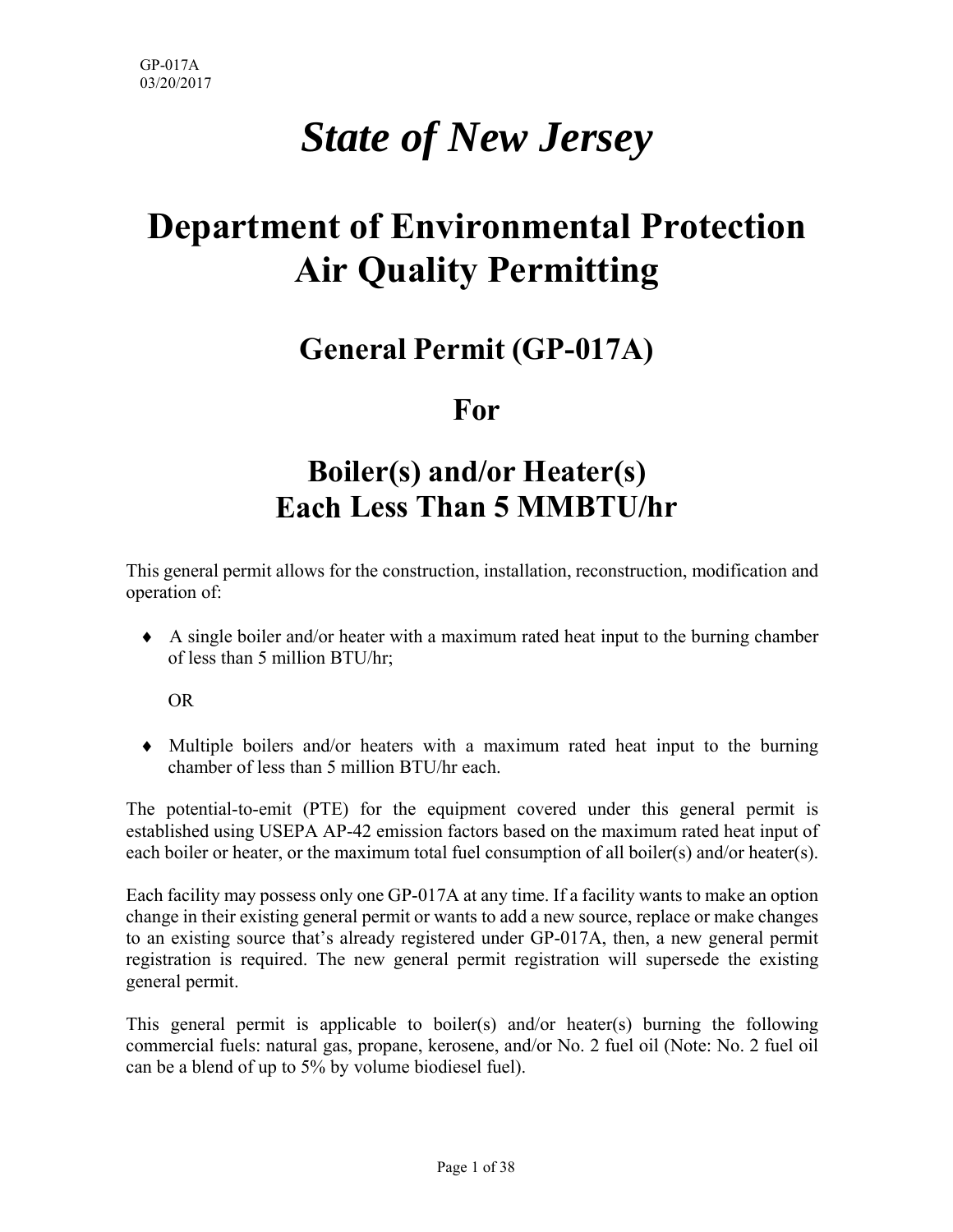#### **I. DEFINITIONS**

The terms used in this general permit shall have the same definitions in N.J.A.C. 7:27 et seq. or as defined below:

**"Area Source of HAPS"** means any stationary source of hazardous air pollutants that is not a major source as defined in 40 CFR 63.2.

**"Biodiesel Fuel"** means a commercial fuel that meets American Society for Testing and Materials (ASTM) 6751 Specification**.**

**"Boiler"** means fuel burning equipment used to produce hot water or steam.

**"Commercial Boiler"** means a boiler used in commercial establishments such as hotels, restaurants, and laundries to provide electricity, steam, and/or hot water.

**"De-Rated Boiler"** means any physical change or de-rate methods for limiting fuel and/or air flow (including, but not limited to, orifice plate restrictions, control valve limiting mechanisms, and reduction of fan impellers) used to lower the manufacture maximum design heat input rating.

**"Direct-Fired Process Heater"** means any process heater in which the combustion gases mix with and exhaust to the atmosphere from the same stack(s), vent(s), etc. with gases originating with the process or material being processed.

**"Fuel Totalizer"** means a dedicated measuring and/or monitoring device that totalizes, or sums up, the amount of fuel consumed in a time period. Note: Other combustion sources (including insignificant sources) may be included on a fuel totalizer, but will count towards the amount of fuel consumed and/or any fuel limits a facility may have.

**"Gaseous fuel"** means natural gas and/or propane

**"Gas-fired boiler"** includes any boiler that burns gaseous fuels not combined with any solid fuels and burns liquid fuel only during periods of gas curtailment, gas supply interruption, startups, or for periodic testing, maintenance, or operator training on liquid fuel. Periodic testing, maintenance, or operator training on liquid fuel shall not exceed a combined total of 48 hours during any calendar year.

**"Hazardous Air Pollutants" or "HAP"** means an air contaminant listed in or pursuant to 42 U.S.C. §7412(b).

**"Heater"** means a space heater and/or indirect fired process heater with a maximum rated heat input to the burning chamber of less than 5 MMBTU/hr.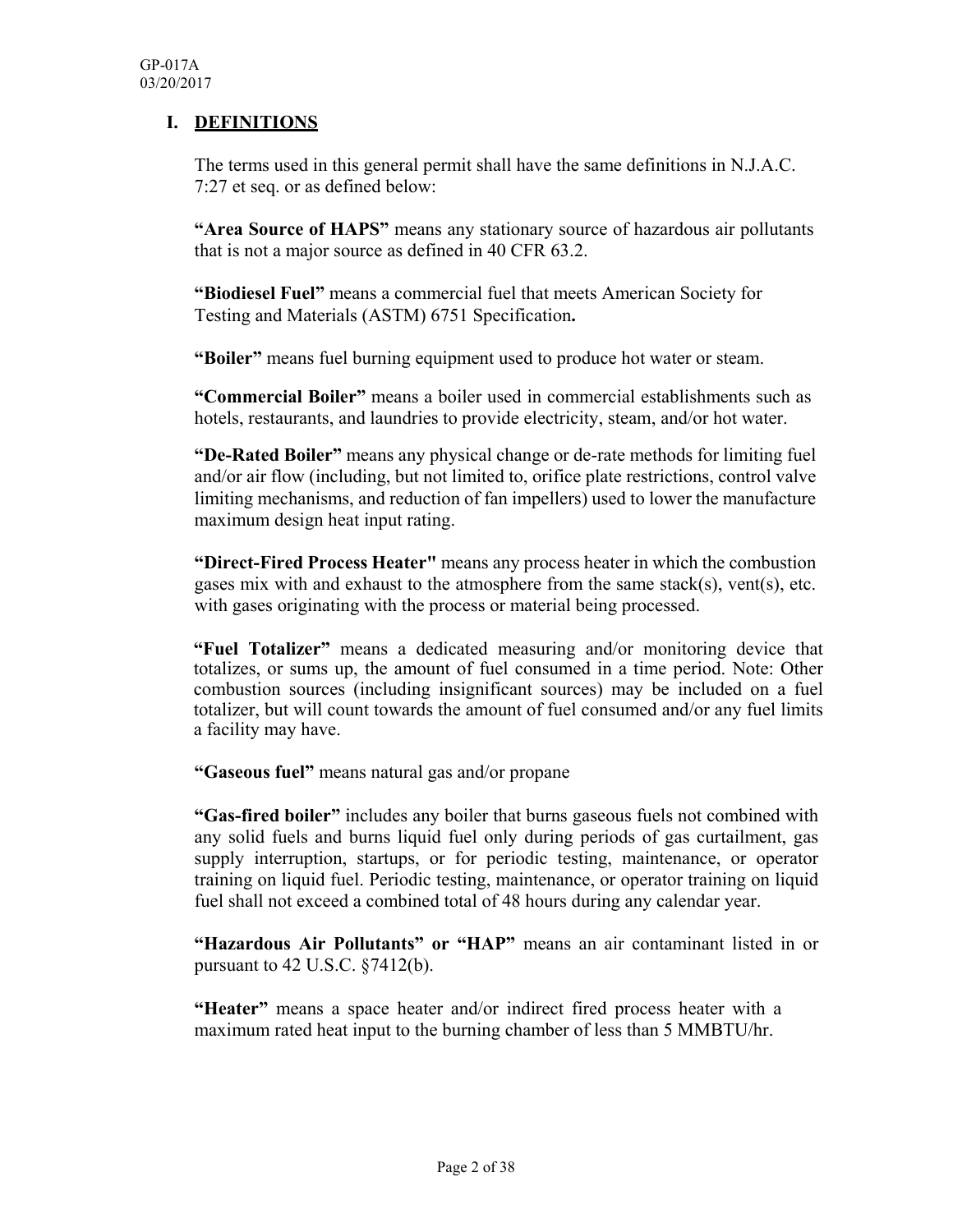**"ICI"** means Industrial, Commercial, or Institutional boiler.

**"Indirect-Fired Process Heater"** means any process heater in which the combustion gases is not mixed with and exhaust to the atmosphere from the same stack(s), vent(s), etc. with gases originating with the process or material being processed.

**"Industrial Boiler"** means a boiler used in manufacturing, processing, mining, and refining or any other industry to provide steam, hot water, and/or electricity.

**"Insignificant Source"** means any equipment or source operation that does not need a permit and certificate under N.J.A.C. 7:27-8.2.

**"Institutional Boiler"** means a boiler used in institutional establishments such as, but not limited to, medical centers, nursing homes, research centers, institutions of higher education, elementary and secondary schools, libraries, religious establishments, and governmental buildings to provide electricity, steam, and/or hot water.

**"Internal Combustion Engine"** means either a reciprocating engine or a combustion turbine in which power, produced by heat and/or pressure from combustion is converted to mechanical work.

**"Limited-use Boiler"** means any boiler that burns any amount of solid or liquid fuels and has a federally enforceable average annual capacity factor of no more than 10 percent.

**"Liquid Fuel Oil"** means number two fuel oil and/or kerosene.

**"Major Hazardous Air Pollutant (HAP) Facility"** means a major facility, or part thereof, which emits or has the potential to emit:

- 1. Ten (10) tons or more per year of any HAP;
- 2. Twenty five (25) tons or more per year of any combination of HAPs; or
- 3. Such lesser quantity, or different criterion, as the EPA may establish by rule.

**"MMBTU/hr (HHV)"** means a unit of measure of heat input rate expressed as Millions of British Thermal Units per hour, based on the higher heating value of the fuel.

**"Maximum Rated Heat Input"** means the maximum design capacity for the amount of fuel a combustion source is able to burn in a given period based on the manufacturer's specifications. This term is expressed in MMBTU/hr, based on the higher heating value of the fuel.

**"National Emission Standards for Hazardous Air Pollutants" (**also known as **M**aximum **A**chievable **C**ontrol **T**echnology, **MACT**) Subpart JJJJJJ means the federal National Emission Standards for Hazardous Air Pollutants for Industrial, Commercial, and Institutional Boilers Area Sources (NESHAP), Subpart JJJJJJ codified at 40 CFR 63.11193 seq.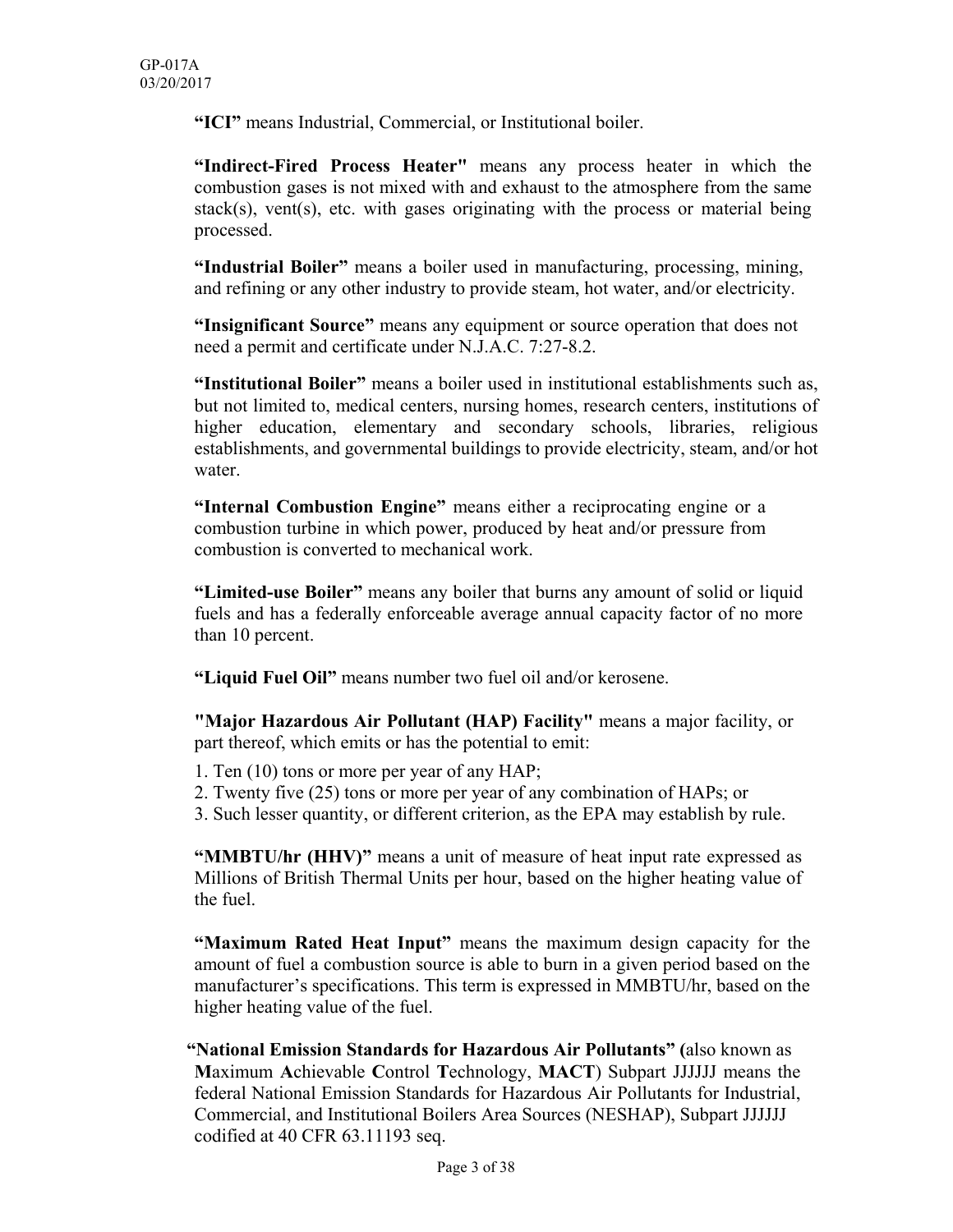**"Residential boiler"** means a boiler used to provide heat and/or hot water and/or as part of a residential combined heat and power system. This definition includes boilers located at an institutional facility (*e.g.,* university campus, military base, church grounds) or commercial/industrial facility (*e.g.,* farm) used primarily to provide heat and/or hot water for:

(1) A dwelling containing four or fewer families, or

(2) A single unit residence dwelling that has since been converted or subdivided into condominiums or apartments.

**"Seasonal boiler"** means a boiler that undergoes a shutdown for a period of at least 7 consecutive months (or 210 consecutive days) each 12-month period due to seasonal conditions, except for periodic testing. Periodic testing shall not exceed a combined total of 15 days during the 7-month shutdown. This definition only applies to boilers that would otherwise be included in the biomass subcategory or the oil subcategory.

**"Space Heater" means** a heating appliance used for warming the air of a designated area.

**"USEPA AP-42 Emission Factors"** means a compilation of air pollutant emissions factors by source category as the primary compilation of EPA's emission factors information. https://www.epa.gov/air-emissions-factorsand-quantification/ap-42-compilation-air-emission-factors

## **II. AUTHORITY**

This general permit is issued under the authority of N.J.S.A. 26:2C-9.2. This general permit shall allow for inspections and evaluations to assure conformance with all provisions of N.J.A.C. 7:27 et seq. An opportunity for public comment was provided on July 06, 2015.

#### **III. APPLICABILITY**

This general permit allows for the construction, installation, reconstruction, modification and operation of:

A single boiler and/or heater with a maximum rated heat input to the

burning chamber of less than 5 million BTU/hr;

OR

 Multiple boilers and/or heaters with a maximum rated heat input to the burning chamber of less than 5 million BTU/hr each.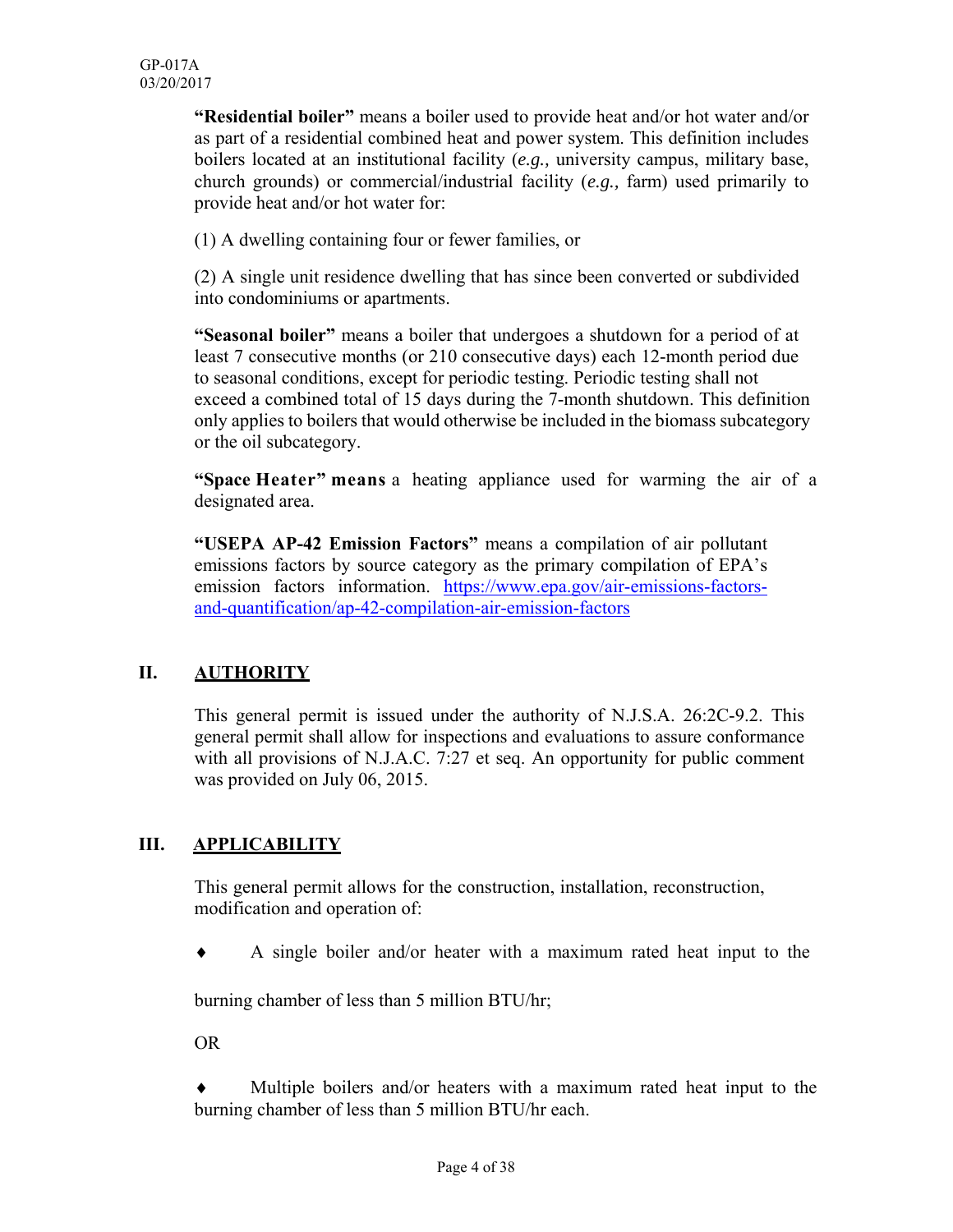The potential-to-emit (PTE) for the equipment covered under this general permit is established using USEPA AP-42 emission factors based on the maximum rated heat input of each boiler or heater, or the maximum total fuel consumption of all boiler(s) and/or heater(s).

Each facility may possess only one GP-017A at any time. If a facility wants to make an option change in their existing general permit or wants to add a new source, replace or make changes to an existing source that's already registered under GP-017A, then, a new general permit registration is required. The new general permit registration will supersede the existing general permit.

This general permit is applicable to boiler(s) and/or heater(s) burning the following commercial fuels: natural gas, propane, kerosene, and/or No. 2 fuel oil (Note: No. 2 fuel oil can be a blend of up to 5% by volume biodiesel fuel)**.**

## **IV. EXCLUSIONS**

This general permit cannot be used to register the following equipment:

- 1. Boiler or heater whose maximum rated heat input to the burning chamber is 5 MMBTU/hr or greater;
- 2. Emergency generators, fire pumps, or any other internal combustion engines;
- 3. Boiler or heater burning fuel other than natural gas, No. 2 fuel oil, propane and/or kerosene;
- 4. Direct-fired process heater with the following exception(s): A process heater used to dry or cure coatings in a surface coating operation (such as auto body shops) as long as the quantity of coating material used in any one hour is less than one half gallon of liquid (N.J.A.C.7:27-8.2(c)12);
- 5. De-rated boiler or heater;
- 6. Boiler or heater sharing the same emission point(s) and/or control device(s) with other source(s) that are not registered under this general permit;
- 7. Seasonal and limited-use Boilers.
- 8. Boilers serving electric generating units

## **V. EQUIPMENT SPECIFICATIONS**

Each boiler or heater registered under this general permit shall have a design maximum rated heat input of less than 5 MMBTU/hr based on manufacturer's specifications.

The Permittee shall retain on site the following records for each boiler:

1. The maximum rated heat input of the boiler and/or heater, in millions of BTU per hour (HHV), per manufacturer's specifications, and

2. Written manufacturer's specifications or written standard operating procedures prepared by the owner or operator.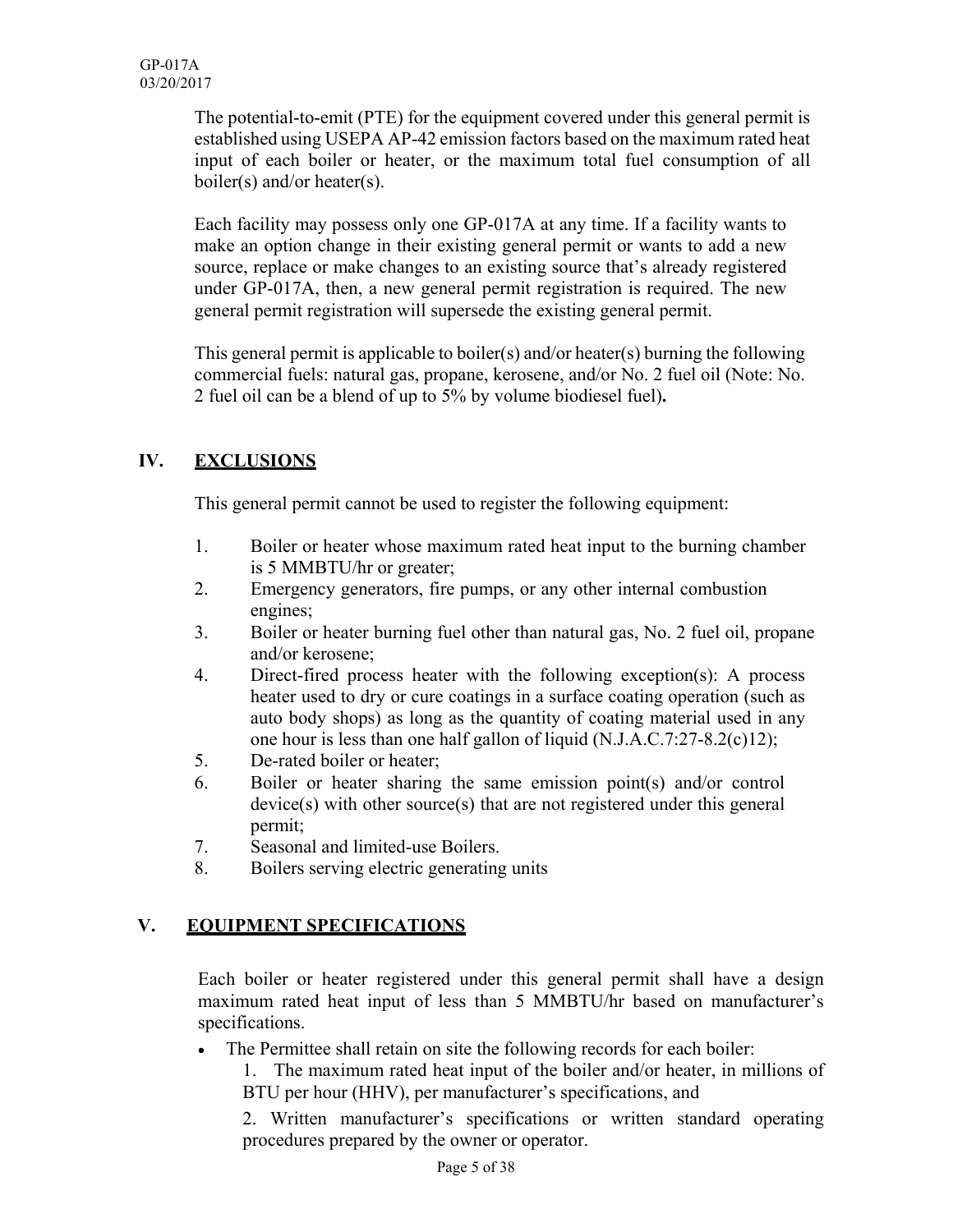#### **VI. POTENTIAL –TO - EMIT OPTIONS**

When registering for this general permit, permittee may select only one of the following PTE Option Numbers. Annual PTE for all permitting options are calculated using USEPA AP-42 Emission Factors.

- **BH17A-1: Boiler(s) and/or heater(s) burning natural gas, propane, No. 2 fuel oil and/or kerosene at 8760 hours per year.**
	- o The total combined heat input rate for all boilers and/or heaters shall not exceed 30 MMBTU/hr.
	- o The annual PTE is calculated by specifying the design maximum rated heat input for each boiler or heater registered under this general permit.

**NOTE:** Boiler(s) registered under option BH17A-1, burning No.2 fuel oil as the primary fuel are subject to the federal MACT rule 40 CFR 63 Subpart JJJJJJ.

- **BH17A-2: Boiler(s) and/or heater(s) burning natural gas based on an annual fuel limit (no. 2 fuel oil during natural gas curtailment only).**
	- o The total combined maximum natural gas limit for all boilers and/or heaters shall not exceed 250 MMSCF/yr.
	- o The annual PTE is calculated by specifying a maximum annual natural gas limit for all boilers and/or heaters registered under this general permit.
- **BH17A-3: Boiler(s) and/or heater(s) burning propane based on annual propane limit.**
	- o The total combined maximum propane limit for all boilers and/or heaters shall not exceed 1.92 MMgal/yr.
	- o The annual PTE is calculated by specifying the maximum propane limit for all boilers and/or heaters registered under this general permit.
- **BH-17A-4: Boiler(s) and/or heater(s) burning No. 2 fuel oil and/or kerosene based on annual fuel limit.**
	- o The total combined maximum liquid fuel limit for all boilers and/or heaters shall not exceed 1.25 MMgal/yr.
	- o The annual PTE is calculated by specifying a maximum annual No. 2 fuel oil limit and/or kerosene limit for all boilers and/or heaters registered under this general permit.

**NOTE:** Boiler(s) registered under option BH-17A-4, are subject to the federal MACT rule 40 CFR 63 Subpart JJJJJJ.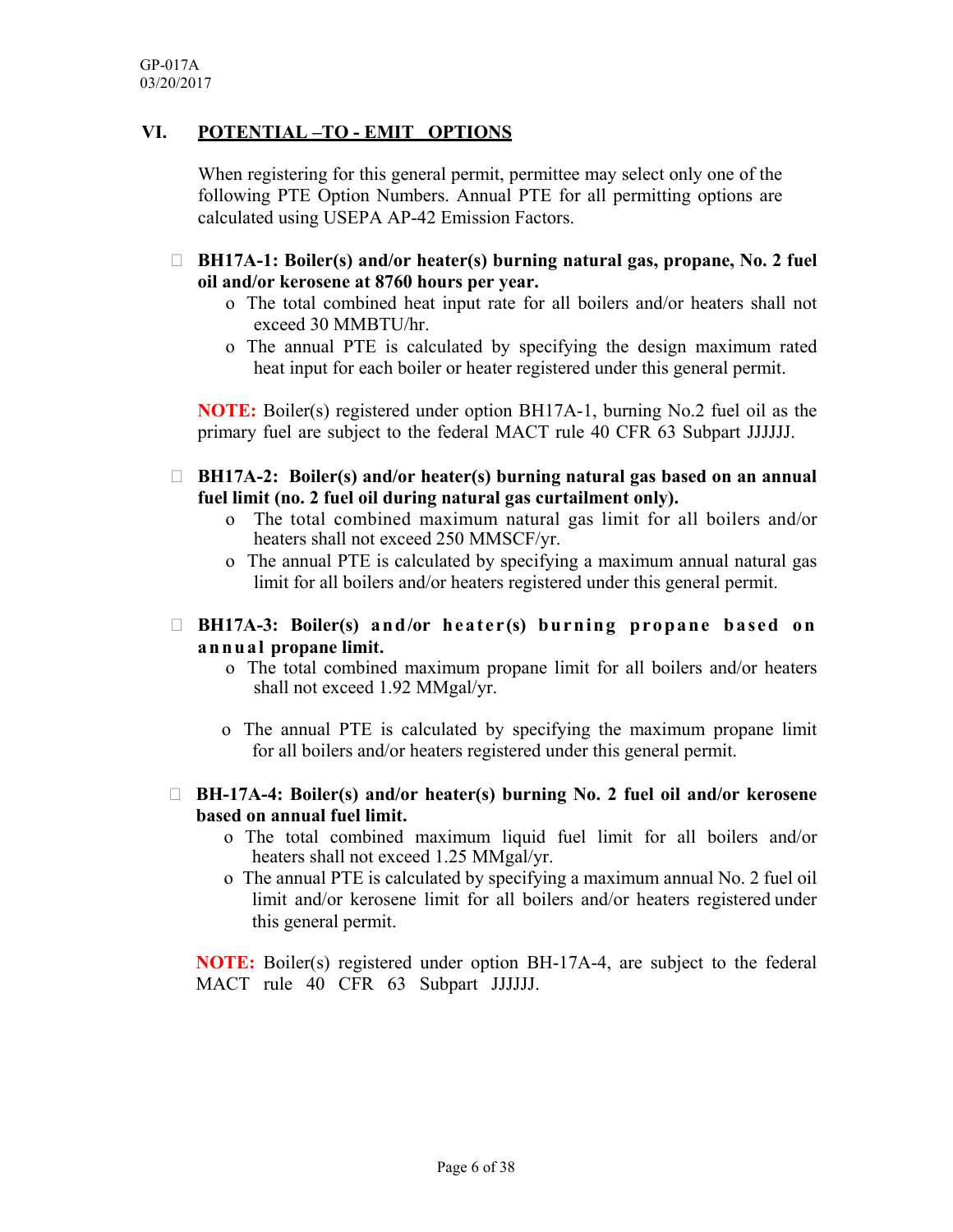#### **VII. SUBMITTAL / CONTACT INFORMATION:**

For assistance or contact information please go to one of the following resources:

- 1. Regional Air Compliance and Enforcement at: http://www.nj.gov/dep/enforcement/air.html
- 2. Small Business Assistance Program at: http://www.nj.gov/dep/aqes/sbap/index.html
- 3. Bureau of Air Permits at: http://www.nj.gov/dep/aqpp/
- 4. USEPA Region 2 Director, Division of Enforcement & Compliance Assistance 290 Broadway New York, New York 10007-1866 https://www.epa.gov/aboutepa/epa-region-2
- 5. Link to 40 CFR 63, Subpart JJJJJJ: http://www.ecfr.gov (Title 40, Protection of Environment; Browse Parts: 63.8980 – 63.12099, Subpart JJJJJJ 63.11193)

## **VIII. COMPLIANCE PLAN**

The equipment covered by this general permit is subject to the applicable requirements listed on the following pages.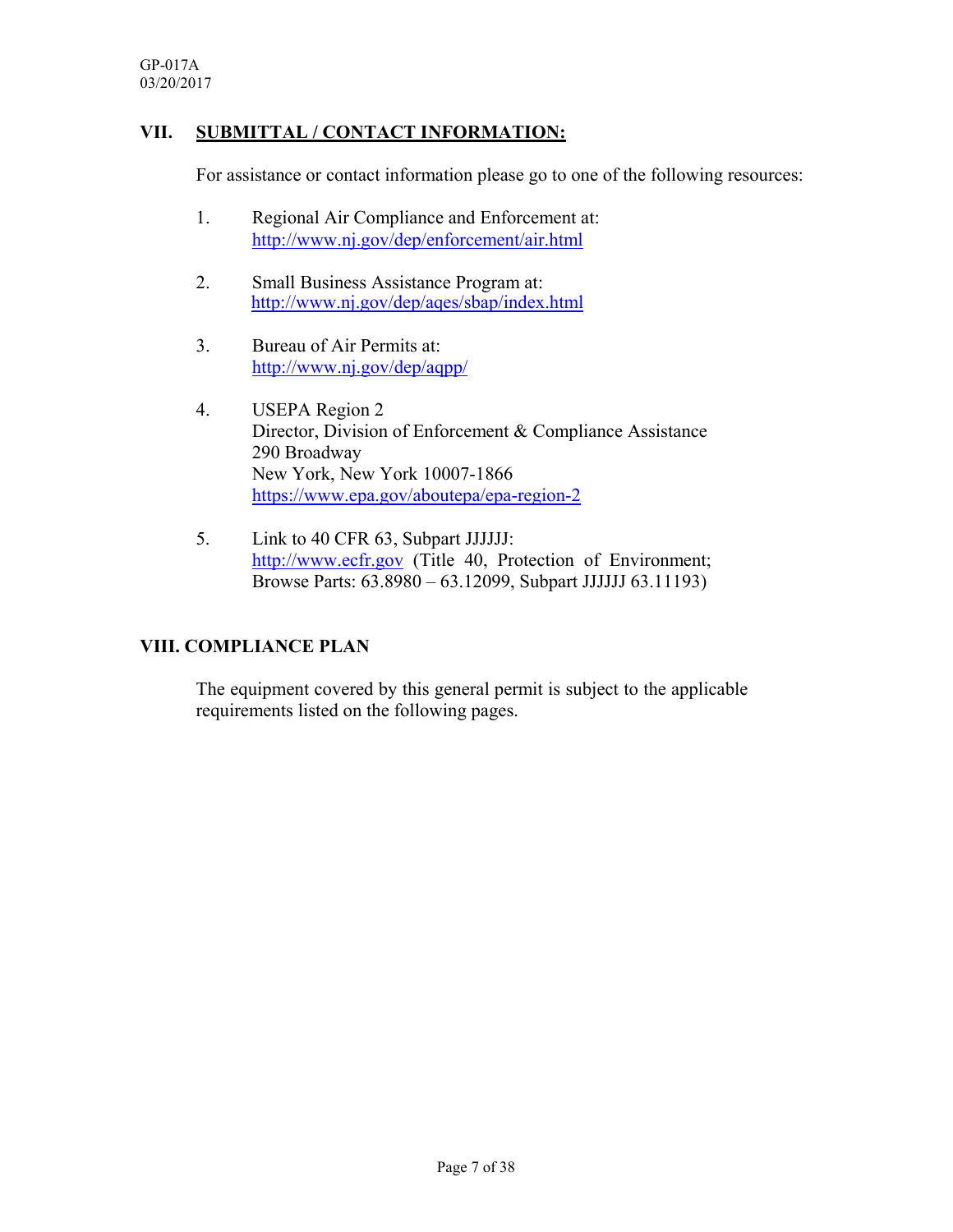#### **COMPLIANCE PLAN: Boiler(s) and/or Heater(s) less than 5 MMBTU/hr: Option BH17A-1: Boiler(s) and/or heater(s) burning natural gas, propane, No. 2 fuel oil and/or kerosene at 8760 hours per year.**

| <b>Item</b><br>No | <b>Applicable Requirement</b>                                                                                                                                                                                                                                                                                 | <b>Monitoring Requirement</b> | <b>Record keeping Requirement</b> | Submittal/<br><b>Action</b>                                                                                                           |
|-------------------|---------------------------------------------------------------------------------------------------------------------------------------------------------------------------------------------------------------------------------------------------------------------------------------------------------------|-------------------------------|-----------------------------------|---------------------------------------------------------------------------------------------------------------------------------------|
| 1.                | In addition to this Compliance Plan,<br>all conditions contained in the<br>document "General Procedures for<br>General Permits" posted at the web<br>page address<br>http://www.nj.gov/dep/aqpp/genproc.<br>htm, are enforceable.<br>[N.J.A.C. 7:27-8.13(a)]                                                  | None.                         | None.                             | None.                                                                                                                                 |
| 2.                | Each Boiler and/or Heater is subject<br>to Item No. 3 through Item No. 6.<br>[N.J.A.C. 7:27-8.13 (a)]                                                                                                                                                                                                         | None.                         | None.                             | None.                                                                                                                                 |
| 3.                | The Permittee shall ensure<br>combustion equipment included in<br>this General Permit is easily<br>identifiable by clear and conspicuous<br>labeling, including manufacturer<br>name, model number, serial number,<br>and maximum gross heat input rate<br>to the burning chamber.<br>[N.J.A.C. 7:27-8.13(a)] | None.                         | None.                             | None.                                                                                                                                 |
| 4.                | This equipment shall not cause any<br>air contaminant, including an air<br>contaminant detectable by the sense<br>of smell, to be present in the outdoor<br>atmosphere in such quantity and                                                                                                                   | None.                         | None.                             | Any operation of the<br>equipment which may cause<br>a release of air contaminants<br>in a quantity or<br>concentration which poses a |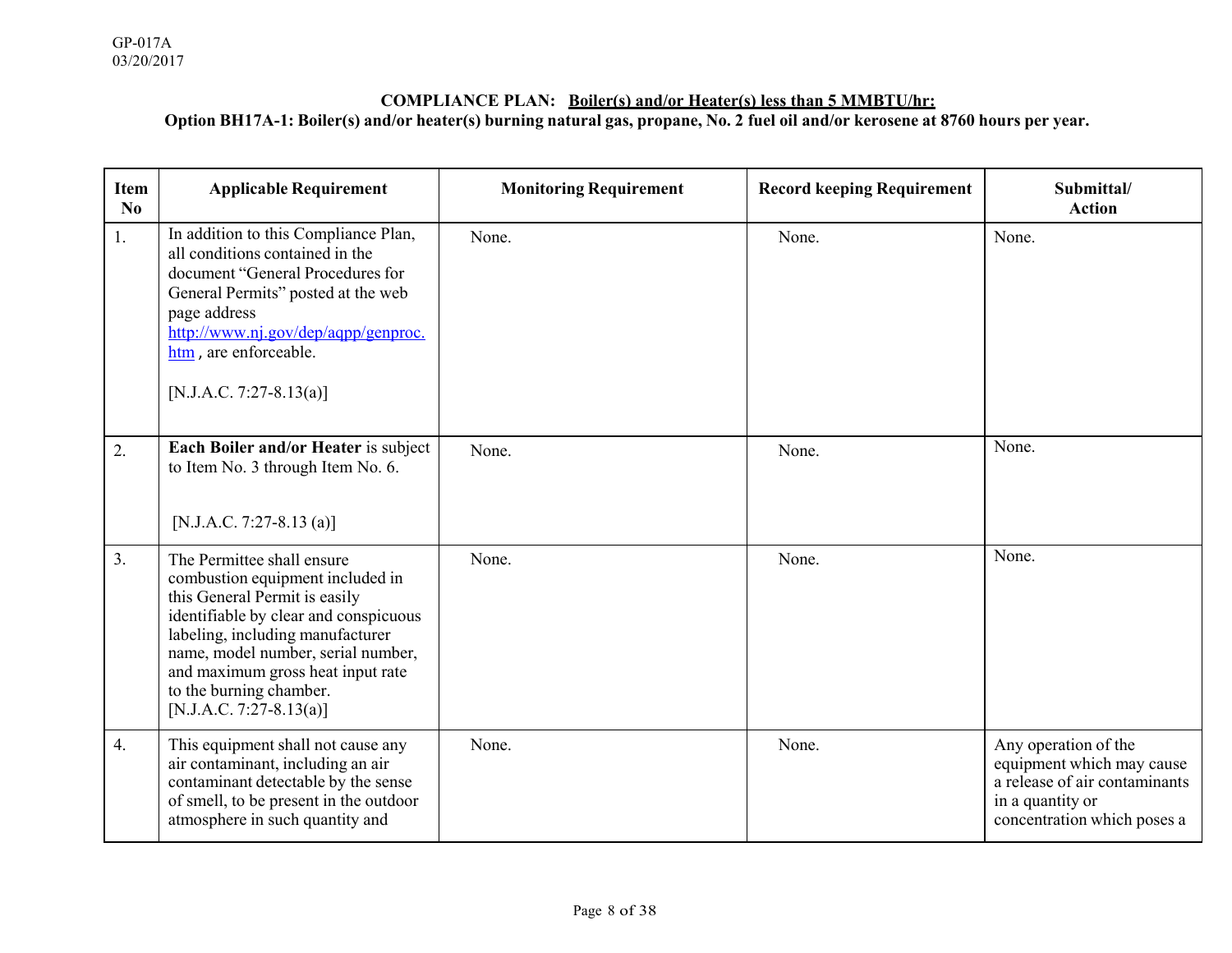|    | duration which is, or tends to be,<br>injurious to human health or welfare,<br>animal or plant life or property, or<br>would unreasonably interfere with<br>the enjoyment of life or property,<br>except in areas over which the<br>Permittee has exclusive use or<br>occupancy.<br>[N.J.A.C. 7:27-5]                                                                                                                                                                                                                                                    |       |       | potential threat to public<br>health, welfare, or the<br>environment or which might<br>reasonably result in citizen<br>complaints shall be reported<br>by the Permittee as required<br>by the Air Pollution Control<br>Act. The Permittee shall<br>immediately notify the<br>Department of any non-<br>compliance by calling the<br><b>Environmental Action</b><br>Hotline at (877) 927-6337.<br>$[N.J.S.A. 26:2C-19(e)]$ |
|----|----------------------------------------------------------------------------------------------------------------------------------------------------------------------------------------------------------------------------------------------------------------------------------------------------------------------------------------------------------------------------------------------------------------------------------------------------------------------------------------------------------------------------------------------------------|-------|-------|---------------------------------------------------------------------------------------------------------------------------------------------------------------------------------------------------------------------------------------------------------------------------------------------------------------------------------------------------------------------------------------------------------------------------|
| 5. | Maximum No. of Billable<br>Compliance Inspections $\leq$ 2<br>inspections. The equipment<br>covered by this permit will be<br>subject to inspection fees for the<br>maximum periodic compliance<br>inspections (as defined in N.J.A.C.<br>$7:27-8.1$ ) over the life of the<br>Certificate, after it receives final<br>approval for a five year duration.<br>The Permittee will be invoiced for<br>a service fee per inspection<br>pursuant to N.J.A.C. 7:27-8.6 after<br>the periodic compliance inspection<br>is conducted.<br>[N.J.A.C. 7:27-8.13(e)] | None. | None. | None.                                                                                                                                                                                                                                                                                                                                                                                                                     |
| 6. | Compliance with the annual<br>emission limit for each air<br>contaminant shall be based on<br>operation of the boiler(s) and/or<br>heater(s) at a maximum of $8760$<br>hours per year for the size(s)<br>registered.<br>[N.J.A.C. 7:27-8.13(h)]                                                                                                                                                                                                                                                                                                          | None. | None. | None.                                                                                                                                                                                                                                                                                                                                                                                                                     |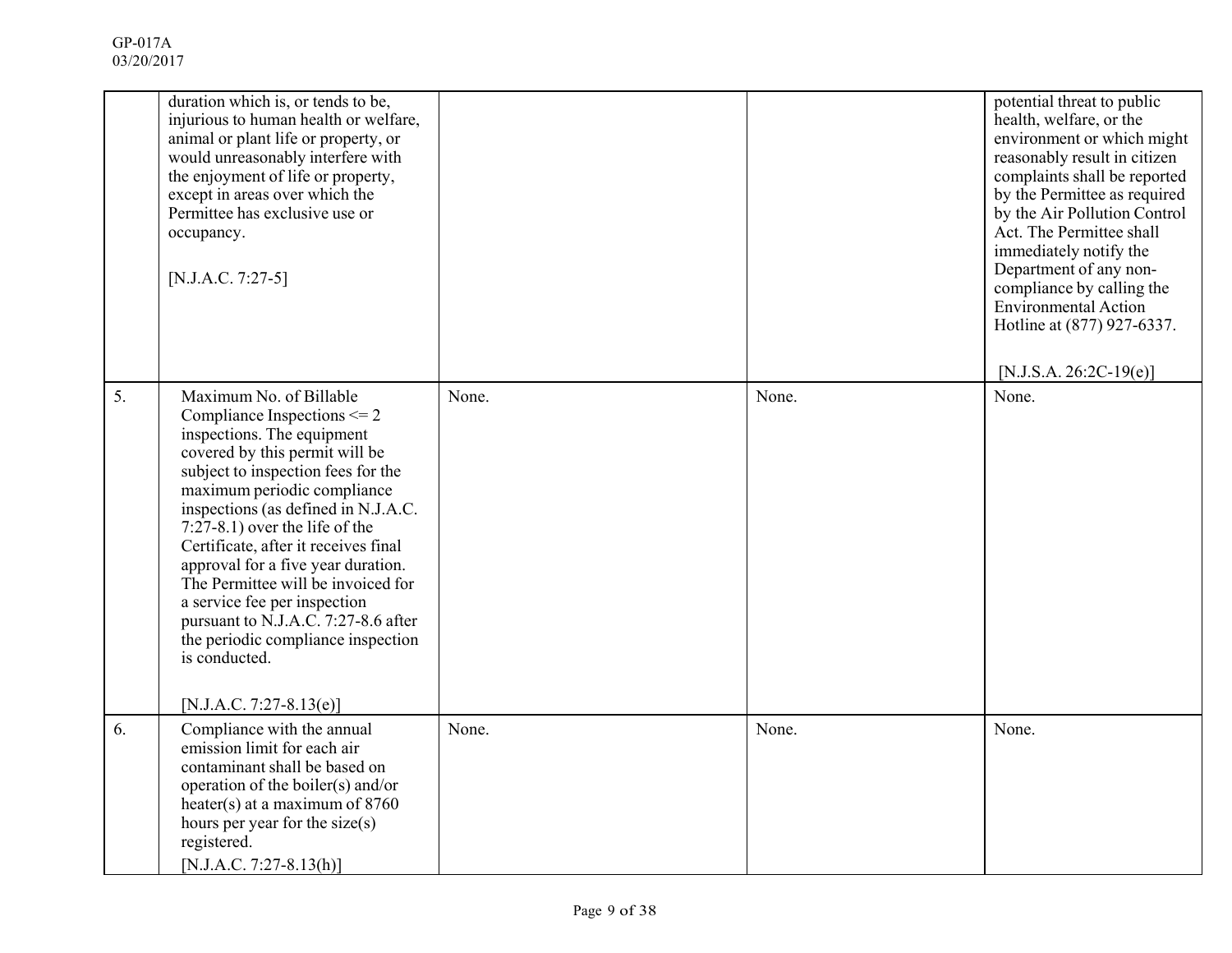| 7. | <b>Each Boiler and/or Heater</b><br>burning gaseous fuels (natural<br>gas or propane) and no.2 fuel oil<br>as specified below in Item No.9 is<br>subject to Item No. 8 through Item<br>No. 11.<br>[N.J.A.C. 7:27-8.13(a)]                                                                                                                         | None. | None.                                                                                                                                                                                                                                    | None.                                                                                                                                                                                                                                                                                                                                                                                |
|----|---------------------------------------------------------------------------------------------------------------------------------------------------------------------------------------------------------------------------------------------------------------------------------------------------------------------------------------------------|-------|------------------------------------------------------------------------------------------------------------------------------------------------------------------------------------------------------------------------------------------|--------------------------------------------------------------------------------------------------------------------------------------------------------------------------------------------------------------------------------------------------------------------------------------------------------------------------------------------------------------------------------------|
| 8. | Permittee shall not use the equipment<br>in a manner which will cause visible<br>emissions, exclusive of visible<br>condensed water vapor, except for a<br>period no more than 3 minutes in any<br>consecutive 30-minute period.<br>[N.J.A.C. 7:27-3.2(a) & (c)]                                                                                  | None. | None.                                                                                                                                                                                                                                    | If visible emissions are<br>observed, refer to operator<br>manual for corrective<br>action. If corrective action<br>fail to correct visible<br>emissions within 24 hours<br>of observation, the<br>Permittee<br>shall immediately report the<br>incident to the Department<br>by calling the<br><b>Environmental Action</b><br>Hotline at (877) 927-6337.<br>[N.J.A.C. 7:27-8.13(d)] |
| 9. | The Permittee is allowed to use No. 2<br>fuel oil if all the following<br>requirements are met:<br>1) the Permittee is not practicably<br>able to obtain a sufficient supply of<br>natural gas;<br>2) the Permittee's inability to<br>obtain natural gas is due to<br>circumstances beyond the control of<br>the Permittee, such as a natural gas | None. | The Permittee that is<br>combusting No. 2 fuel oil in<br>place of natural gas shall keep<br>the following records:<br>the date the fuel oil was<br>П.<br>used;<br>the reason for use<br>$\Box$<br>(i.e. natural gas<br>curtailment); and | None.                                                                                                                                                                                                                                                                                                                                                                                |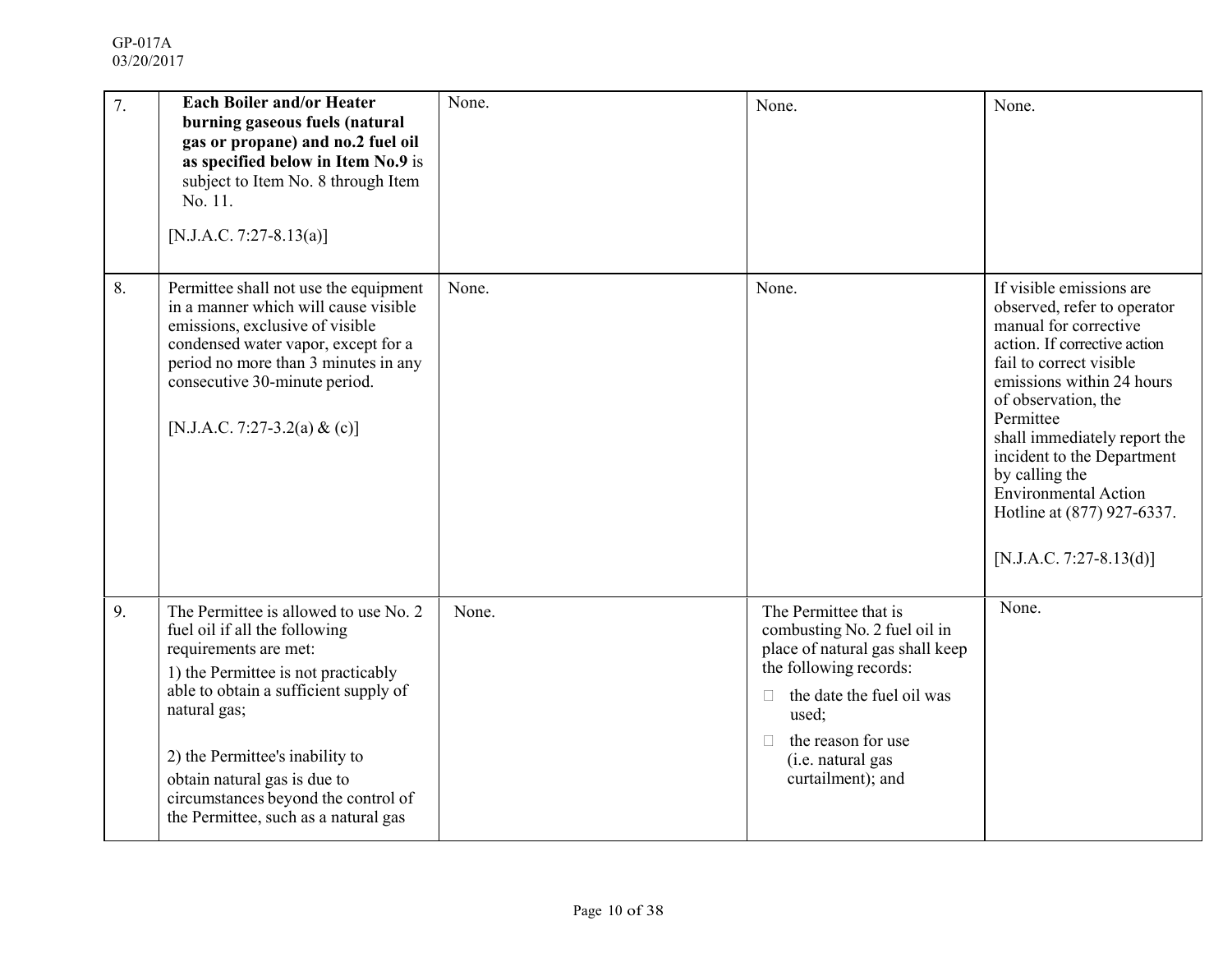|     | curtailment; and<br>3) the Permittee shall stop using fuel<br>oil and resume using natural gas as<br>soon as sufficient supply of natural<br>gas becomes practicably available.<br>[N.J.A.C. 7:27-8.13(a)]                                                                                                                                                                                                                                                                                                                                                                                                                                                                                                                 |                                                                              | the number of hours such<br>fuel oil has been<br>combusted.<br>All records shall be<br>maintained on site for a<br>period of no less than five<br>years and made readily<br>accessible to the<br>Department upon request.<br>[N.J.A.C. 7:27-8.13(d)                                                                   |       |
|-----|----------------------------------------------------------------------------------------------------------------------------------------------------------------------------------------------------------------------------------------------------------------------------------------------------------------------------------------------------------------------------------------------------------------------------------------------------------------------------------------------------------------------------------------------------------------------------------------------------------------------------------------------------------------------------------------------------------------------------|------------------------------------------------------------------------------|-----------------------------------------------------------------------------------------------------------------------------------------------------------------------------------------------------------------------------------------------------------------------------------------------------------------------|-------|
| 10. | The Permittee may periodically fire<br>no. 2 fuel oil for periodic testing,<br>maintenance, or operator training<br>events if the following requirements<br>are met:<br>Permittee shall not exceed<br>48 hours per calendar year<br>for periodic testing,<br>maintenance, or operator<br>training per boiler.<br>However, Permitee shall not<br>fire fuel oil for normal<br>testing and maintenance on<br>the days when the<br>Department forecasts air<br>quality anywhere in New<br>Jersey to be unhealthy for<br>sensitive groups, unhealthy,<br>or very unhealthy as shown<br>at the Department's air<br>quality permitting web site<br>at<br>http://www.state.nj.us/dep/aq<br>pp/aqforecast<br>[N.J.A.C.7:27-8.13(a)] | None.                                                                        | For testing and<br>maintenance periods,<br>record the date and number<br>of hours that No. 2 fuel oil<br>has been combusted.<br>All records shall be<br>maintained on site for a<br>period of no less than five<br>years and made readily<br>accessible to the<br>Department upon request.<br>$[N.J.A.C7:27-8.13(d)]$ | None  |
| 11. | The maximum allowable sulfur                                                                                                                                                                                                                                                                                                                                                                                                                                                                                                                                                                                                                                                                                               | Sulfur Content in Fuel: Monitored by                                         | Sulfur Content in Fuel:                                                                                                                                                                                                                                                                                               | None. |
|     | content in No. 2 fuel oil shall be<br>$\leq$ 15 ppmw (parts per million by                                                                                                                                                                                                                                                                                                                                                                                                                                                                                                                                                                                                                                                 | review of fuel delivery records per<br>delivery showing fuel sulfur content. | Recordkeeping by invoices /<br>bills of lading / certificate of                                                                                                                                                                                                                                                       |       |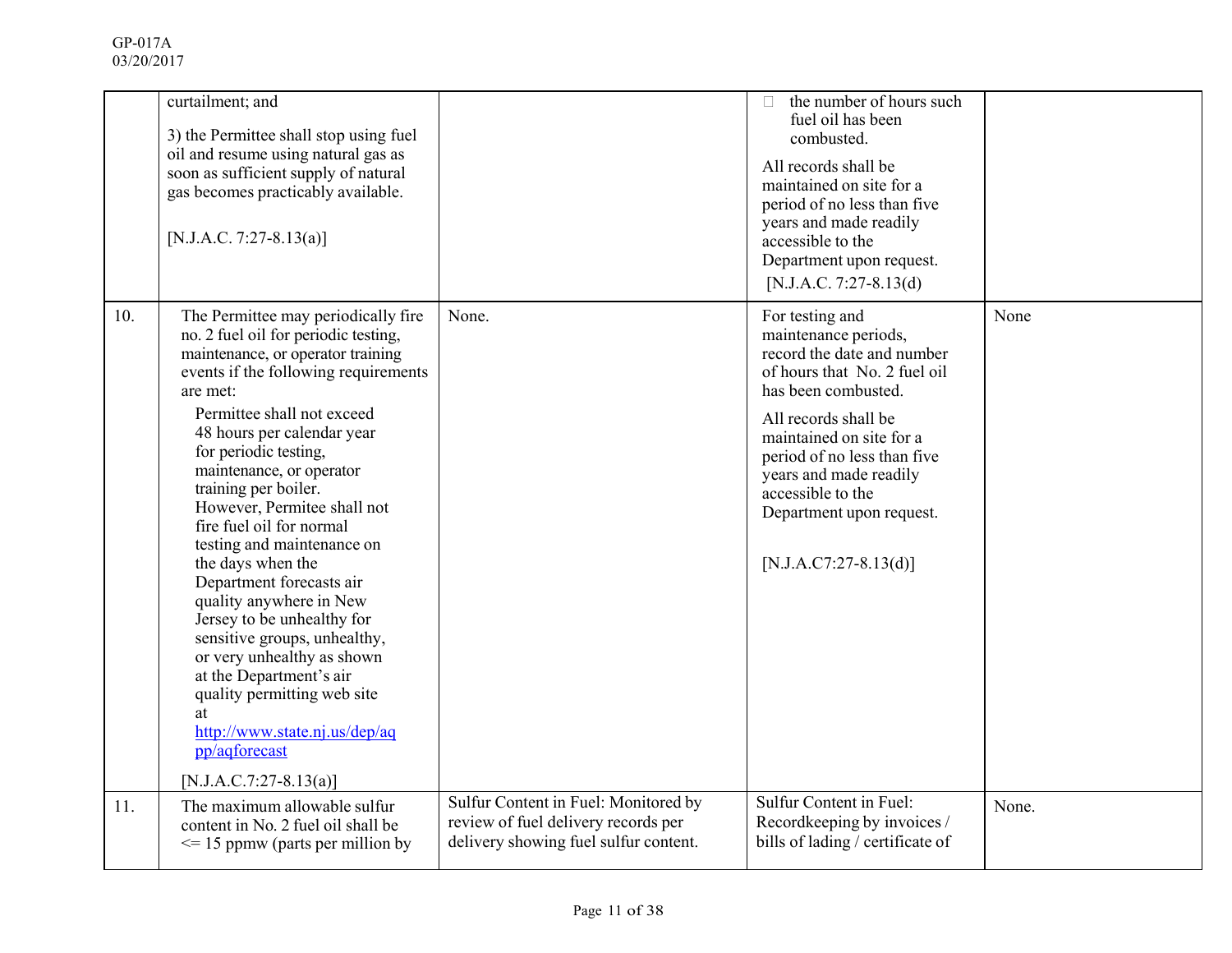|     | weight) (0.0015%).                                                                                                                                                                                                                                               | $[N.J.A.C. 7:27-8.13(d)]$                                                                                                                                                                                                                                                                                                                                                                                                                                                                                                                  | analysis per delivery showing<br>fuel sulfur content.                                                                                                                                                                                                                                                                                                                                                          |                                                                                                                                                                                                                                                                                                                                                  |
|-----|------------------------------------------------------------------------------------------------------------------------------------------------------------------------------------------------------------------------------------------------------------------|--------------------------------------------------------------------------------------------------------------------------------------------------------------------------------------------------------------------------------------------------------------------------------------------------------------------------------------------------------------------------------------------------------------------------------------------------------------------------------------------------------------------------------------------|----------------------------------------------------------------------------------------------------------------------------------------------------------------------------------------------------------------------------------------------------------------------------------------------------------------------------------------------------------------------------------------------------------------|--------------------------------------------------------------------------------------------------------------------------------------------------------------------------------------------------------------------------------------------------------------------------------------------------------------------------------------------------|
|     | Each Permittee may use any<br>existing No. 2 fuel oil contained in<br>the fuel oil storage tank until it is<br>depleted as long as the Permittee<br>can document the following:                                                                                  |                                                                                                                                                                                                                                                                                                                                                                                                                                                                                                                                            | $[N.J.A.C.7:27-8.13(d)3]$                                                                                                                                                                                                                                                                                                                                                                                      |                                                                                                                                                                                                                                                                                                                                                  |
|     | At the time of purchase, the<br>a)<br>fuel's sulfur content was<br>consistent and in compliance<br>with N.J.A.7:27-9; and                                                                                                                                        |                                                                                                                                                                                                                                                                                                                                                                                                                                                                                                                                            |                                                                                                                                                                                                                                                                                                                                                                                                                |                                                                                                                                                                                                                                                                                                                                                  |
|     | b) It can be verified by the<br>Department that the existing<br>No. 2 fuel was contained in the<br>fuel oil storage tank before<br>obtaining this GP-017A.                                                                                                       |                                                                                                                                                                                                                                                                                                                                                                                                                                                                                                                                            |                                                                                                                                                                                                                                                                                                                                                                                                                |                                                                                                                                                                                                                                                                                                                                                  |
|     | [N.J.A.C. 7:27-9.2(b)]                                                                                                                                                                                                                                           |                                                                                                                                                                                                                                                                                                                                                                                                                                                                                                                                            |                                                                                                                                                                                                                                                                                                                                                                                                                |                                                                                                                                                                                                                                                                                                                                                  |
| 12. | Each Boiler and/or Heater burning<br>liquid fuels (No.2 fuel oil or<br>Kerosene) is subject to Item No. 13<br>through Item No. 20.<br>[N.J.A.C. 7:27-8.13(a)]                                                                                                    | None.                                                                                                                                                                                                                                                                                                                                                                                                                                                                                                                                      | None.                                                                                                                                                                                                                                                                                                                                                                                                          | None.                                                                                                                                                                                                                                                                                                                                            |
| 13. | Permittee shall not use the equipment<br>in a manner which will cause visible<br>emissions, exclusive of visible<br>condensed water vapor, except for a<br>period no more than 3 minutes in any<br>consecutive 30-minute period.<br>[N.J.A.C. 7:27-3.2(a) & (c)] | Monitored by visual determination each<br>month during operation, based on an<br>instantaneous determination. The<br>Permittee shall conduct visual opacity<br>inspections during daylight hours<br>(certified opacity reader not necessary).<br>Visual inspections shall consist of a<br>visual survey to identify if the stack has<br>visible emissions other than condensed<br>water vapor. If visible emissions are<br>observed, the Permittee shall:<br>1. Verify that the equipment and/or<br>control device causing the emission is | The Permittee shall maintain<br>each month the following<br>records: (1) Date and time of<br>inspection; (2) Emission<br>point number; (3)<br>Operational status of<br>equipment; (4) Observed<br>results and conclusions; (5)<br>Description of corrective<br>actions taken if necessary;<br>(6) Date and time opacity<br>problem was solved, if<br>applicable; (7) N.J.A.C.<br>7:27B-2 results if conducted; | If visible emissions are<br>observed, refer to the<br>operator manual for<br>corrective action. If<br>measures fail to correct<br>visible emissions within<br>24 hours of observation,<br>the Permittee shall<br>immediately report the<br>incident to the<br>Department by calling<br>the Environmental<br>Action Hotline at (877)<br>927-6337. |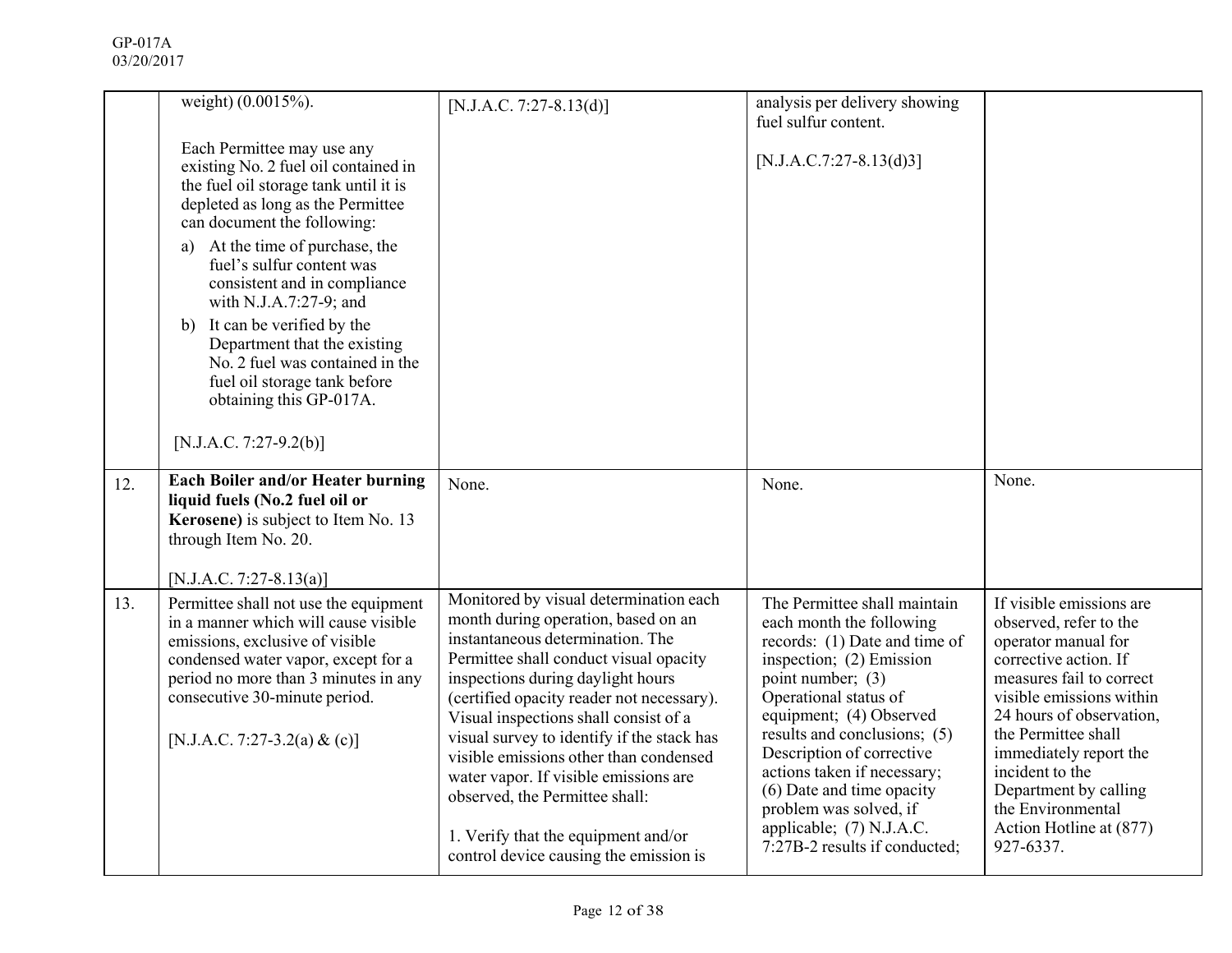|     |                                                                                                                                                                                                                                                                                                                                                                                                                                                                                                                                                                                                                                                  | operating according to manufacturer<br>specifications and the operating permit<br>compliance plan and take corrective<br>$action(s)$ . The Permittee must report any<br>permit violations to NJDEP pursuant to<br>N.J.A.C. 7:27-19.<br>2. If the corrective actions taken do not<br>correct the visible emissions within 24<br>hours, the Permittee shall perform daily<br>visual surveys using a certified opacity<br>reader, in accordance with N.J.A.C.<br>7:27B-2, until visible emissions are<br>within permit limits.<br>[N.J.A.C. 7:27-8.13(d)] | and $(8)$ Name of person $(s)$<br>conducting inspection.<br>All records shall be<br>maintained on site for a<br>period of no less than five<br>years and made readily<br>accessible to the<br>Department upon request.<br>[N.J.A.C. 7:27-8.13(d)] | [N.J.A.C. 7:27-8.13(d)] |
|-----|--------------------------------------------------------------------------------------------------------------------------------------------------------------------------------------------------------------------------------------------------------------------------------------------------------------------------------------------------------------------------------------------------------------------------------------------------------------------------------------------------------------------------------------------------------------------------------------------------------------------------------------------------|--------------------------------------------------------------------------------------------------------------------------------------------------------------------------------------------------------------------------------------------------------------------------------------------------------------------------------------------------------------------------------------------------------------------------------------------------------------------------------------------------------------------------------------------------------|---------------------------------------------------------------------------------------------------------------------------------------------------------------------------------------------------------------------------------------------------|-------------------------|
| 14. | The maximum allowable sulfur<br>content in liquid fuel oil shall be<br>$\leq$ 15 ppmw (parts per million by<br>weight) (0.0015%).<br>Each Permittee may use any<br>existing liquid fuel oil contained in<br>the fuel oil storage tank until it is<br>depleted as long as the Permittee<br>can document the following:<br>At the time of purchase, the<br>a)<br>fuel's sulfur content was<br>consistent and in compliance<br>with N.J.A.7:27-9; and<br>It can be verifiable by the<br>b)<br>Department that the existing<br>liquid fuel was contained in the<br>fuel oil storage tank before<br>obtaining this GP-017A.<br>[N.J.A.C. 7:27-9.2(b)] | Sulfur Content in Fuel: Monitored by<br>review of fuel delivery records per<br>delivery showing fuel sulfur content.<br>$[N.J.A.C. 7:27-8.13(d)]$                                                                                                                                                                                                                                                                                                                                                                                                      | Sulfur Content in Fuel:<br>Recordkeeping by invoices /<br>bills of lading / certificate of<br>analysis per delivery showing<br>fuel sulfur content.<br>$[N.J.A.C.7:27-8.13(d)3]$                                                                  | None.                   |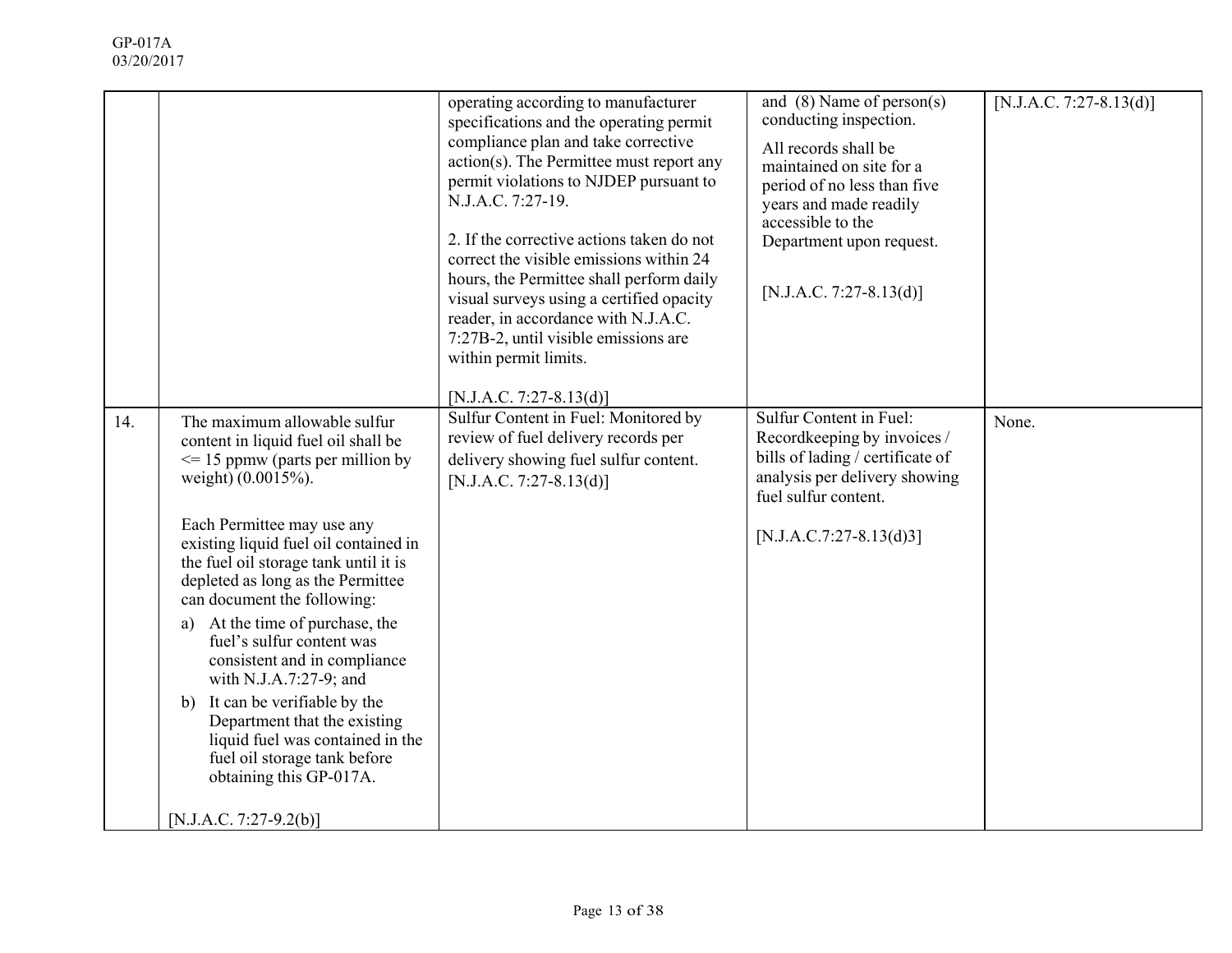| 15. | <b>MACT, Subpart JJJJJJJ</b>                                                                                                                                                                                                                      | None. | The owner or operator shall                                                                                                                                                                                                                                                                                                                                                                                                | None. |
|-----|---------------------------------------------------------------------------------------------------------------------------------------------------------------------------------------------------------------------------------------------------|-------|----------------------------------------------------------------------------------------------------------------------------------------------------------------------------------------------------------------------------------------------------------------------------------------------------------------------------------------------------------------------------------------------------------------------------|-------|
|     | For each boiler, the owner or                                                                                                                                                                                                                     |       | keep records of the<br>following:                                                                                                                                                                                                                                                                                                                                                                                          |       |
|     | operator at all times must operate<br>and maintain an affected boiler,<br>including associated air pollution<br>control equipment, in a manner<br>consistent with safety and good air<br>pollution control practices for<br>minimizing emissions. |       | The occurrence and<br>П<br>duration of each<br>malfunction of the<br>boiler, or of the<br>associated air pollution<br>control and monitoring<br>equipment.                                                                                                                                                                                                                                                                 |       |
|     | [40 CFR 63.11205(a)]                                                                                                                                                                                                                              |       | Actions taken during<br>$\Box$<br>periods of malfunction<br>to minimize emissions<br>in accordance with the<br>general duty to<br>minimize emissions in<br>40 CFR 63.11205(a),<br>including corrective<br>actions to restore the<br>malfunctioning boiler,<br>air pollution control, or<br>monitoring equipment<br>to its normal or usual<br>manner of operation.                                                          |       |
|     |                                                                                                                                                                                                                                                   |       | All records must be in a<br>form suitable and readily<br>available for expeditious<br>review. You must keep each<br>record for 5 years following<br>the date of each recorded<br>action. You must keep each<br>record on-site or be<br>accessible from a central<br>location by computer or<br>other means that instantly<br>provide access at the site for<br>at least 2 years after the date<br>of each recorded action. |       |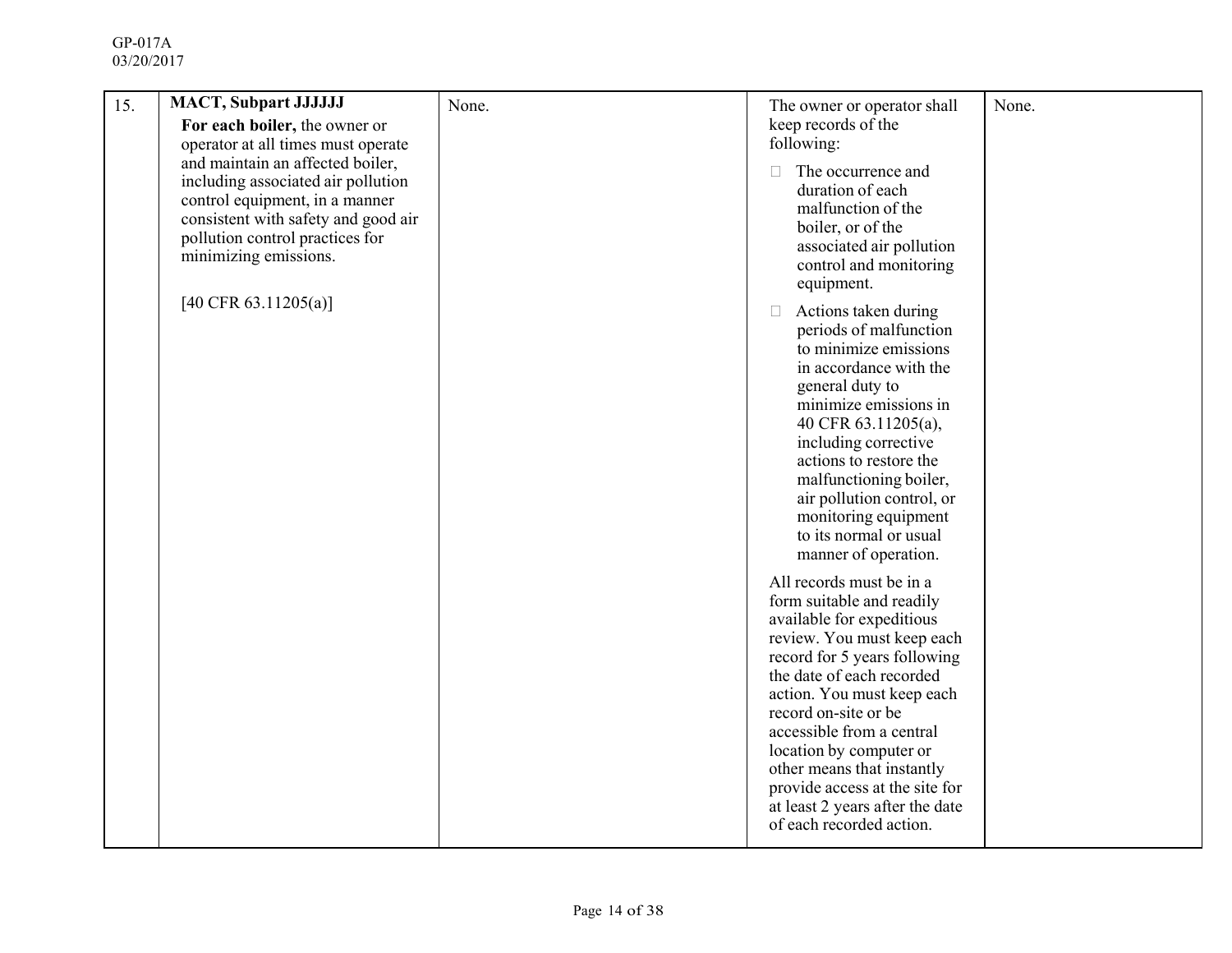|     |                                                                                                                                                                                                                                                                                                                                                                                 |                                                                                                                                                                                                                                                                                                                                        | You may keep the records<br>off site for the remaining 3<br>years.<br>[40 CFR $63.11225(c)$ ] and<br>$[40 \text{ CFR } 63.11225 \text{ (d)}]$                                                                                                                                       |                                                                                                                                                                                                                                                                                                                                                                                                                                                                                                                                                                                                                                                          |
|-----|---------------------------------------------------------------------------------------------------------------------------------------------------------------------------------------------------------------------------------------------------------------------------------------------------------------------------------------------------------------------------------|----------------------------------------------------------------------------------------------------------------------------------------------------------------------------------------------------------------------------------------------------------------------------------------------------------------------------------------|-------------------------------------------------------------------------------------------------------------------------------------------------------------------------------------------------------------------------------------------------------------------------------------|----------------------------------------------------------------------------------------------------------------------------------------------------------------------------------------------------------------------------------------------------------------------------------------------------------------------------------------------------------------------------------------------------------------------------------------------------------------------------------------------------------------------------------------------------------------------------------------------------------------------------------------------------------|
| 16. | <b>MACT, Subpart JJJJJJJ</b><br>For each boiler, the owner or<br>operator must submit the Initial<br>Notification of Applicability:<br>1. If constructed on or before June 4,<br>2010, submit no later than January 20,<br>2014;<br><sub>or</sub><br>2. If constructed after June 4, 2010,<br>submit within 120 days after startup<br>of new source.<br>[40 CFR 63.11225(a)(2)] | None.                                                                                                                                                                                                                                                                                                                                  | Recordkeeping by manual<br>logging of parameter or storing<br>data in a computer data system<br>once initially. Maintain a copy<br>of the Initial Notification and<br>all supporting documentation<br>for a period of 5 years.<br>[40 CFR 63.11225(c)] and. [40<br>CFR 63.11225(d)] | Submit notification: Once<br>initially by January 20,<br>2014 if constructed on or<br>before June 4, 2010, or<br>within 120 days after<br>startup of a new source if<br>constructed after<br>June 4, 2010, to the<br>Administrator, EPA<br>Region 2, certified by the<br>responsible official. The<br>Initial Notification shall<br>also be submitted to<br>NJDEP, per 40 CFR<br>63.13.<br>The owner or operator<br>may use the instructions<br>and the forms provided on<br>the EPA website<br>https://www.epa.gov/statio<br>nary-sources-air-<br>pollution/compliance-<br>industrial-commercial-and-<br>institutional-area-source<br>[40 CFR 63.11225] |
| 17. | <b>MACT, Subpart JJJJJJJ</b><br>For boilers constructed on or<br>before June 4, 2010<br>Conduct a tune up: initially and<br>once every 5 years.<br>The owner or operator shall conduct<br>the initial tune-up no later than<br>March 21, 2014.<br>Subsequent tune-ups must be                                                                                                   | Periodic Emission Monitoring initially<br>and once every 5 years.<br>The owner or operator shall measure<br>the concentrations in the effluent<br>stream of carbon monoxide (CO) in<br>parts per million, by volume, and<br>oxygen in volume percent, before and<br>after the adjustments are made<br>(measurements may be either on a | Recordkeeping: Initially<br>and once every 5 years.<br>The owner or operator<br>shall keep the following<br>records for a period of 5<br>years following the date<br>of each recorded action.                                                                                       | Submit Notification: Once<br>Initially.<br>Submit a Notification of<br>Compliance Status by<br>July 19, 2014<br>electronically using the<br>Compliance and<br><b>Emissions Data Reporting</b><br>Interface (CEDRI) that is                                                                                                                                                                                                                                                                                                                                                                                                                               |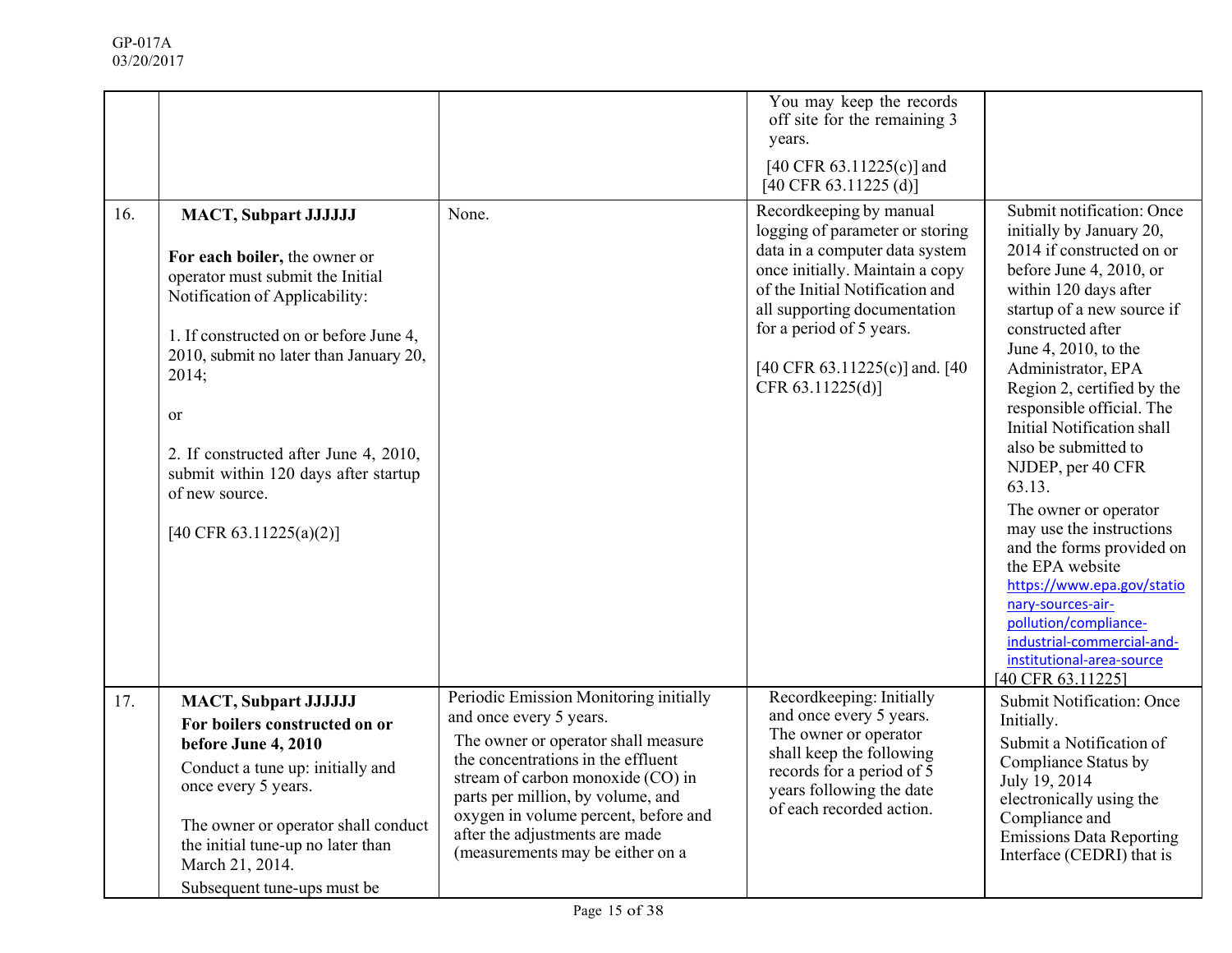| conducted every five years, no more<br>than 61 months after the previous<br>tune-up.<br>The tune-ups shall be conducted as<br>required in Table 2 to 40 CFR Part<br>63, Subpart JJJJJJ, and in<br>accordance with 40 CFR<br>$63.11223(b)$ as follows:<br>(1) As applicable, inspect the<br>burner, and clean or replace any<br>components of the burner as<br>necessary. The burner inspection<br>may be delayed until the next<br>scheduled unit shutdown, but at<br>least once every 72 months.<br>(2) Inspect flame pattern, as<br>applicable, and adjust the burner as<br>necessary to optimize the flame<br>pattern. The adjustment should be<br>consistent with the manufacturer's<br>specifications.<br>(3) Inspect the system controlling<br>the air-to-fuel ratio, as applicable,<br>and ensure that it is correctly<br>calibrated and functioning<br>properly. The inspection may be<br>delayed until the next scheduled<br>unit shutdown, but at least once<br>every 72 months.<br>(4) Optimize total emissions of CO.<br>This optimization should be<br>consistent with the manufacturer's<br>specifications, if available, and<br>with any Nitrogen Oxide<br>requirement to which the unit is<br>subject.<br>As per 40 CFR 63.11223(b)(7), if<br>the unit is not operating on the<br>required date for a tune-up, the<br>tune-up must be conducted within | dry or wet basis, as long as it is the<br>same basis before and after the<br>adjustments are made) once initially<br>and every five years. Measurements<br>may be taken using a portable CO<br>analyzer.<br>[40 CFR 63.11223(b)5] | Per 40 CFR<br>$63.11225(c)(2)(i)$ , keep<br>records:<br>$\Box$ identifying<br>each boiler,<br>$\Box$ the date of tune-up,<br>$\Box$ the procedures<br>followed for tune-ups,<br>and<br>$\Box$ the manufacturer's<br>specifications to<br>which the boiler was<br>tuned.<br>Per 40 CFR 63.11223(b)(6),<br>the owner or operator must<br>maintain a report containing<br>the following information<br>on site:<br>(i) The concentrations of<br>CO in the effluent stream in<br>parts per million, by<br>volume, and oxygen in<br>volume percent, measured<br>at high fire or typical<br>operating load, before and<br>after the tune-up of the<br>boiler.<br>(ii) A description of any<br>corrective actions taken as a<br>part of the tune-up of the<br>boiler.<br>(iii) The type and amount of<br>fuel used over the 12 months<br>prior to the tune-up of the<br>boiler, but only if the unit | accessed through EPA's<br>Central Data Exchange<br>(CDX)<br>(www.epa.gov/cdx).<br>[40 CFR 63.11225(a)4] |
|------------------------------------------------------------------------------------------------------------------------------------------------------------------------------------------------------------------------------------------------------------------------------------------------------------------------------------------------------------------------------------------------------------------------------------------------------------------------------------------------------------------------------------------------------------------------------------------------------------------------------------------------------------------------------------------------------------------------------------------------------------------------------------------------------------------------------------------------------------------------------------------------------------------------------------------------------------------------------------------------------------------------------------------------------------------------------------------------------------------------------------------------------------------------------------------------------------------------------------------------------------------------------------------------------------------------------------------------------------------------|-----------------------------------------------------------------------------------------------------------------------------------------------------------------------------------------------------------------------------------|-----------------------------------------------------------------------------------------------------------------------------------------------------------------------------------------------------------------------------------------------------------------------------------------------------------------------------------------------------------------------------------------------------------------------------------------------------------------------------------------------------------------------------------------------------------------------------------------------------------------------------------------------------------------------------------------------------------------------------------------------------------------------------------------------------------------------------------------------------------------------------------------------|---------------------------------------------------------------------------------------------------------|
|                                                                                                                                                                                                                                                                                                                                                                                                                                                                                                                                                                                                                                                                                                                                                                                                                                                                                                                                                                                                                                                                                                                                                                                                                                                                                                                                                                        |                                                                                                                                                                                                                                   |                                                                                                                                                                                                                                                                                                                                                                                                                                                                                                                                                                                                                                                                                                                                                                                                                                                                                               |                                                                                                         |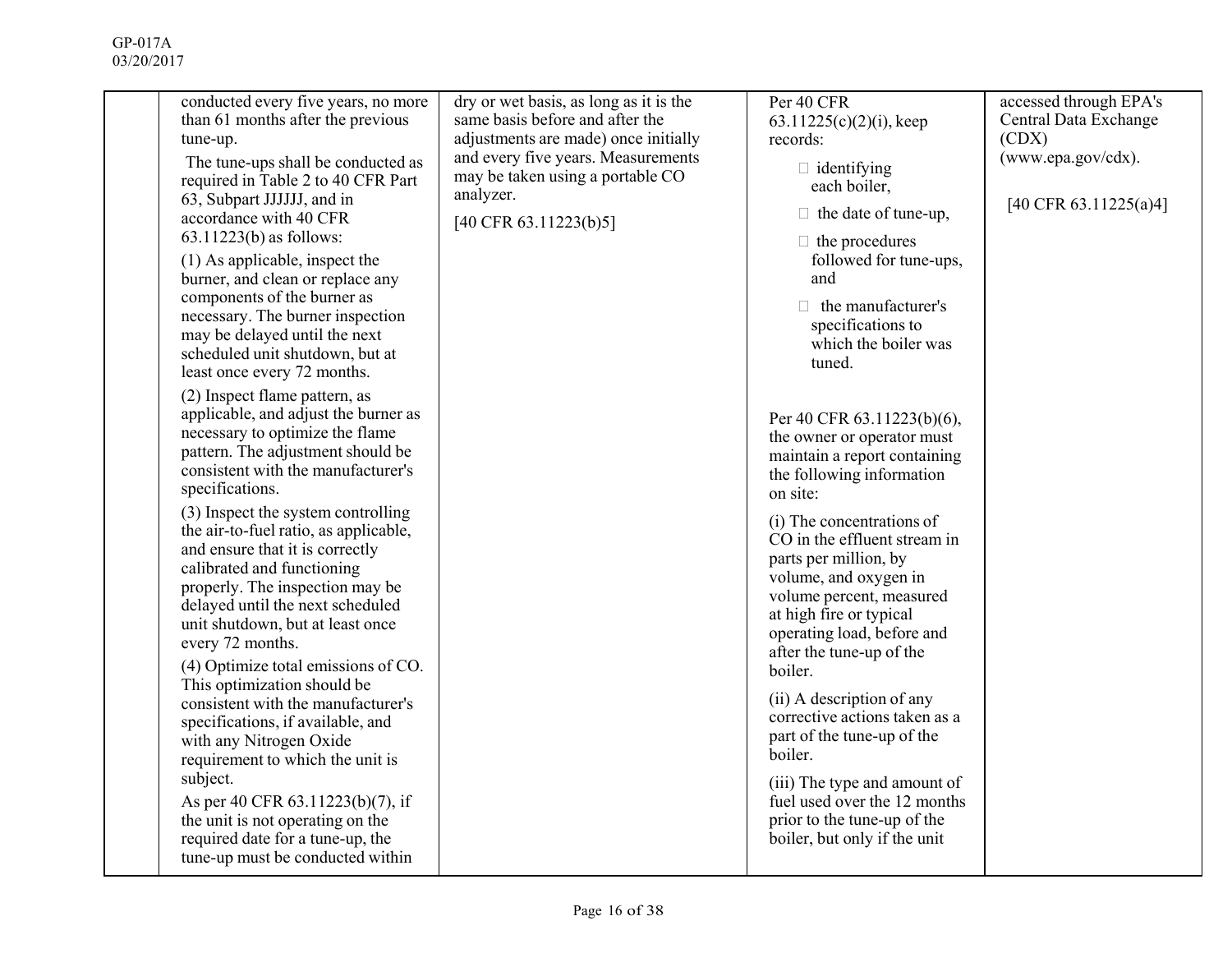|     | 30 days of startup.<br>[40 CFR 63.11214 (b)] and [40<br>CFR 63.11223(e)]                                                                                                                                                                                                                                                                                                                                                                                                                                                                                                                                                                                                                                                                                                                                                                                |                                                                                                                                                                                                                                                                                                                                                                                                                                                                                                 | was physically and legally<br>capable of using more than<br>one type of fuel during that<br>period. Units sharing a fuel<br>meter may estimate the fuel<br>use by each unit.<br>[40 CFR 63.11225(c)2]                                                                                                                                                                                                                                                                                                                                                                             |       |
|-----|---------------------------------------------------------------------------------------------------------------------------------------------------------------------------------------------------------------------------------------------------------------------------------------------------------------------------------------------------------------------------------------------------------------------------------------------------------------------------------------------------------------------------------------------------------------------------------------------------------------------------------------------------------------------------------------------------------------------------------------------------------------------------------------------------------------------------------------------------------|-------------------------------------------------------------------------------------------------------------------------------------------------------------------------------------------------------------------------------------------------------------------------------------------------------------------------------------------------------------------------------------------------------------------------------------------------------------------------------------------------|-----------------------------------------------------------------------------------------------------------------------------------------------------------------------------------------------------------------------------------------------------------------------------------------------------------------------------------------------------------------------------------------------------------------------------------------------------------------------------------------------------------------------------------------------------------------------------------|-------|
| 18. | <b>MACT, Subpart JJJJJJJ</b><br>For boilers constructed after<br><b>June 4, 2010</b><br>Conduct a tune-up: once every 5<br>years.<br>The owner or operator shall conduct a<br>tune-up once every 5 years.<br>The first tune-up should be<br>conducted no later than 61 months<br>after the boiler's initial startup.<br>Subsequent tune-ups must be<br>conducted every five years, no more<br>than 61 months after the previous<br>tune-up.<br>The tune-ups shall be conducted, as<br>required in Table 2 to 40 CFR Part<br>63, Subpart JJJJJJ, and in accordance<br>with 40 CFR 63.11223(b) as<br>follows:<br>(1) As applicable, inspect the burner,<br>and clean or replace any components<br>of the burner as necessary. The<br>burner inspection may be delayed<br>until the next scheduled unit<br>shutdown, but at least once every 72<br>months. | Periodic Emission Monitoring once every<br>5 years.<br>Measure the concentrations in the effluent<br>stream of carbon monoxide (CO) in parts<br>per million, by volume, and oxygen in<br>volume percent, before and after the<br>adjustments are made (measurements<br>may be either on a dry or wet basis, as<br>long as it is the same basis before and<br>after the adjustments are made).<br>Measurements may be taken using a<br>portable CO analyzer.<br>$[40 \text{ CFR } 63.11223(b)5]$ | Recordkeeping: Once every 5<br>years. The owner or operator<br>shall keep the following records<br>for a period of 5 years<br>following the date of each<br>recorded action.<br>Per 40 CFR 63.11225(c)(2)(i),<br>keep records:<br>$\Box$ identifying<br>each boiler,<br>the date of tune-up,<br>П<br>$\Box$ the procedures<br>followed for tune-ups,<br>and<br>$\Box$ the manufacturer's<br>specifications to<br>which the boiler was<br>tuned.<br>Per 40 CFR 63.11223(b)(6), the<br>owner or operator must<br>maintain a report containing the<br>following information on site: | None. |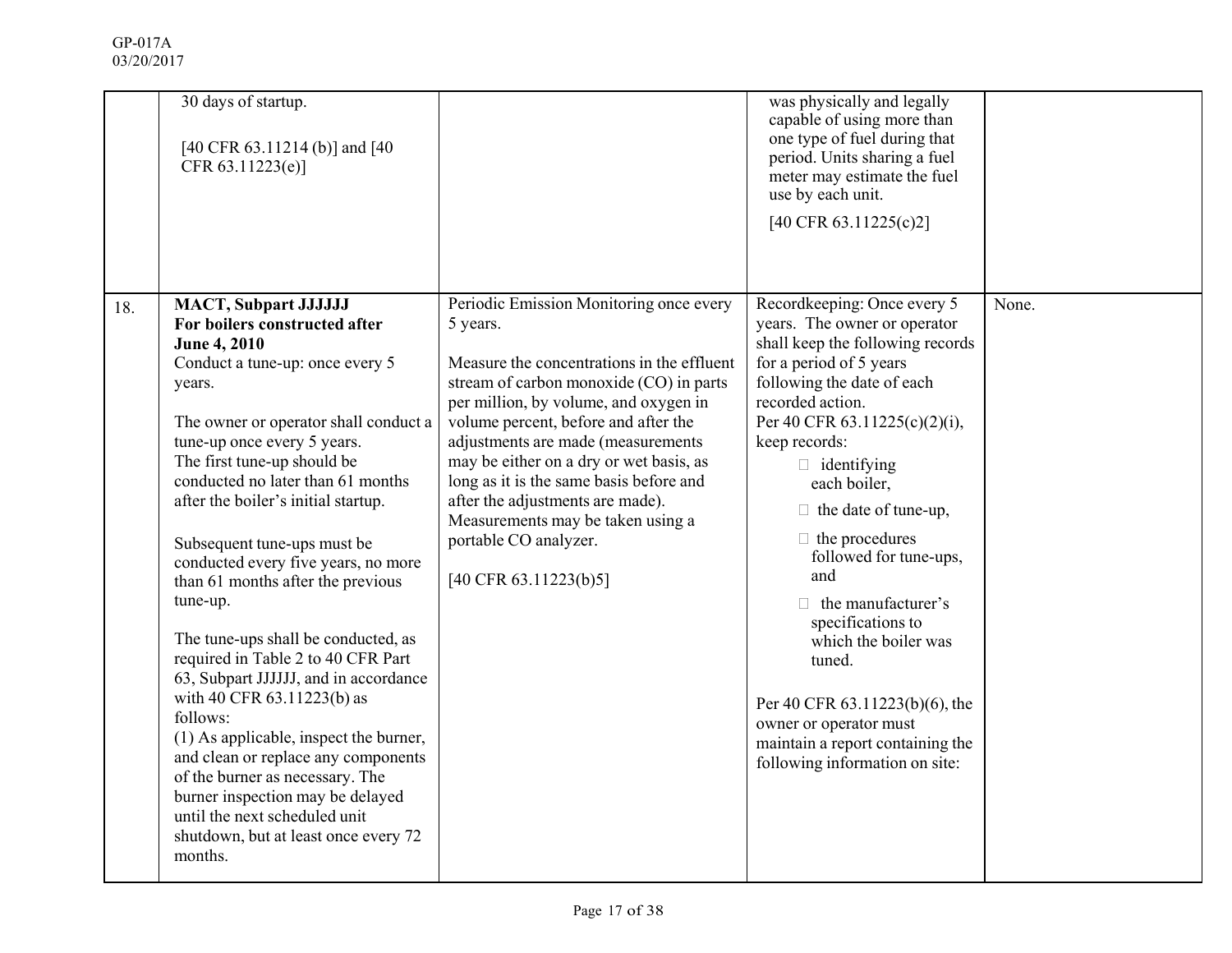| 0.012012011 |                                                                                                                                                                                                                                                                                                                                                                                                                                                                                                                                                                                                                                                                                                                                                                                                                                                                                                                                              |       |                                                                                                                                                                                                                                                                                                                                                                                                                                                                                                                                                                                                                                                                                   |       |
|-------------|----------------------------------------------------------------------------------------------------------------------------------------------------------------------------------------------------------------------------------------------------------------------------------------------------------------------------------------------------------------------------------------------------------------------------------------------------------------------------------------------------------------------------------------------------------------------------------------------------------------------------------------------------------------------------------------------------------------------------------------------------------------------------------------------------------------------------------------------------------------------------------------------------------------------------------------------|-------|-----------------------------------------------------------------------------------------------------------------------------------------------------------------------------------------------------------------------------------------------------------------------------------------------------------------------------------------------------------------------------------------------------------------------------------------------------------------------------------------------------------------------------------------------------------------------------------------------------------------------------------------------------------------------------------|-------|
|             | (2) Inspect the flame pattern, as<br>applicable, and adjust the burner as<br>necessary to optimize the flame<br>pattern. The adjustment should be<br>consistent with the manufacturer's<br>specifications, if available.<br>(3) Inspect the system controlling the<br>air-to-fuel ratio, as applicable, and<br>ensure that it is correctly calibrated<br>and functioning properly. The<br>inspection may be delayed until the<br>next scheduled unit shutdown, but at<br>least once every 72 months.<br>(4) Optimize total emissions of CO.<br>This optimization should be<br>consistent with the manufacturer's<br>specifications, if available, and with<br>any NO requirement to which the<br>unit is subject.<br>As per 40 CFR 63.11223(b)(7), if the<br>unit is not operating on the required<br>date for a tune-up, the tune-up must<br>be conducted within 30 days of<br>startup.<br>[40 CFR 63.11214 (b)] and [40 CFR<br>63.11223(e) |       | (i) The concentrations of CO in<br>the effluent stream in parts per<br>million, by volume, and oxygen<br>in volume percent, measured at<br>high fire or typical operating<br>load, before and after the tune-<br>up of the boiler.<br>(ii) A description of any<br>corrective actions taken as a<br>part of the tune-up of the boiler.<br>(iii) The type and amount of<br>fuel used over the 12<br>months prior to the tune-up<br>of the boiler, but only if the<br>unit was physically and<br>legally capable of using<br>more than one type of fuel<br>during that period. Units<br>sharing a fuel meter may<br>estimate the fuel use by<br>each unit.<br>[40 CFR 63.11225(c)2] |       |
| 19.         | <b>MACT, Subpart JJJJJJJ</b><br>Prepare a 5-year compliance<br>certification report by March 1st of<br>each applicable year in which a tune<br>up is conducted and, upon request,<br>submit it to the delegated authority.<br>The compliance certification report<br>shall contain the following<br>information:<br>1) Company name and address.<br>(2) Statement by responsible<br>official, with the official's name,<br>title, phone number, e-mail                                                                                                                                                                                                                                                                                                                                                                                                                                                                                       | None. | The owner or operator shall<br>keep the records.<br>All records shall be<br>maintained on site for a<br>period of no less than five<br>years and made readily<br>accessible to the<br>Department upon request.<br>$[40 \text{ CFR } 63.11225 \text{ (b)}]$                                                                                                                                                                                                                                                                                                                                                                                                                        | None. |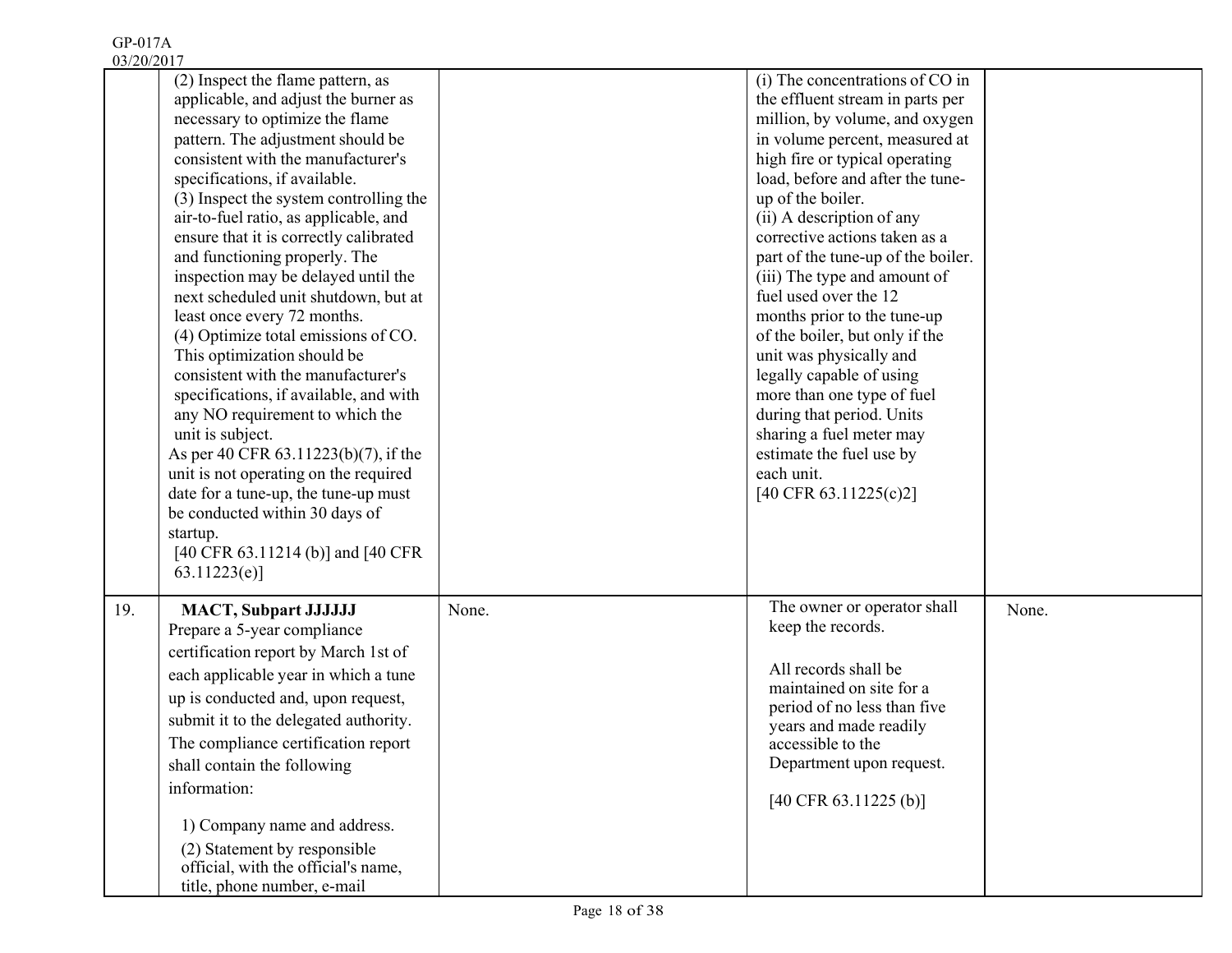|     | address, and signature, certifying<br>the truth, accuracy and<br>completeness of the notification<br>and statement of whether the<br>source has complied with all the<br>relevant standards and other<br>requirements of 40 CFR Part 63,<br>Subpart JJJJJJ. The notification<br>must include the following<br>certification(s) of compliance and<br>signed by a responsible official: (i)<br>"This facility complies with the<br>requirements in 40 CFR 63.11223<br>to conduct a biennial or 5-year<br>tune-up, as applicable, of each<br>boiler." (ii) For units that do not<br>qualify for a statutory exemption as<br>provided in section $129(g)(1)$ of the<br>CAA: "No secondary materials that<br>are solid waste were combusted in<br>any affected unit." |       |       |                                                                                                                                                                                                                                                                                                                                                                                                                                                                                                |
|-----|------------------------------------------------------------------------------------------------------------------------------------------------------------------------------------------------------------------------------------------------------------------------------------------------------------------------------------------------------------------------------------------------------------------------------------------------------------------------------------------------------------------------------------------------------------------------------------------------------------------------------------------------------------------------------------------------------------------------------------------------------------------|-------|-------|------------------------------------------------------------------------------------------------------------------------------------------------------------------------------------------------------------------------------------------------------------------------------------------------------------------------------------------------------------------------------------------------------------------------------------------------------------------------------------------------|
| 20. | [40 CFR 63.11225 (b)]<br><b>MACT, Subpart JJJJJJJ</b><br>For each boiler, the owner or<br>operator must provide notice of<br>the date upon which the owner or<br>operator switched fuels, made the<br>physical change, or took a permit<br>limit that may result in the<br>applicability of a different<br>subcategory or switch out of 40<br>CFR Part 63, Subpart JJJJJJ due<br>to a fuel change that results in the<br>boiler meeting the definition of<br>gas-fired boiler as defined in 40<br>CFR 63.11237, or taking a permit<br>limit. The notice must be<br>provided within 30 days of the<br>change.<br>[40 CFR 63.11225 (g)]                                                                                                                            | None. | None. | Submit a written notification<br>to the Administrator, EPA<br>Region 2. The notification<br>must identify: $(1)$ The<br>name of the owner or<br>operator of the affected<br>source, the location of the<br>source, the boiler(s) that have<br>switched fuels, were<br>physically changed, or took a<br>permit limit, and the date of<br>the notice. $(2)$ The date<br>upon which the fuel switch,<br>physical change, or permit<br>limit occurred.<br>$[40 \text{ CFR } 63.11225 \text{ (g)}]$ |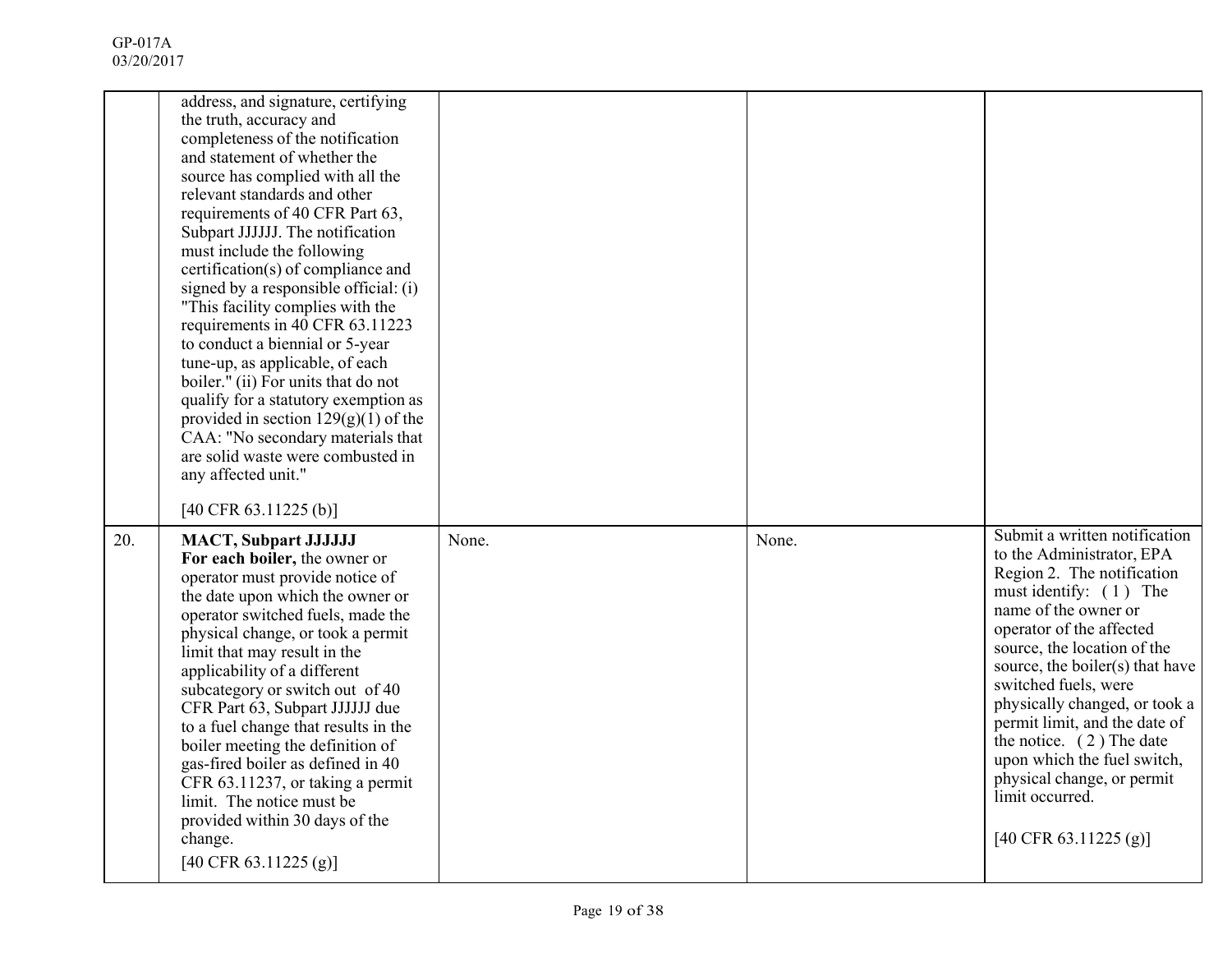#### **COMPLIANCE PLAN: Boiler(s) and/or Heater(s) less than 5 MMBTU/hr: Option BH17A-2: Boiler(s) and/or Heater(s) burning Natural Gas based on annual fuel limit (no.2 Fuel oil during gas curtailment only)**

| <b>Item</b><br>No | <b>Applicable Requirement</b>                                                                                                                                                                                                                                                                                                                                                                                                                                     | <b>Monitoring Requirement</b> | <b>Record keeping Requirement</b> | Submittal/<br><b>Action</b>                                                                                                                                                                                                                                                                                                                                  |
|-------------------|-------------------------------------------------------------------------------------------------------------------------------------------------------------------------------------------------------------------------------------------------------------------------------------------------------------------------------------------------------------------------------------------------------------------------------------------------------------------|-------------------------------|-----------------------------------|--------------------------------------------------------------------------------------------------------------------------------------------------------------------------------------------------------------------------------------------------------------------------------------------------------------------------------------------------------------|
| 1.                | In addition to this Compliance Plan,<br>all conditions contained in the<br>document "General Procedures for<br>General Permits" posted at the web<br>page at,<br>http://www.nj.gov/dep/aqpp/genproc.<br>htm, are enforceable.<br>$[N.J.A.C. 7:27-8.13(h)]$                                                                                                                                                                                                        | None.                         | None.                             | None.                                                                                                                                                                                                                                                                                                                                                        |
| 2.                | The Permittee shall ensure<br>combustion equipment included in<br>this General Permit is easily<br>identifiable by clear and conspicuous<br>labeling, including manufacturer<br>name, model number, serial number,<br>and maximum gross heat input rate<br>to the burning chamber.<br>[N.J.A.C. 7:27-8.13(a)]                                                                                                                                                     | None.                         | None.                             | None.                                                                                                                                                                                                                                                                                                                                                        |
| 3.                | This equipment shall not cause any<br>air contaminant, including an air<br>contaminant detectable by the sense<br>of smell, to be present in the outdoor<br>atmosphere in such quantity and<br>duration which is, or tends to be,<br>injurious to human health or welfare,<br>animal or plant life or property, or<br>would unreasonably interfere with<br>the enjoyment of life or property,<br>except in areas over which the<br>Permittee has exclusive use or | None.                         | None.                             | Any operation of the<br>equipment which may cause<br>a release of air contaminants<br>in a quantity or<br>concentration which poses a<br>potential threat to public<br>health, welfare, or the<br>environment or which might<br>reasonably result in citizen<br>complaints shall be reported<br>by the Permittee as required<br>by the Air Pollution Control |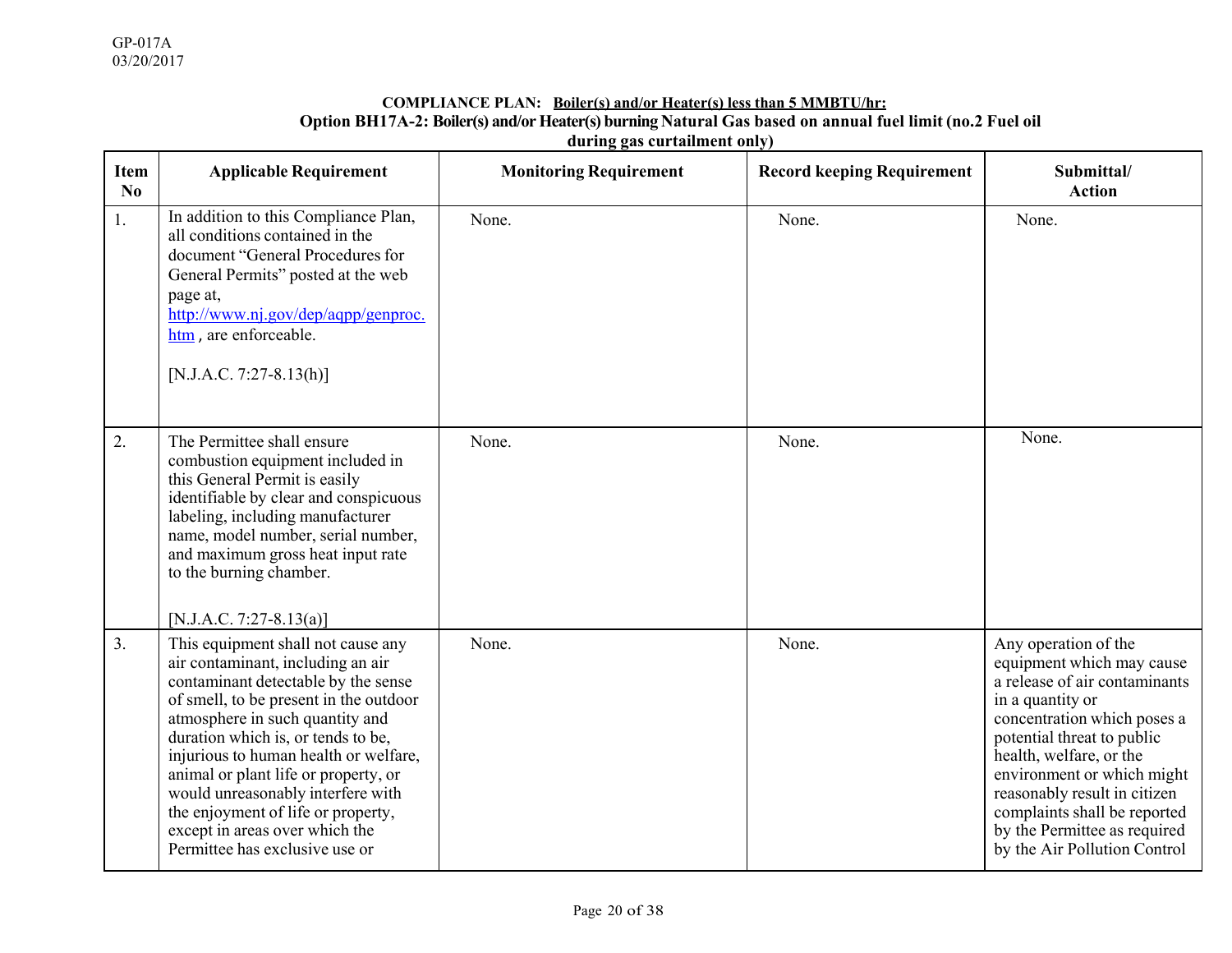|                  | occupancy.<br>[N.J.A.C. 7:27-5]                                                                                                                                                                                                                                                                                                                                                                                                                                                                                                                       |       |       | Act. The Permittee shall<br>immediately notify the<br>Department of any non-<br>compliance by calling the<br><b>Environmental Action</b><br>Hotline at (877) 927-6337.<br>$[N.J.S.A. 26:2C-19(e)]$                                                                                                                                                                                     |
|------------------|-------------------------------------------------------------------------------------------------------------------------------------------------------------------------------------------------------------------------------------------------------------------------------------------------------------------------------------------------------------------------------------------------------------------------------------------------------------------------------------------------------------------------------------------------------|-------|-------|----------------------------------------------------------------------------------------------------------------------------------------------------------------------------------------------------------------------------------------------------------------------------------------------------------------------------------------------------------------------------------------|
| $\overline{4}$ . | Maximum No. of Billable<br>Compliance Inspections $\leq 2$<br>inspections. The equipment covered<br>by this permit will be subject to<br>inspection fees for the maximum<br>periodic compliance inspections (as<br>defined in N.J.A.C. 7:27-8.1) over<br>the life of the Certificate, after it<br>receives final approval for a five-year<br>duration. The Permittee will be<br>invoiced for a service fee per<br>inspection pursuant to N.J.A.C. 7:27-<br>8.6 after the periodic compliance<br>inspection is conducted.<br>$[N.J.A.C. 7:27-8.13(e)]$ | None. | None. | None.                                                                                                                                                                                                                                                                                                                                                                                  |
| 5.               | Permittee shall not use the equipment<br>in a manner which will cause visible<br>emissions, exclusive of visible<br>condensed water vapor, except for a<br>period no more than 3 minutes in any<br>consecutive 30-minute period.<br>[N.J.A.C. 7:27-3.2(a) & (c)]                                                                                                                                                                                                                                                                                      | None. | None. | If visible emissions are<br>observed, refer to operator<br>manual for corrective<br>action. If corrective action<br>fail to correct visible<br>emissions within 24 hours<br>of observation, the<br>Permittee<br>shall immediately report the<br>incident to the Department<br>by calling the<br><b>Environmental Action</b><br>Hotline at (877) 927-6337.<br>$[N.J.A.C. 7:27-8.13(d)]$ |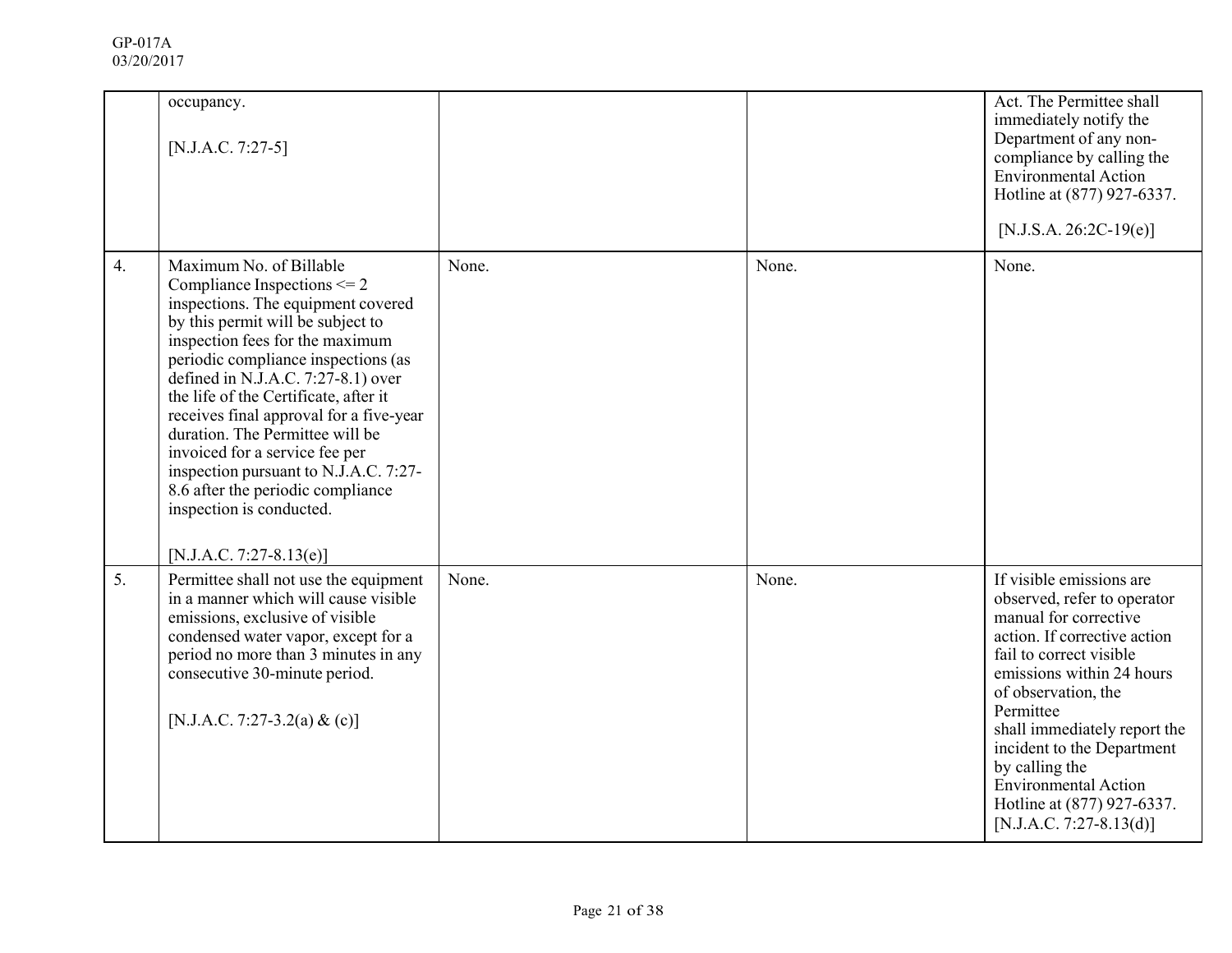| 6. | Compliance with the annual emission<br>limit for each air contaminant shall<br>be based on the maximum annual<br>fuel consumption. Permittee shall<br>comply with the fuel limit entered in<br>the registration form.<br>$[N.J.A.C. 7:27-8.13(h)]$                                                                                                                    | Permittee shall install and operate fuel<br>totalizer(s) to monitor the total<br>amount of fuel burned each 12<br>consecutive month period, based on a<br>rolling 1-month basis.<br>[N.J.A.C. 7:27-8.13(d)] | Each month during<br>operation the Permittee<br>shall record:<br>1. Fuel type.<br>2. Current reading from the<br>fuel totalizer(s).<br>3. Monthly fuel usage.<br>4. Sum and record the<br>current monthly fuel usage<br>with the previous eleven<br>(11) month fuel usage totals<br>to determine the<br>consecutive twelve (12)<br>month total.<br>All records shall be<br>maintained on site for a<br>period of no less than five<br>years and made readily<br>accessible to the<br>Department upon request.<br>[N.J.A.C. 7:27-8.13 (d)] | None. |
|----|-----------------------------------------------------------------------------------------------------------------------------------------------------------------------------------------------------------------------------------------------------------------------------------------------------------------------------------------------------------------------|-------------------------------------------------------------------------------------------------------------------------------------------------------------------------------------------------------------|-------------------------------------------------------------------------------------------------------------------------------------------------------------------------------------------------------------------------------------------------------------------------------------------------------------------------------------------------------------------------------------------------------------------------------------------------------------------------------------------------------------------------------------------|-------|
| 7. | The Permittee is allowed to use<br>No. 2 fuel oil if all the following<br>requirements are met:<br>1) the Permittee is not practicably<br>able to obtain a sufficient supply of<br>natural gas;<br>2) the Permittee's inability to<br>obtain natural gas is due to<br>circumstances beyond the control<br>of the Permittee, such as a natural<br>gas curtailment; and | None.                                                                                                                                                                                                       | The Permittee that is<br>combusting No. 2 fuel oil in<br>place of natural gas shall keep<br>the following records of:<br>$\Box$ the date the fuel oil was<br>used;<br>$\Box$ the reason for use (i.e.<br>natural gas curtailment);<br>and<br>$\Box$ the number of hours such<br>fuel oil has been combusted.                                                                                                                                                                                                                              | None. |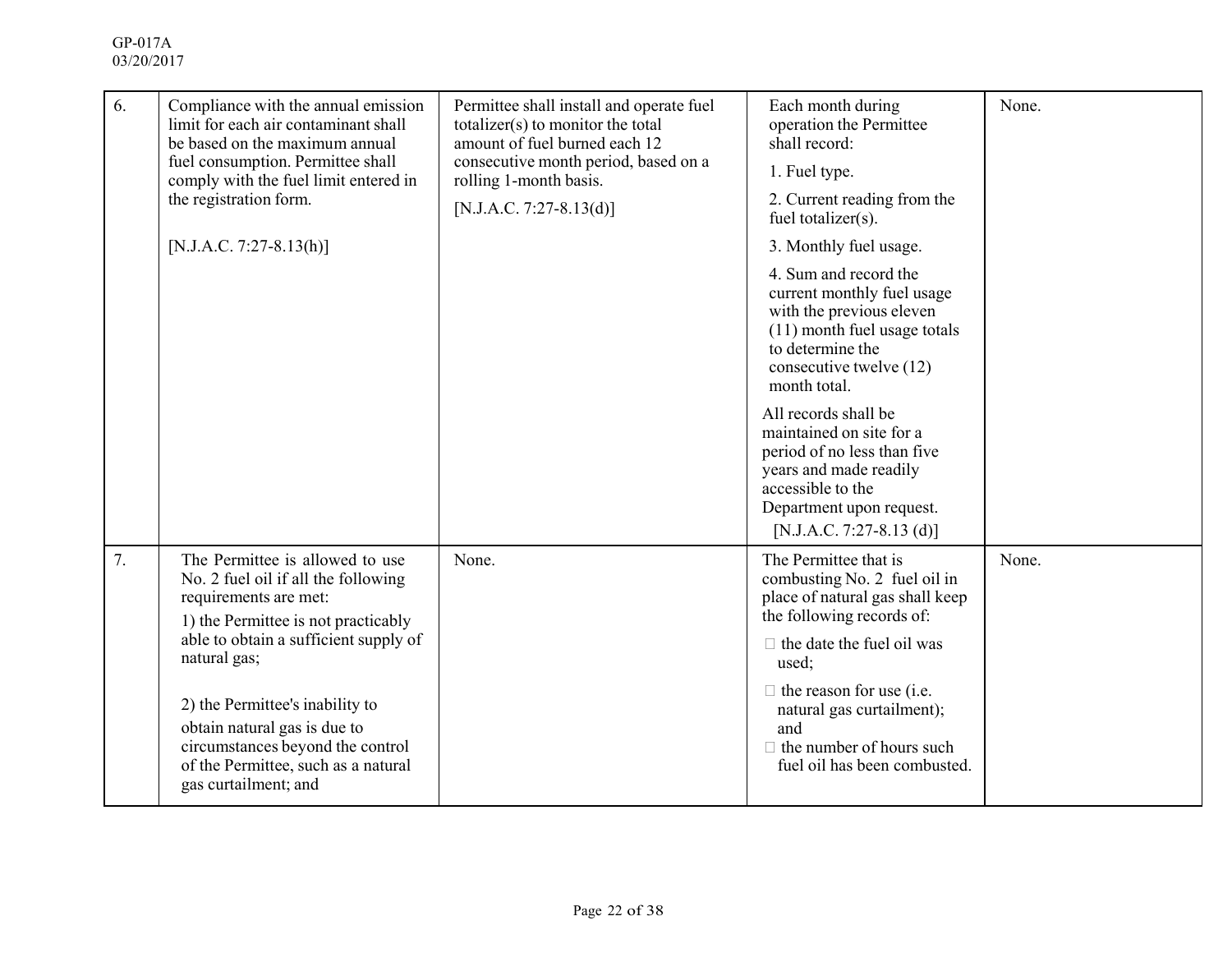|    | 3) the Permittee shall stop using<br>fuel oil in place of natural gas and<br>resumes using natural gas as soon<br>as sufficient supply of natural gas<br>becomes practicably available.<br>[N.J.A.C. 7:27-8.13(a)]                                                                                                                                                                                                                                                                                                                                                                                                                                                                                                         |       | All records shall be<br>maintained on site for a<br>period of no less than five<br>years and made readily<br>accessible to the<br>Department upon request.<br>[N.J.A.C. 7:27-8.13(d)                                                                                                                                  |      |
|----|----------------------------------------------------------------------------------------------------------------------------------------------------------------------------------------------------------------------------------------------------------------------------------------------------------------------------------------------------------------------------------------------------------------------------------------------------------------------------------------------------------------------------------------------------------------------------------------------------------------------------------------------------------------------------------------------------------------------------|-------|-----------------------------------------------------------------------------------------------------------------------------------------------------------------------------------------------------------------------------------------------------------------------------------------------------------------------|------|
| 8. | The Permittee may periodically fire<br>no. 2 fuel oil for periodic testing,<br>maintenance, or operator training<br>events if the following requirements<br>are met:<br>Permittee shall not exceed<br>48 hours per calendar year<br>for periodic testing,<br>maintenance, or operator<br>training per boiler.<br>However, Permitee shall not<br>fire fuel oil for normal<br>testing and maintenance on<br>the days when the<br>Department forecasts air<br>quality anywhere in New<br>Jersey to be unhealthy for<br>sensitive groups, unhealthy,<br>or very unhealthy as shown<br>at the Department's air<br>quality permitting web site<br>at<br>http://www.state.nj.us/dep/aq<br>pp/aqforecast<br>[N.J.A.C.7:27-8.13(a)] | None. | For testing and<br>maintenance periods,<br>record the date and number<br>of hours that No. 2 fuel oil<br>has been combusted.<br>All records shall be<br>maintained on site for a<br>period of no less than five<br>years and made readily<br>accessible to the<br>Department upon request.<br>$[N.J.A.C7:27-8.13(d)]$ | None |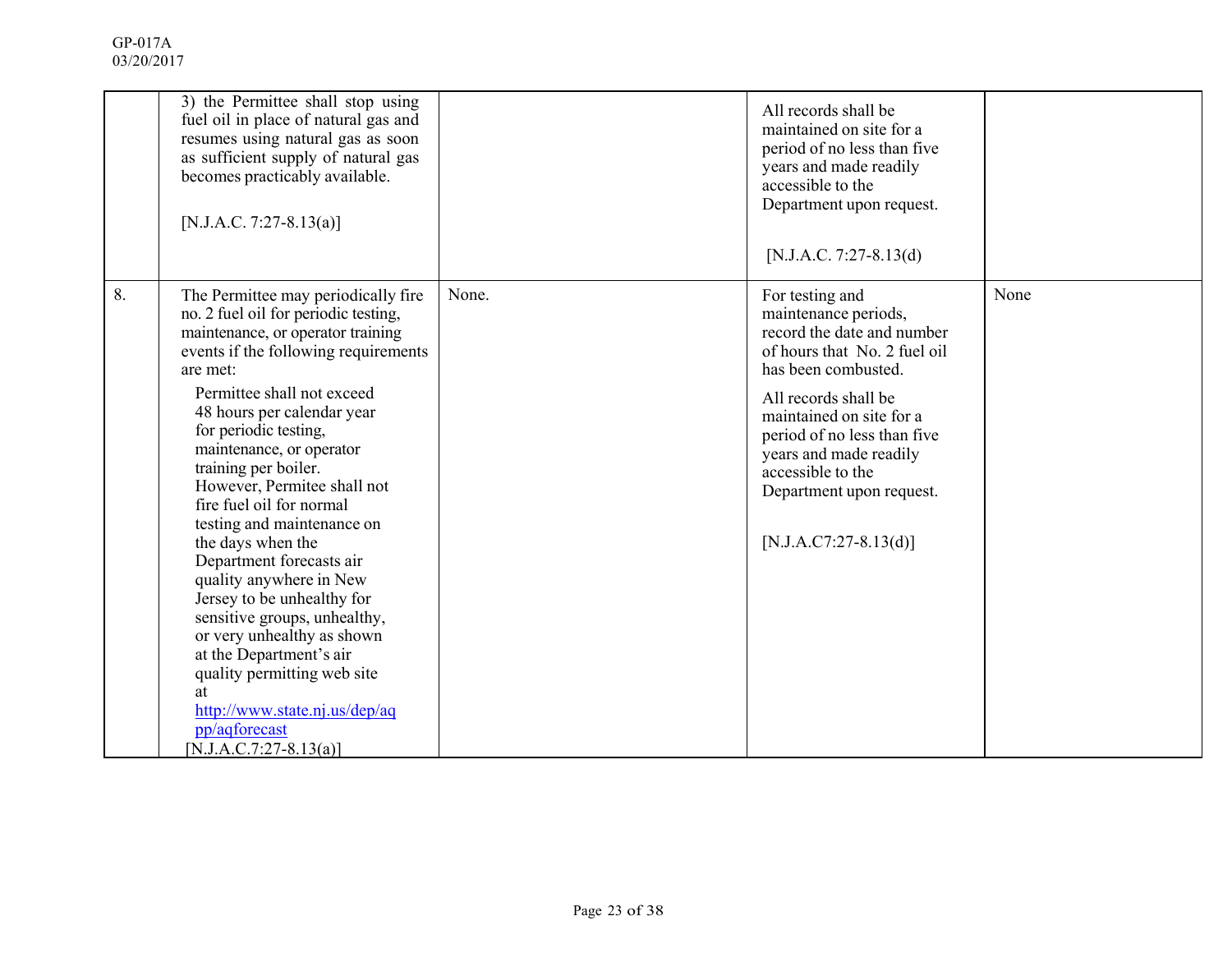| 0.01401401<br>9. | The maximum allowable sulfur<br>content in No. 2 fuel oil shall be<br>$\leq$ 15 ppmw (parts per million<br>by weight) $(0.0015\%)$ .                                                                                                                                                                                                                                                                                                                                                        | Sulfur Content in Fuel: Monitored by<br>review of fuel delivery records per<br>delivery showing fuel sulfur content. | Sulfur Content in Fuel:<br>Recordkeeping by invoices /<br>bills of lading / certificate of<br>analysis per delivery showing<br>fuel sulfur content. | None. |
|------------------|---------------------------------------------------------------------------------------------------------------------------------------------------------------------------------------------------------------------------------------------------------------------------------------------------------------------------------------------------------------------------------------------------------------------------------------------------------------------------------------------|----------------------------------------------------------------------------------------------------------------------|-----------------------------------------------------------------------------------------------------------------------------------------------------|-------|
|                  | Each Permittee may use any<br>existing No. 2 fuel oil contained in<br>the fuel oil storage tank until it is<br>depleted as long as<br>the Permittee can document the<br>following:<br>At the time of purchase, the<br>a)<br>fuel's sulfur content was<br>consistent and in compliance<br>with N.J.A.7:27-9; and<br>It can be verified by the<br>$\mathbf{b}$<br>Department that the existing<br>liquid fuel was contained in the<br>fuel oil storage tank before<br>obtaining this GP-017A. | $[N.J.A.C. 7:27-8.13(d)]$                                                                                            | $[N.J.A.C.7:27-8.13(d)3]$                                                                                                                           |       |
|                  | [N.J.A.C. 7:27-9.2(b)]                                                                                                                                                                                                                                                                                                                                                                                                                                                                      |                                                                                                                      |                                                                                                                                                     |       |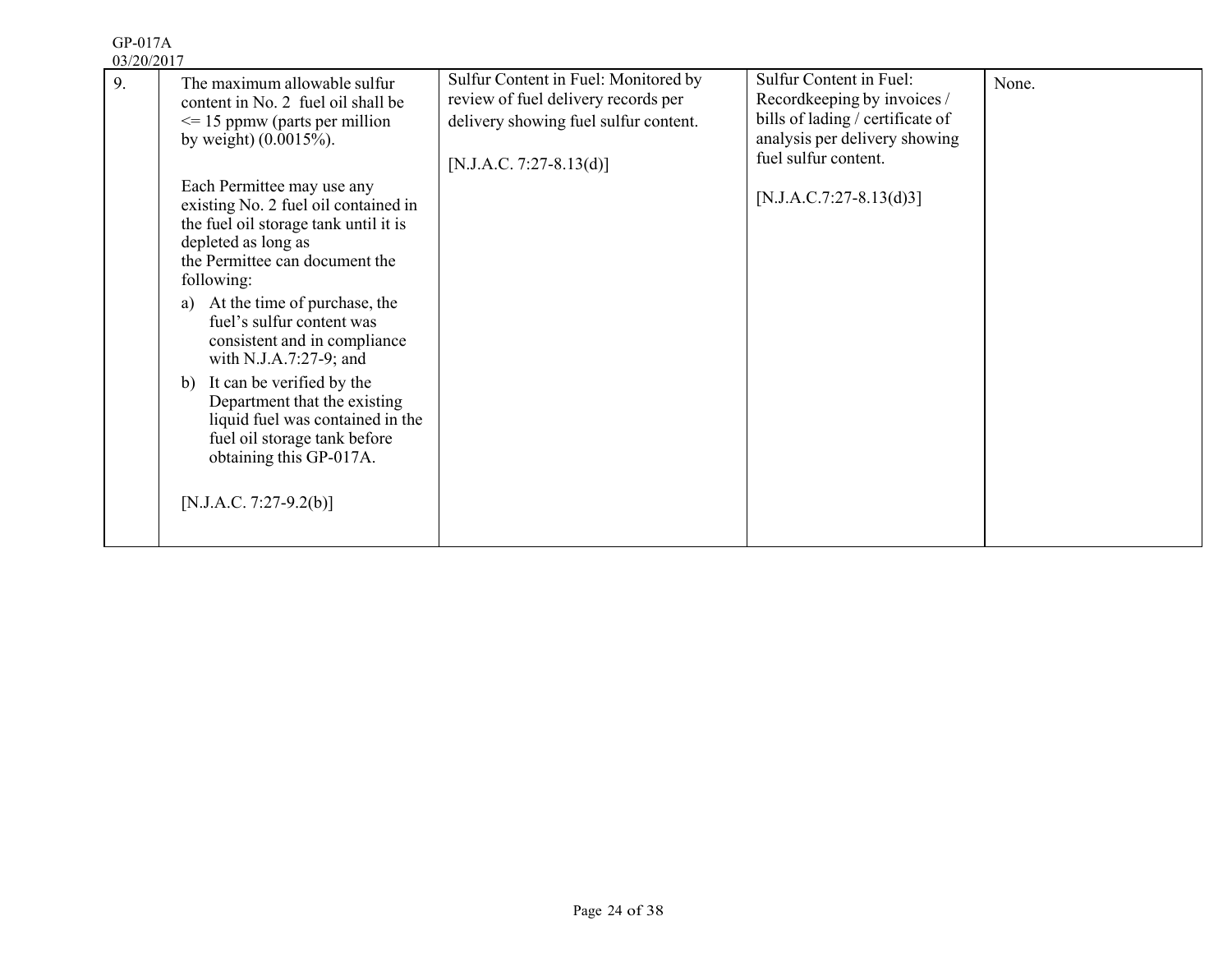#### **COMPLIANCE PLAN: Boiler(s) and/or Heater(s) less than 5 MMBTU/hr: Option BH17A-3: Boiler(s) and/or Heater(s) based on annual propane limit**

| <b>Item</b><br>No | <b>Applicable Requirement</b>                                                                                                                                                                                                                                                                                                                                  | <b>Monitoring Requirement</b> | <b>Record keeping Requirement</b> | Submittal/<br><b>Action</b>                                                                                                                                                                                                                                                                  |
|-------------------|----------------------------------------------------------------------------------------------------------------------------------------------------------------------------------------------------------------------------------------------------------------------------------------------------------------------------------------------------------------|-------------------------------|-----------------------------------|----------------------------------------------------------------------------------------------------------------------------------------------------------------------------------------------------------------------------------------------------------------------------------------------|
| 1.                | In addition to this Compliance Plan, all<br>conditions contained in the<br>document "General Procedures for<br>General Permits" posted at the web<br>page at,<br>http://www.nj.gov/dep/aqpp/genproc.<br>htm, are enforceable.<br>$[N.J.A.C. 7:27-8.13(h)]$                                                                                                     | None.                         | None.                             | None.                                                                                                                                                                                                                                                                                        |
| 2.                | The Permittee shall ensure<br>combustion equipment included in<br>this General Permit is easily<br>identifiable by clear and<br>conspicuous labeling, including<br>manufacturer name, model number,<br>serial number, and maximum gross<br>heat input rate to the burning<br>chamber.<br>[N.J.A.C. 7:27-8.13(a)]                                               | None.                         | None.                             | None.                                                                                                                                                                                                                                                                                        |
| 3.                | This equipment shall not cause any<br>air contaminant, including an air<br>contaminant detectable by the<br>sense of smell, to be present in the<br>outdoor atmosphere in such<br>quantity and duration which is, or<br>tends to be, injurious to human<br>health or welfare, animal or plant<br>life or property, or would<br>unreasonably interfere with the | None.                         | None.                             | Any operation of the<br>equipment which may cause<br>a release of air contaminants<br>in a quantity or<br>concentration which poses a<br>potential threat to public<br>health, welfare, or the<br>environment or which might<br>reasonably result in citizen<br>complaints shall be reported |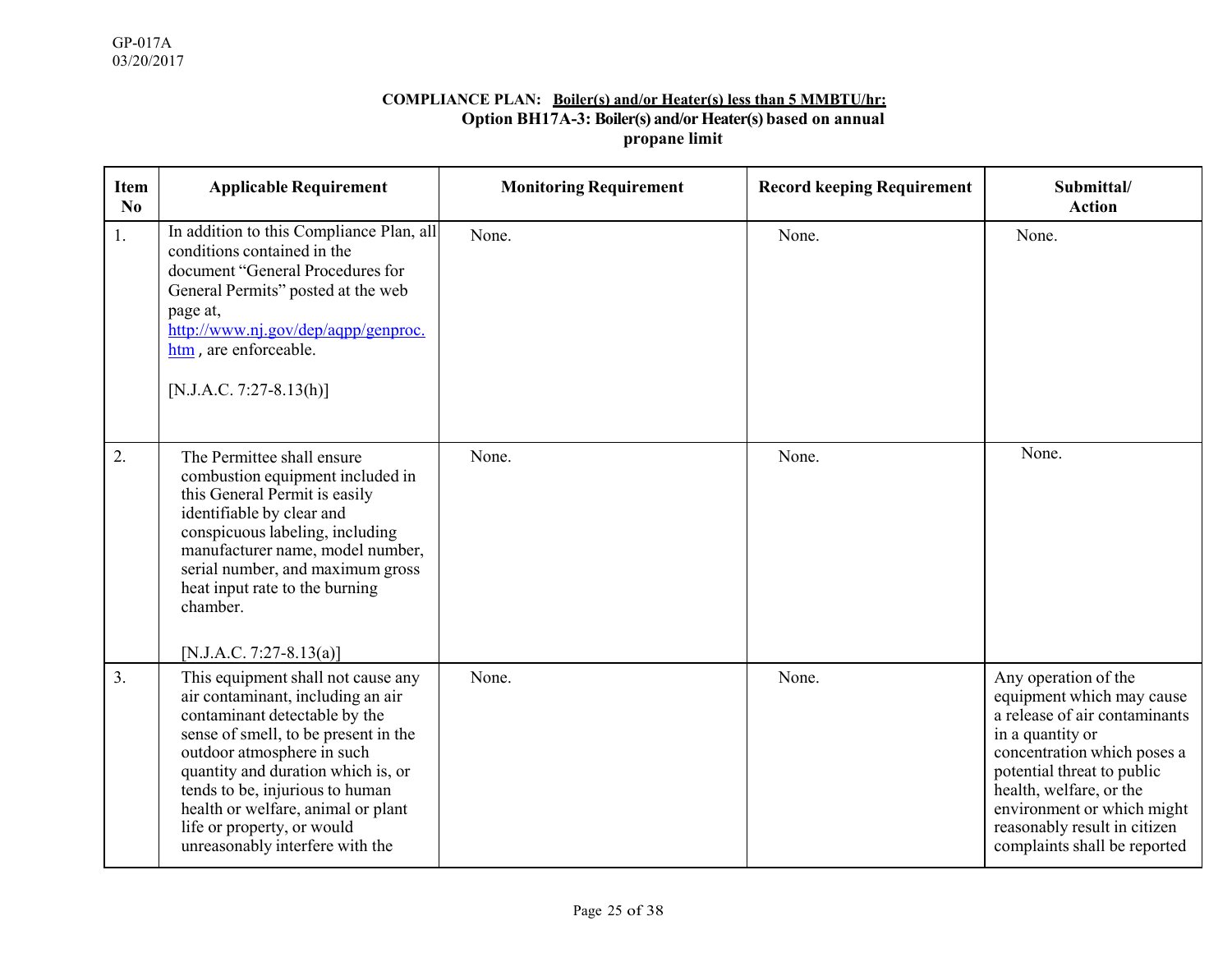|                  | enjoyment of life or property,<br>except in areas over which the<br>Permittee has exclusive use or<br>occupancy.<br>$[N.J.A.C. 7:27-5]$                                                                                                                                                                                                                                                                                                                                                                                                                  |       |       | by the Permittee as required<br>by the Air Pollution Control<br>Act. The Permittee shall<br>immediately notify the<br>Department of any non-<br>compliance by calling the<br><b>Environmental Action</b><br>Hotline at (877) 927-6337.<br>[N.J.S.A. 26:2C-19 $(e)$ ]                                                                                                                   |
|------------------|----------------------------------------------------------------------------------------------------------------------------------------------------------------------------------------------------------------------------------------------------------------------------------------------------------------------------------------------------------------------------------------------------------------------------------------------------------------------------------------------------------------------------------------------------------|-------|-------|----------------------------------------------------------------------------------------------------------------------------------------------------------------------------------------------------------------------------------------------------------------------------------------------------------------------------------------------------------------------------------------|
| $\overline{4}$ . | Maximum No. of Billable<br>Compliance Inspections $\leq$ 2<br>inspections. The equipment<br>covered by this permit will be<br>subject to inspection fees for the<br>maximum periodic compliance<br>inspections (as defined in N.J.A.C.<br>$7:27-8.1$ ) over the life of the<br>Certificate, after it receives final<br>approval for a five year duration.<br>The Permittee will be invoiced for<br>a service fee per inspection<br>pursuant to N.J.A.C. 7:27-8.6 after<br>the periodic compliance inspection<br>is conducted.<br>[N.J.A.C. 7:27-8.13(e)] | None. | None. | None.                                                                                                                                                                                                                                                                                                                                                                                  |
| 5.               | Permittee shall not use the<br>equipment in a manner which will<br>cause visible emissions, exclusive<br>of visible condensed water vapor,<br>except for a period no more than 3<br>minutes in any consecutive 30-<br>minute period.<br>[N.J.A.C. 7:27-3.2(a) & (c)]                                                                                                                                                                                                                                                                                     | None. | None. | If visible emissions are<br>observed, refer to operator<br>manual for corrective<br>action. If corrective action<br>fail to correct visible<br>emissions within 24 hours<br>of observation, the<br>Permittee<br>shall immediately report the<br>incident to the Department<br>by calling the<br><b>Environmental Action</b><br>Hotline at (877) 927-6337.<br>$[N.J.A.C. 7:27-8.13(d)]$ |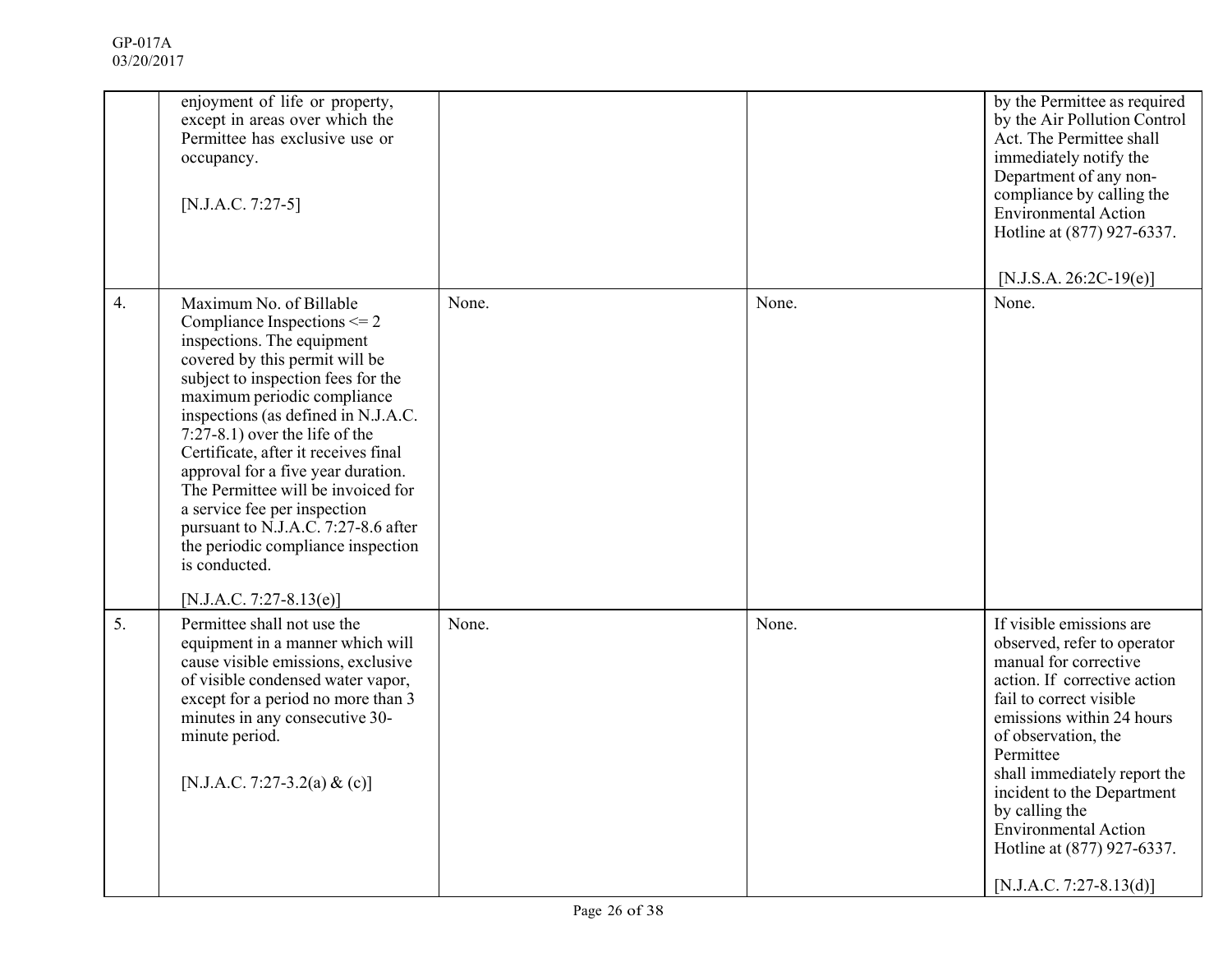| 6. | Compliance with the annual<br>emission limit for each air<br>contaminant shall be based on the<br>maximum annual fuel<br>consumption. Permittee shall<br>comply with the fuel limit entered<br>in the registration form.<br>$[N.J.A.C. 7:27-8.13(h)]$ | Permittee shall install and operate fuel<br>$totalizer(s)$ to monitor the total<br>amount of fuel burned each 12<br>consecutive month period, based on a<br>rolling 1-month basis.<br>[N.J.A.C. 7:27-8.13(d)] | Each month during<br>operation the Permittee<br>shall record:<br>1. Fuel type.<br>2. Current reading from the<br>fuel totalizer(s).<br>3. Monthly fuel usage.<br>4. Sum and record the<br>current monthly fuel usage<br>with the previous eleven<br>(11) month fuel usage totals<br>to determine the<br>consecutive twelve (12) | None. |
|----|-------------------------------------------------------------------------------------------------------------------------------------------------------------------------------------------------------------------------------------------------------|---------------------------------------------------------------------------------------------------------------------------------------------------------------------------------------------------------------|---------------------------------------------------------------------------------------------------------------------------------------------------------------------------------------------------------------------------------------------------------------------------------------------------------------------------------|-------|
|    |                                                                                                                                                                                                                                                       |                                                                                                                                                                                                               | month total.<br>All records shall be<br>maintained on site for a<br>period of no less than five<br>years and made readily<br>accessible to the<br>Department upon request.<br>$[N.J.A.C. 7:27-8.13(d)]$                                                                                                                         |       |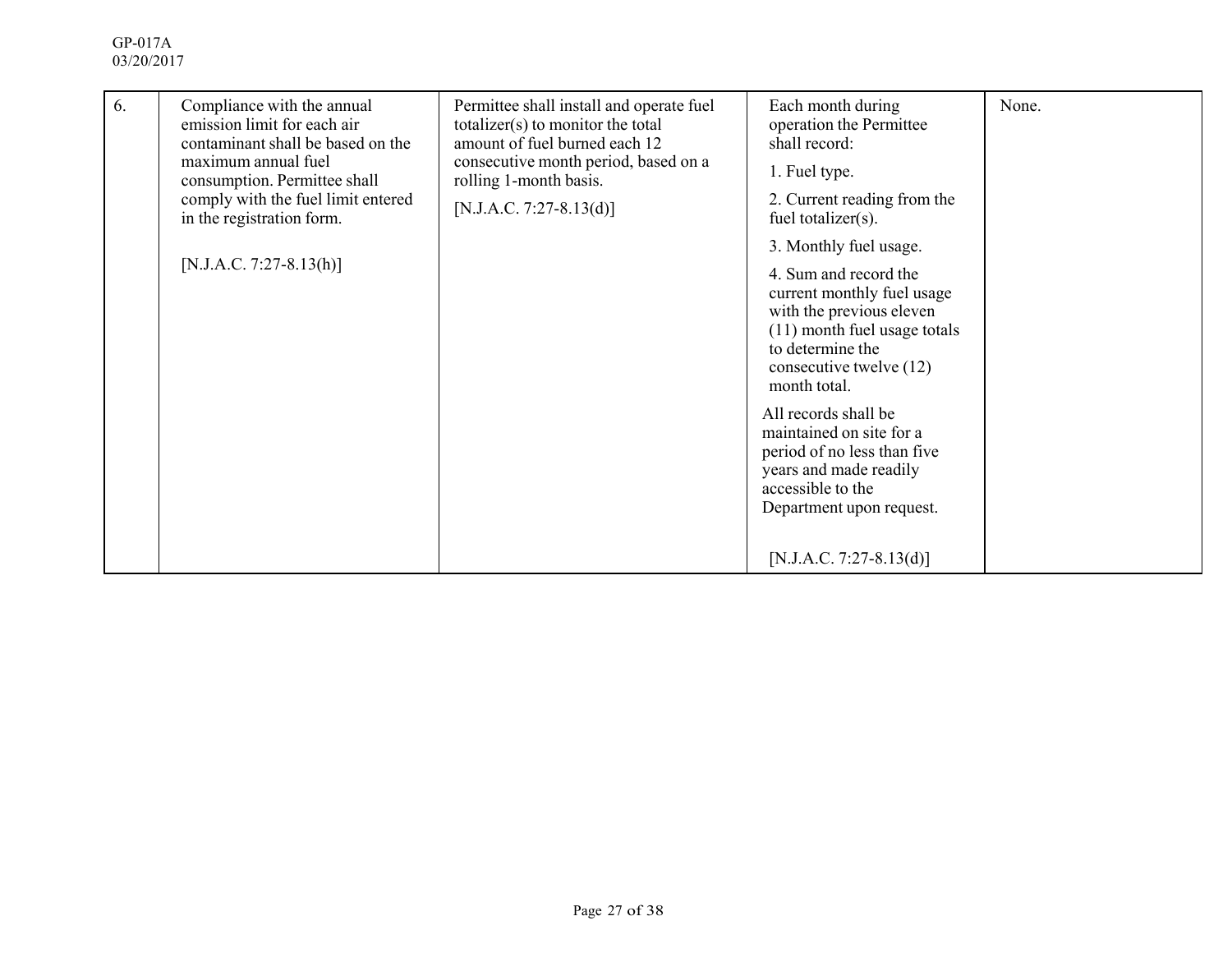#### **COMPLIANCE PLAN: Boiler(s) and/or Heater(s) less than 5 MMBTU/hr Option BH17A-4: Boiler(s) and/or Heater(s) burning No.2 Fuel oil and/or Kerosene based on annual fuel limit**

| <b>Item</b><br>No | <b>Applicable Requirement</b>                                                                                                                                                                                                                                                                                                                                  | <b>Monitoring Requirement</b> | <b>Record keeping Requirement</b> | Submittal/<br><b>Action</b>                                                                                                                                                                                                                                                                  |
|-------------------|----------------------------------------------------------------------------------------------------------------------------------------------------------------------------------------------------------------------------------------------------------------------------------------------------------------------------------------------------------------|-------------------------------|-----------------------------------|----------------------------------------------------------------------------------------------------------------------------------------------------------------------------------------------------------------------------------------------------------------------------------------------|
| 1.                | In addition to this Compliance Plan,<br>all conditions contained in the<br>document "General Procedures for<br>General Permits" posted at the web<br>page at,<br>http://www.nj.gov/dep/aqpp/genproc.ht<br>$\frac{m}{m}$ , are enforceable.<br>[N.J.A.C. 7:27-8.13(h)]                                                                                          | None.                         | None.                             | None.                                                                                                                                                                                                                                                                                        |
| 2.                | The Permittee shall ensure<br>combustion equipment included in<br>this General Permit is easily<br>identifiable by clear and<br>conspicuous labeling, including<br>manufacturer name, model number,<br>serial number, and maximum gross<br>heat input rate to the burning<br>chamber.<br>[N.J.A.C. 7:27-8.13(a)]                                               | None.                         | None.                             | None.                                                                                                                                                                                                                                                                                        |
| 3.                | This equipment shall not cause any<br>air contaminant, including an air<br>contaminant detectable by the<br>sense of smell, to be present in the<br>outdoor atmosphere in such<br>quantity and duration which is, or<br>tends to be, injurious to human<br>health or welfare, animal or plant<br>life or property, or would<br>unreasonably interfere with the | None.                         | None.                             | Any operation of the<br>equipment which may cause<br>a release of air contaminants<br>in a quantity or<br>concentration which poses a<br>potential threat to public<br>health, welfare, or the<br>environment or which might<br>reasonably result in citizen<br>complaints shall be reported |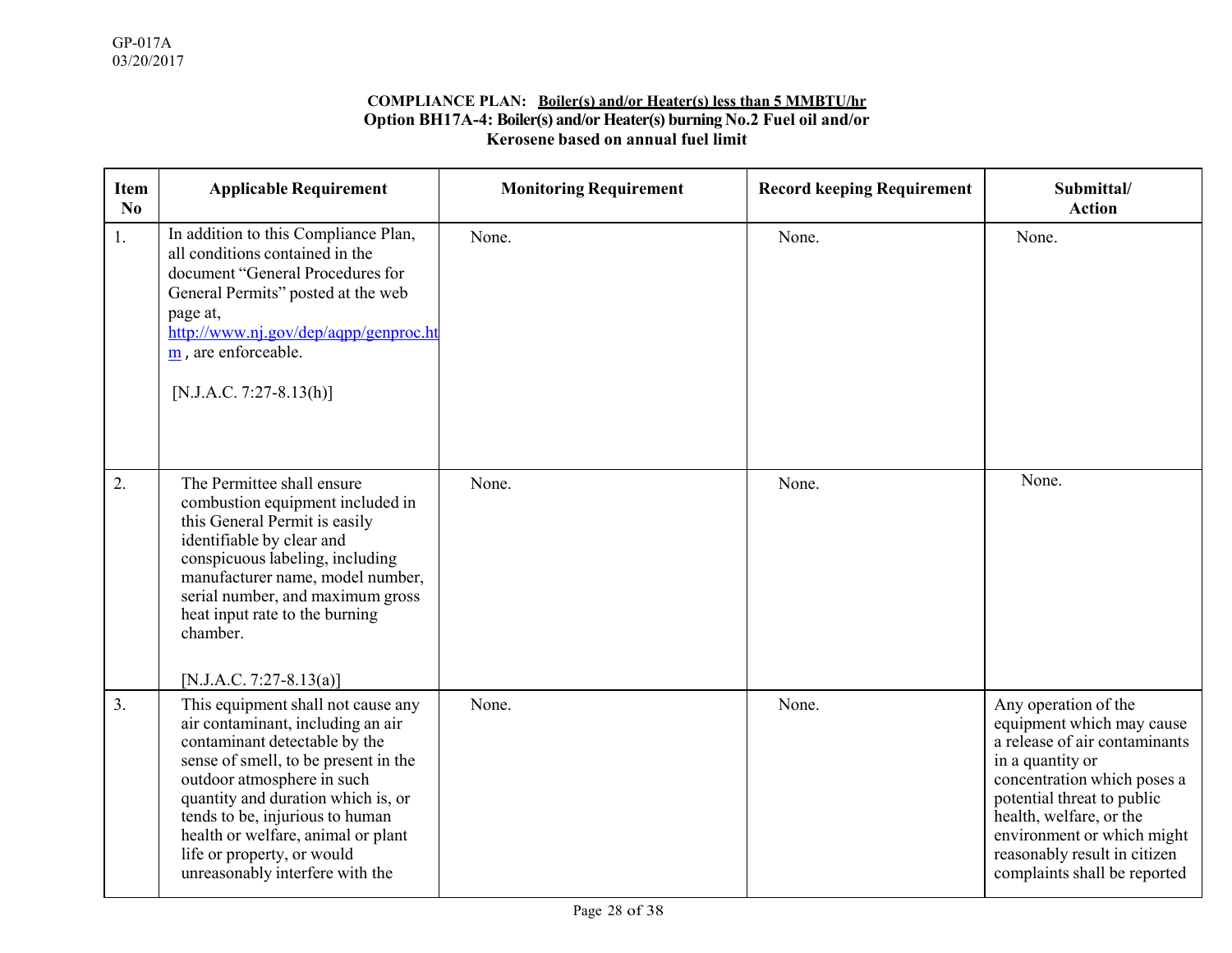| GP-017A    |
|------------|
| 03/20/2017 |

|                  | enjoyment of life or property,<br>except in areas over which the<br>Permittee has exclusive use or<br>occupancy.<br>$[N.J.A.C. 7:27-5]$                                                                                                                                                                                                                                                                                                                                                                                                                    |                                                                                                                                                                                                                                                                                                                                                                                                                                                           |                                                                                                                                                                                                                                                                                                                                                   | by the Permittee as required<br>by the Air Pollution Control<br>Act. The Permittee shall<br>immediately notify the<br>Department of any non-<br>compliance by calling the<br><b>Environmental Action</b><br>Hotline at (877) 927-6337.<br>$[N.J.S.A. 26:2C-19(e)]$                                               |
|------------------|------------------------------------------------------------------------------------------------------------------------------------------------------------------------------------------------------------------------------------------------------------------------------------------------------------------------------------------------------------------------------------------------------------------------------------------------------------------------------------------------------------------------------------------------------------|-----------------------------------------------------------------------------------------------------------------------------------------------------------------------------------------------------------------------------------------------------------------------------------------------------------------------------------------------------------------------------------------------------------------------------------------------------------|---------------------------------------------------------------------------------------------------------------------------------------------------------------------------------------------------------------------------------------------------------------------------------------------------------------------------------------------------|------------------------------------------------------------------------------------------------------------------------------------------------------------------------------------------------------------------------------------------------------------------------------------------------------------------|
| $\overline{4}$ . | Maximum No. of Billable<br>Compliance Inspections $\leq$ 2<br>inspections. The equipment<br>covered by this permit will be<br>subject to inspection fees for the<br>maximum periodic compliance<br>inspections (as defined in N.J.A.C.<br>$7:27-8.1$ ) over the life of the<br>Certificate, after it receives final<br>approval for a five-year duration.<br>The Permittee will be invoiced for<br>a service fee per inspection<br>pursuant to N.J.A.C. 7:27-8.6 after<br>the periodic compliance inspection<br>is conducted.<br>$[N.J.A.C. 7:27-8.13(e)]$ | None.                                                                                                                                                                                                                                                                                                                                                                                                                                                     | None.                                                                                                                                                                                                                                                                                                                                             | None.                                                                                                                                                                                                                                                                                                            |
| 5.               | Permittee shall not use the<br>equipment in a manner which will<br>cause visible emissions, exclusive<br>of visible condensed water vapor,<br>except for a period no more than 3<br>minutes in any consecutive 30-<br>minute period.<br>[N.J.A.C. 7:27-3.2(a) & (c)]                                                                                                                                                                                                                                                                                       | Monitored by visual determination each<br>month during operation, based on an<br>instantaneous determination. The<br>Permittee shall conduct visual opacity<br>inspections during daylight hours<br>(certified opacity reader not necessary).<br>Visual inspections shall consist of a<br>visual survey to identify if the stack has<br>visible emissions other than condensed<br>water vapor. If visible emissions are<br>observed, the Permittee shall: | The Permittee shall maintain<br>each month the following<br>records: (1) Date and time of<br>inspection; (2) Emission<br>point number; (3)<br>Operational status of<br>equipment; (4) Observed<br>results and conclusions; (5)<br>Description of corrective<br>actions taken if necessary;<br>(6) Date and time opacity<br>problem was solved, if | If visible emissions are<br>observed, refer to<br>operator manual for<br>corrective action. If<br>corrective action fail to<br>correct visible emissions<br>within<br>24 hours of observation,<br>the Permittee shall<br>immediately report the<br>incident to the<br>Department by calling<br>the Environmental |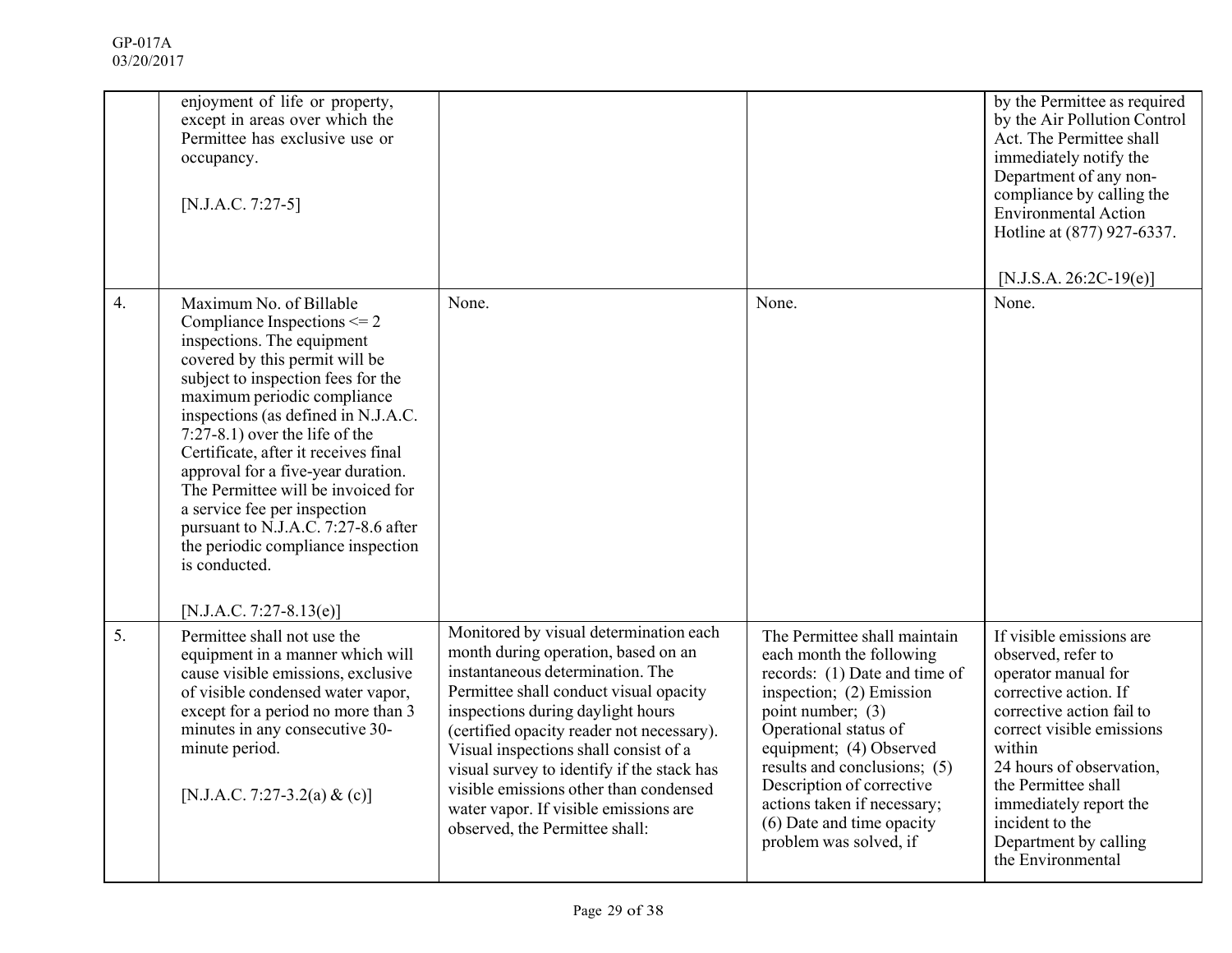|    |                                                                                                                                                                                                                                                    | 1. Verify that the equipment and/or<br>control device causing the emission is<br>operating according to manufacturer<br>specifications and the operating permit<br>compliance plan and take corrective<br>action(s). The Permittee must report any<br>permit violations to NJDEP pursuant to<br>N.J.A.C. 7-27-19.<br>2. If the corrective actions taken do not<br>correct the visible emissions within 24<br>hours, the Permittee shall perform daily<br>visual surveys using a certified opacity<br>reader, in accordance with N.J.A.C.<br>7:27B-2, until visible emissions are<br>within permit limits.<br>[N.J.A.C. 7:27-8.13(d)] | applicable; (7) N.J.A.C.<br>7:27B-2 results if conducted;<br>and $(8)$ Name of person $(s)$<br>conducting inspection.<br>All records shall be<br>maintained on site for a<br>period of no less than five<br>years and made readily<br>accessible to the<br>Department upon request.<br>[N.J.A.C. 7:27-8.13(d)]                                                                                                                                                                                                                           | Action Hotline at (877)<br>927-6337.<br>[N.J.A.C. 7:27-8.13(d)] |
|----|----------------------------------------------------------------------------------------------------------------------------------------------------------------------------------------------------------------------------------------------------|--------------------------------------------------------------------------------------------------------------------------------------------------------------------------------------------------------------------------------------------------------------------------------------------------------------------------------------------------------------------------------------------------------------------------------------------------------------------------------------------------------------------------------------------------------------------------------------------------------------------------------------|------------------------------------------------------------------------------------------------------------------------------------------------------------------------------------------------------------------------------------------------------------------------------------------------------------------------------------------------------------------------------------------------------------------------------------------------------------------------------------------------------------------------------------------|-----------------------------------------------------------------|
| 6. | Compliance with the annual emission<br>limit for each air contaminant shall<br>be based on the maximum annual<br>fuel consumption. Permittee shall<br>comply with the fuel limit entered in<br>the registration form.<br>$[N.J.A.C. 7:27-8.13(h)]$ | Permittee shall install and operate fuel<br>totalizer( $s$ ) to monitor the total<br>amount of fuel burned each 12<br>consecutive month period, based on a<br>rolling 1-month basis.<br>[N.J.A.C. 7:27-8.13(d)]                                                                                                                                                                                                                                                                                                                                                                                                                      | Each month during<br>operation the Permittee<br>shall record:<br>1. Fuel type.<br>2. Current reading from the<br>fuel totalizer(s).<br>3. Monthly fuel usage.<br>4. Sum and record the<br>current monthly fuel usage<br>with the previous eleven<br>(11) month fuel usage totals<br>to determine the<br>consecutive twelve (12)<br>month total.<br>All records shall be<br>maintained on site for a<br>period of no less than five<br>years and made readily<br>accessible to the<br>Department upon request.<br>[N.J.A.C. 7:27-8.13(d)] | None.                                                           |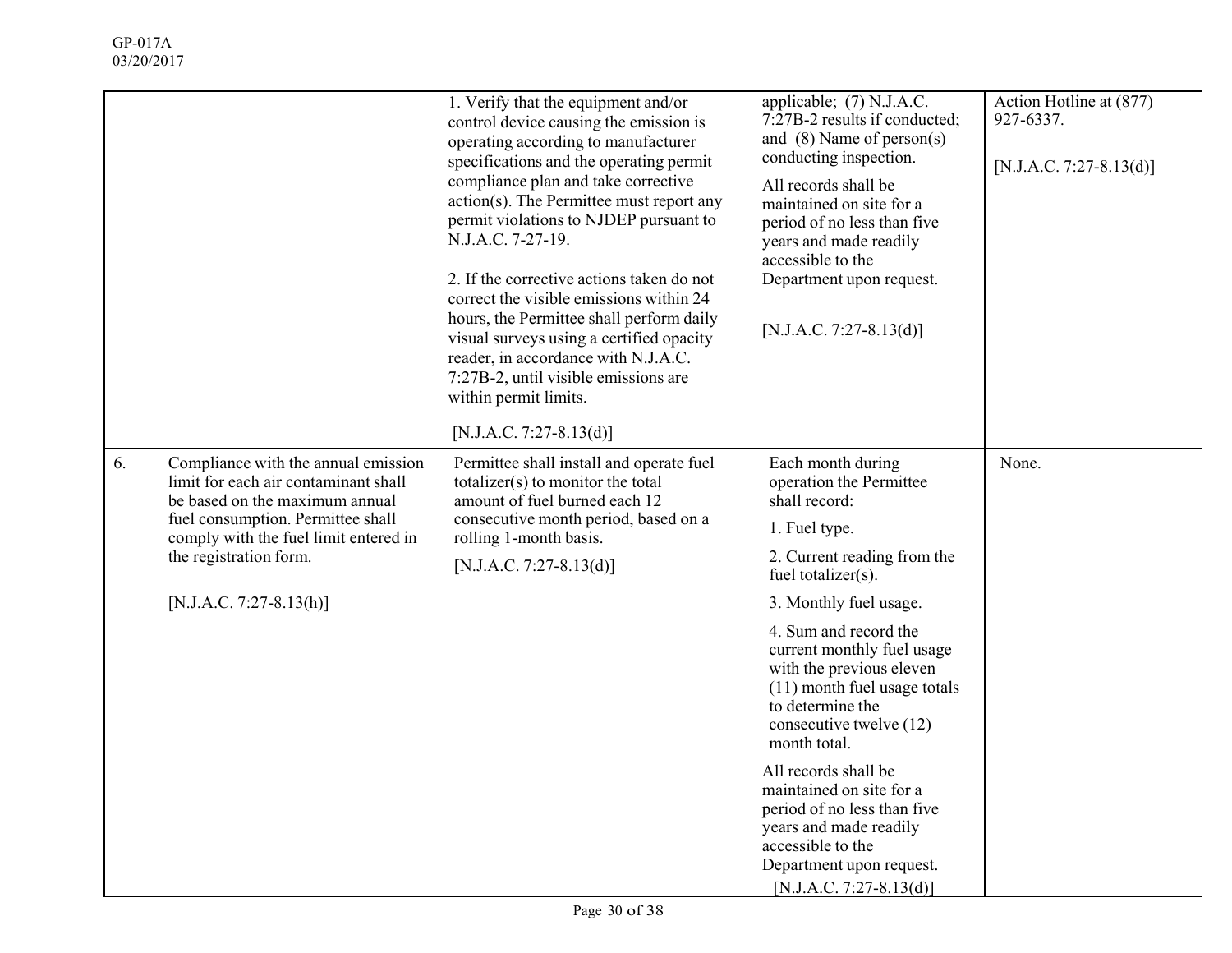| 7. | The maximum allowable sulfur<br>content in liquid fuel oil shall be<br>$\leq$ 15 ppmw (parts per million by<br>weight) (0.0015%).                                                                                                                                                                                                                                                                                                                                               | Sulfur Content in Fuel: Monitored by<br>review of fuel delivery records per<br>delivery showing fuel sulfur content.<br>$[N.J.A.C. 7:27-8.13(d)]$ | Sulfur Content in Fuel:<br>Recordkeeping by invoices /<br>bills of lading / certificate of<br>analysis per delivery showing<br>fuel sulfur content. | None. |
|----|---------------------------------------------------------------------------------------------------------------------------------------------------------------------------------------------------------------------------------------------------------------------------------------------------------------------------------------------------------------------------------------------------------------------------------------------------------------------------------|---------------------------------------------------------------------------------------------------------------------------------------------------|-----------------------------------------------------------------------------------------------------------------------------------------------------|-------|
|    | Each Permittee may use any<br>existing liquid fuel oil contained in<br>the fuel oil storage tank until it is<br>depleted as long as the Permittee<br>can document the following:<br>At the time of purchase, the<br>a)<br>fuel's sulfur content was<br>consistent and in compliance<br>with N.J.A.7:27-9; and<br>It can be verified by the<br>b)<br>Department that the existing<br>liquid fuel was contained in the<br>fuel oil storage tank before<br>obtaining this GP-017A. |                                                                                                                                                   | $[N.J.A.C.7:27-8.13(d)3]$                                                                                                                           |       |
|    | [N.J.A.C. 7:27-9.2(b)]                                                                                                                                                                                                                                                                                                                                                                                                                                                          |                                                                                                                                                   |                                                                                                                                                     |       |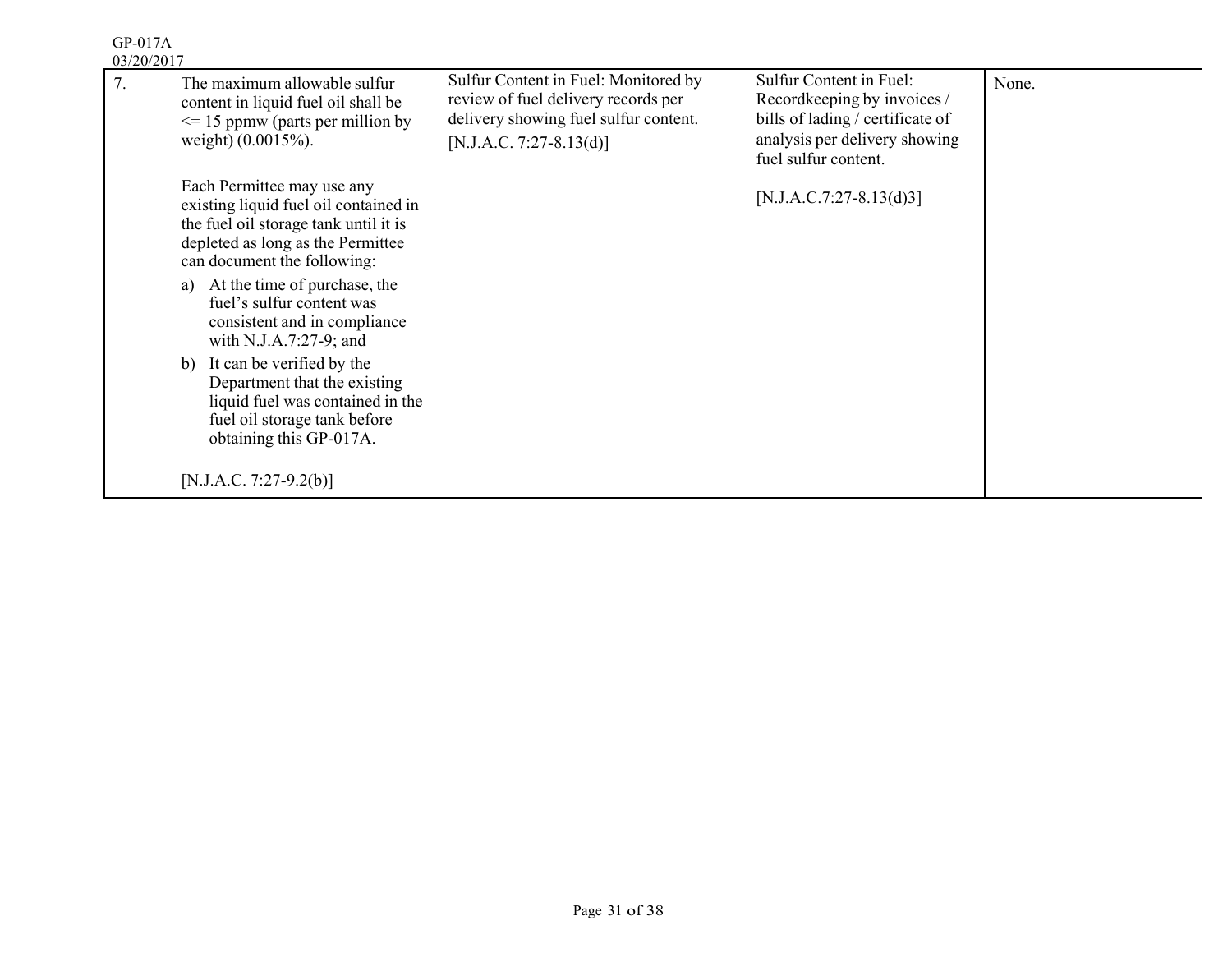| 8. | <b>MACT, Subpart JJJJJJJ</b>                                           | None. | The owner or operator shall                                 | None. |
|----|------------------------------------------------------------------------|-------|-------------------------------------------------------------|-------|
|    | For each boiler, the owner or                                          |       | keep records of the<br>following:                           |       |
|    | operator at all times must operate<br>and maintain an affected boiler, |       |                                                             |       |
|    | including associated air pollution                                     |       | The occurrence and<br>$\Box$<br>duration of each            |       |
|    | control equipment, in a manner                                         |       | malfunction of the                                          |       |
|    | consistent with safety and good air                                    |       | boiler, or of the                                           |       |
|    | pollution control practices for                                        |       | associated air pollution                                    |       |
|    | minimizing emissions.                                                  |       | control and monitoring                                      |       |
|    |                                                                        |       | equipment.                                                  |       |
|    | [40 CFR 63.11205(a)]                                                   |       | Actions taken during<br>$\Box$                              |       |
|    |                                                                        |       | periods of malfunction<br>to minimize emissions             |       |
|    |                                                                        |       | in accordance with the                                      |       |
|    |                                                                        |       | general duty to                                             |       |
|    |                                                                        |       | minimize emissions in                                       |       |
|    |                                                                        |       | 40 CFR 63.11205(a),<br>including corrective                 |       |
|    |                                                                        |       | actions to restore the                                      |       |
|    |                                                                        |       | malfunctioning boiler,                                      |       |
|    |                                                                        |       | air pollution control, or                                   |       |
|    |                                                                        |       | monitoring equipment<br>to its normal or usual              |       |
|    |                                                                        |       | manner of operation.                                        |       |
|    |                                                                        |       | All records must be in a                                    |       |
|    |                                                                        |       | form suitable and readily                                   |       |
|    |                                                                        |       | available for expeditious<br>review. You must keep each     |       |
|    |                                                                        |       | record for 5 years following                                |       |
|    |                                                                        |       | the date of each recorded                                   |       |
|    |                                                                        |       | action. You must keep each                                  |       |
|    |                                                                        |       | record on-site or be<br>accessible from a central           |       |
|    |                                                                        |       | location by computer or                                     |       |
|    |                                                                        |       | other means that instantly                                  |       |
|    |                                                                        |       | provide access at the site for                              |       |
|    |                                                                        |       | at least 2 years after the date<br>of each recorded action. |       |
|    |                                                                        |       |                                                             |       |
|    |                                                                        |       |                                                             |       |
|    |                                                                        |       |                                                             |       |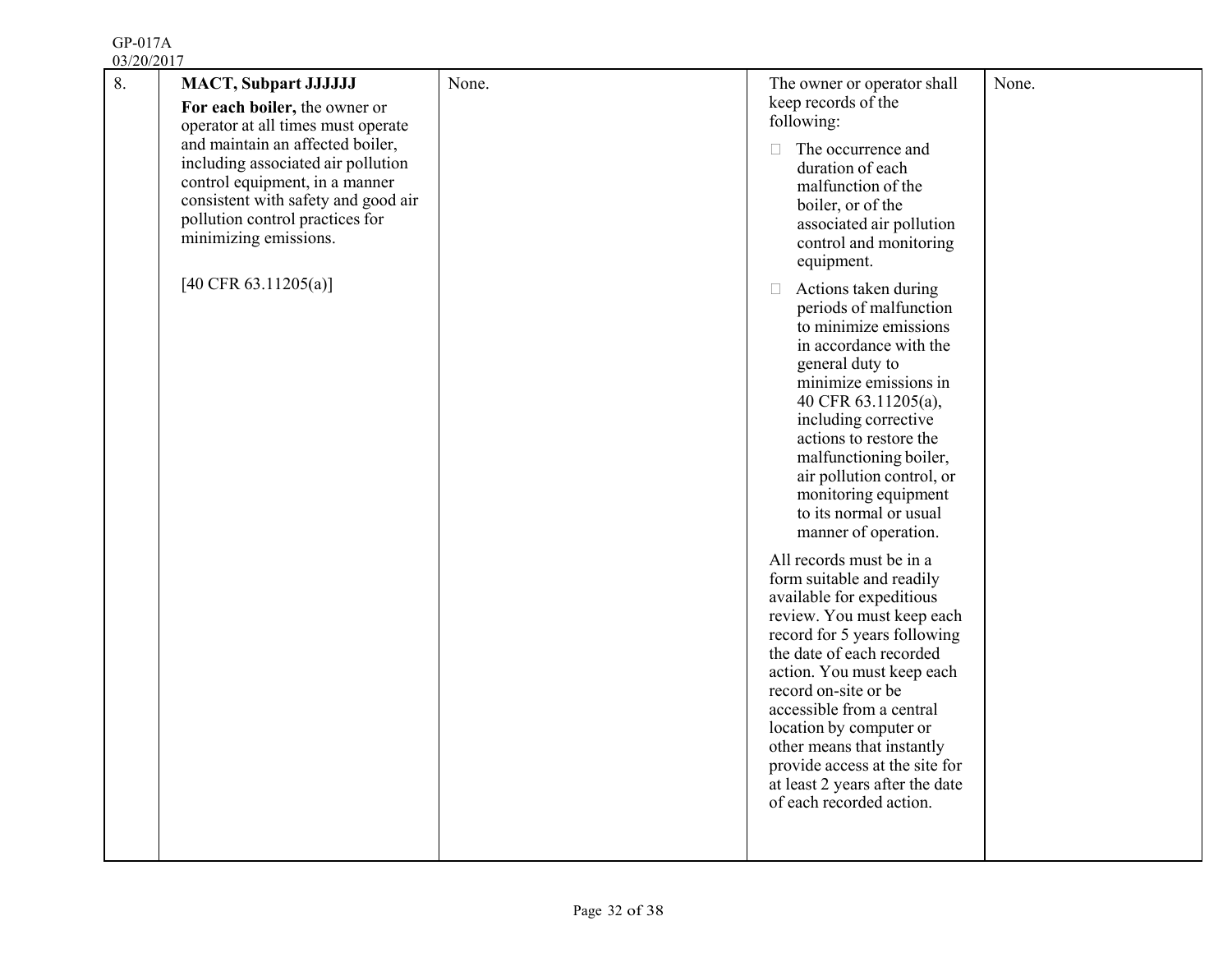|    |                                                                                                                                                                                                                                                                                                                                                                                 |       | You may keep the records<br>off site for the remaining 3<br>years.<br>[40 CFR $63.11225(c)$ ] and<br>$[40 \text{ CFR } 63.11225 \text{ (d)}]$                                                                                                                                        |                                                                                                                                                                                                                                                                                                                                                                                                                                                                                                                                                                                                                                                           |
|----|---------------------------------------------------------------------------------------------------------------------------------------------------------------------------------------------------------------------------------------------------------------------------------------------------------------------------------------------------------------------------------|-------|--------------------------------------------------------------------------------------------------------------------------------------------------------------------------------------------------------------------------------------------------------------------------------------|-----------------------------------------------------------------------------------------------------------------------------------------------------------------------------------------------------------------------------------------------------------------------------------------------------------------------------------------------------------------------------------------------------------------------------------------------------------------------------------------------------------------------------------------------------------------------------------------------------------------------------------------------------------|
| 9. | <b>MACT, Subpart JJJJJJJ</b><br>For each boiler, the owner or<br>operator must submit the Initial<br>Notification of Applicability:<br>1. If constructed on or before June 4,<br>2010, submit no later than January 20,<br>2014;<br><sub>or</sub><br>2. If constructed after June 4, 2010,<br>submit within 120 days after startup<br>of new source.<br>[40 CFR 63.11225(a)(2)] | None. | Recordkeeping by manual<br>logging of parameter or storing<br>data in a computer data system<br>once initially. Maintain a copy<br>of the Initial Notification and<br>all supporting documentation<br>for a period of 5 years.<br>[40 CFR 63.11225(c)] and. [40]<br>CFR 63.11225(d)] | Submit notification: Once<br>initially by January 20,<br>2014 if constructed on or<br>before June 4, 2010, or<br>within 120 days after<br>startup of a new source if<br>constructed after<br>June 4, 2010, to the<br>Administrator, EPA<br>Region 2, certified by the<br>responsible official. The<br>Initial Notification shall<br>also be submitted to<br>NJDEP, per 40 CFR<br>63.13.<br>The owner or operator<br>may use the instructions<br>and the forms provided on<br>the EPA website:<br>https://www.epa.gov/statio<br>nary-sources-air-<br>pollution/compliance-<br>industrial-commercial-and-<br>institutional-area-source<br>[40 CFR 63.11225] |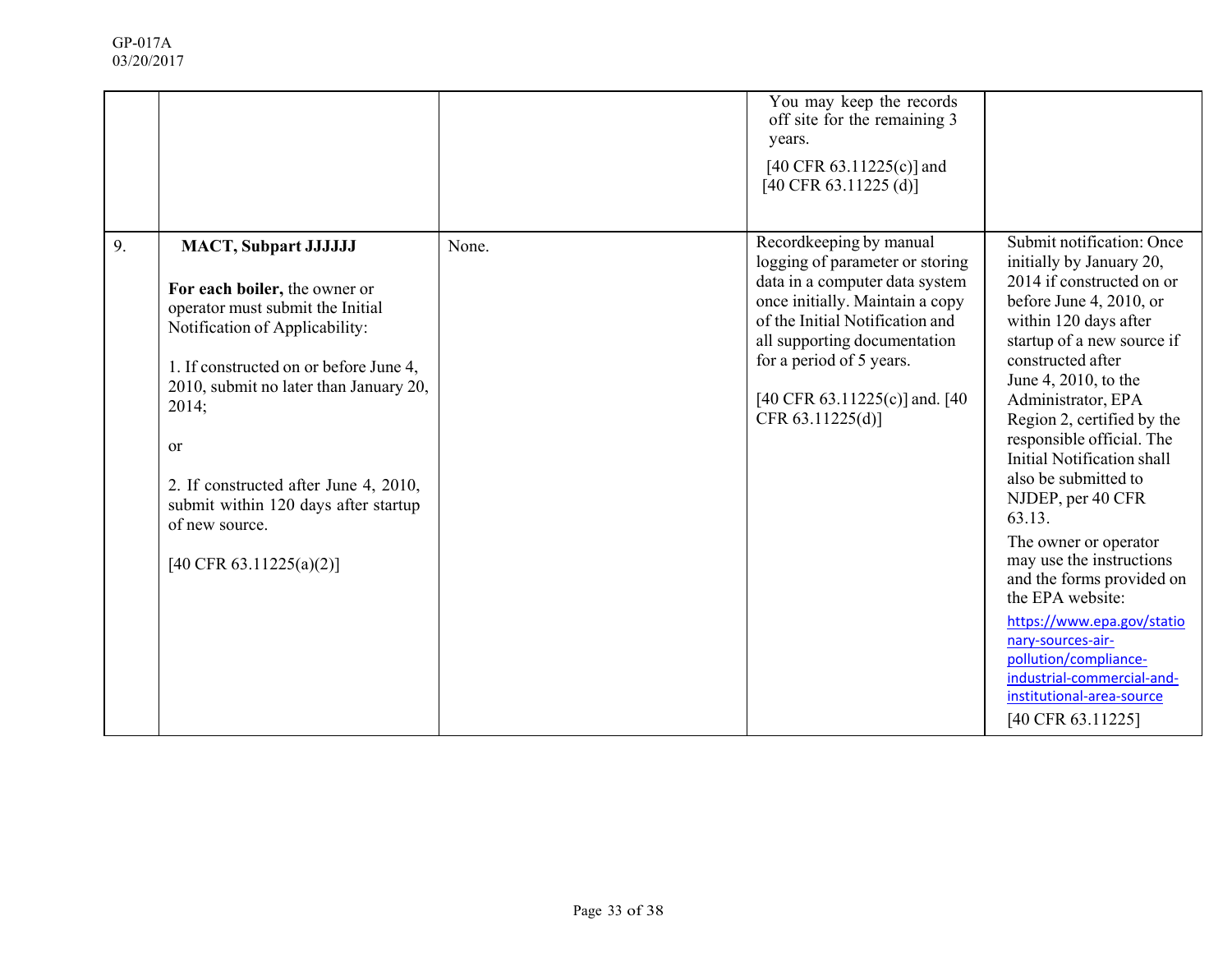| 10. | <b>MACT, Subpart JJJJJJJ</b><br>For boilers constructed on or<br>before June 4, 2010<br>Conduct a tune up: initially and<br>once every 5 years.<br>The owner or operator shall conduct<br>the initial tune-up no later than<br>March 21, 2014.<br>Subsequent tune-ups must be<br>conducted every five years, no more<br>than 61 months after the previous<br>tune-up.<br>The tune-ups shall be conducted as<br>required in Table2 to 40 CFR Part<br>63, Subpart JJJJJJ, and in<br>accordance with 40 CFR<br>$63.11223(b)$ as follows:<br>(1) As applicable, inspect the<br>burner, and clean or replace any<br>components of the burner as<br>necessary. The burner inspection<br>may be delayed until the next<br>scheduled unit shutdown, but at<br>least once every 72 months.<br>(2) Inspect flame pattern, as<br>applicable, and adjust the burner as<br>necessary to optimize the flame<br>pattern. The adjustment should be<br>consistent with the manufacturer's<br>specifications.<br>(3) Inspect the system controlling<br>the air-to-fuel ratio, as applicable,<br>and ensure that it is correctly<br>calibrated and functioning<br>properly. The inspection may be<br>delayed until the next scheduled<br>unit shutdown, but at least once | Periodic Emission Monitoring initially<br>and once every 5 years.<br>The owner or operator shall measure<br>the concentrations in the effluent<br>stream of carbon monoxide (CO) in<br>parts per million, by volume, and<br>oxygen in volume percent, before and<br>after the adjustments are made<br>(measurements may be either on a<br>dry or wet basis, as long as it is the<br>same basis before and after the<br>adjustments are made) once initially<br>and every five years. Measurements<br>may be taken using a portable CO<br>analyzer.<br>[40 CFR 63.11223(b)5] | Recordkeeping: Initially<br>and once every 5 years.<br>The owner or operator<br>shall keep the following<br>records for a period of 5<br>years following the date<br>of each recorded action.<br>Per 40 CFR<br>$63.11225(c)(2)(i)$ , keep<br>Records:<br>$\Box$ identifying<br>each boiler,<br>$\Box$ the date of tune-up,<br>$\Box$ the procedures<br>followed for tune-ups,<br>and<br>$\Box$ the manufacturer's<br>specifications to<br>which the boiler was<br>tuned.<br>Per 40 CFR 63.11223(b)(6),<br>the owner or operator must<br>maintain a report containing<br>the following information<br>on site:<br>(i) The concentrations of<br>CO in the effluent stream in<br>parts per million, by<br>volume, and oxygen in<br>volume percent, measured<br>at high fire or typical<br>operating load, before and<br>after the tune-up of the<br>boiler. | <b>Submit Notification: Once</b><br>Initially<br>Submit a Notification of<br>Compliance Status by<br>July 19, 2014<br>electronically using the<br>Compliance and<br><b>Emissions Data Reporting</b><br>Interface (CEDRI) that is<br>accessed through EPA's<br>Central Data Exchange<br>(CDX)<br>(www.epa.gov/cdx).<br>[40 CFR 63.11225(a)4] |
|-----|--------------------------------------------------------------------------------------------------------------------------------------------------------------------------------------------------------------------------------------------------------------------------------------------------------------------------------------------------------------------------------------------------------------------------------------------------------------------------------------------------------------------------------------------------------------------------------------------------------------------------------------------------------------------------------------------------------------------------------------------------------------------------------------------------------------------------------------------------------------------------------------------------------------------------------------------------------------------------------------------------------------------------------------------------------------------------------------------------------------------------------------------------------------------------------------------------------------------------------------------------------|-----------------------------------------------------------------------------------------------------------------------------------------------------------------------------------------------------------------------------------------------------------------------------------------------------------------------------------------------------------------------------------------------------------------------------------------------------------------------------------------------------------------------------------------------------------------------------|----------------------------------------------------------------------------------------------------------------------------------------------------------------------------------------------------------------------------------------------------------------------------------------------------------------------------------------------------------------------------------------------------------------------------------------------------------------------------------------------------------------------------------------------------------------------------------------------------------------------------------------------------------------------------------------------------------------------------------------------------------------------------------------------------------------------------------------------------------|---------------------------------------------------------------------------------------------------------------------------------------------------------------------------------------------------------------------------------------------------------------------------------------------------------------------------------------------|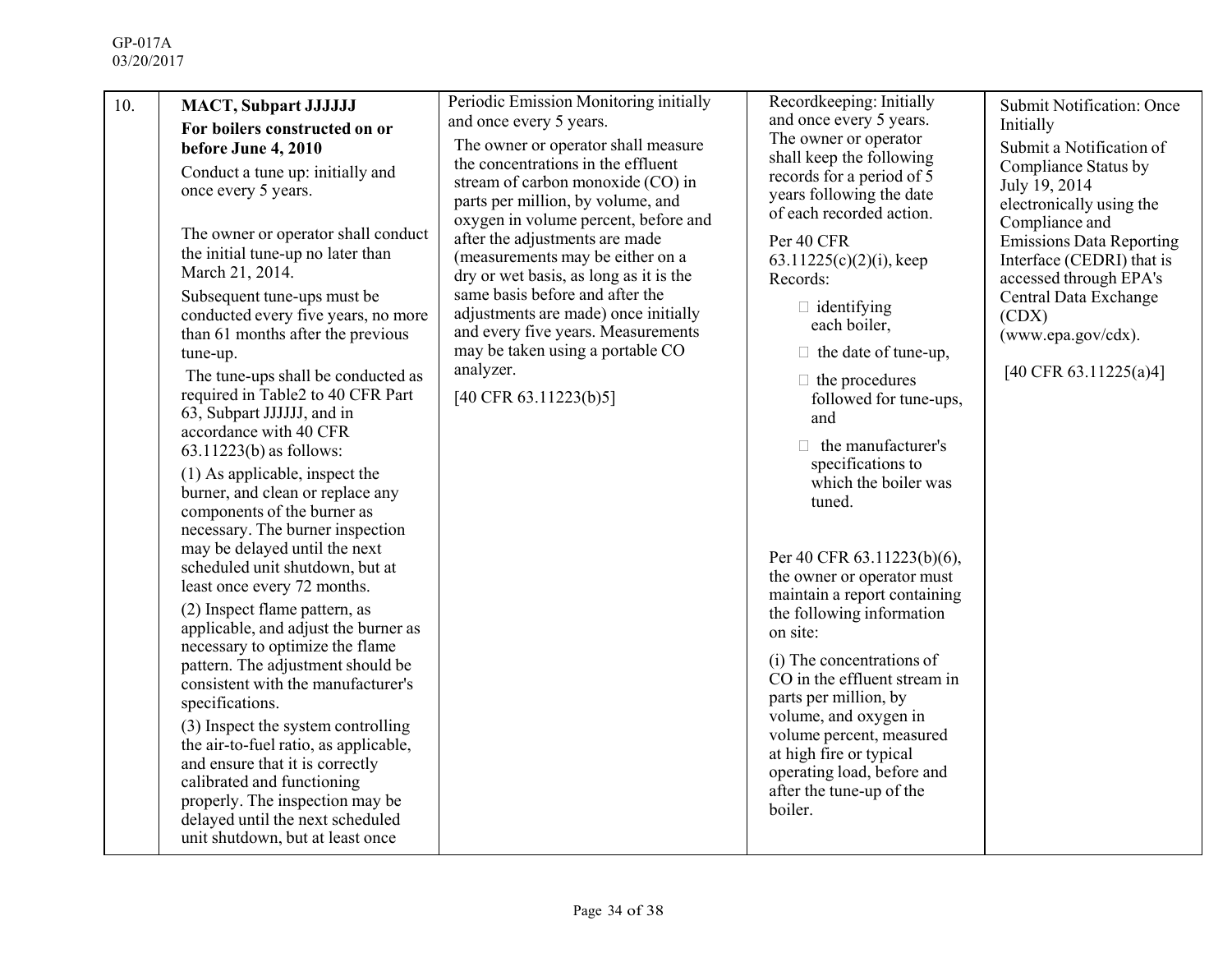|     | every 72 months.<br>(4) Optimize total emissions of CO.<br>This optimization should be<br>consistent with the manufacturer's<br>specifications, if available, and<br>with any NO requirement to which<br>the unit is subject.<br>As per 40 CFR 63.11223(b)(7), if<br>the unit is not operating on the<br>required date for a tune-up, the<br>tune-up must be conducted within<br>30 days of startup.<br>[40 CFR 63.11214 (b)] and [40<br>CFR 63.11223(e)] |                                                                                                                                                                                                                                                                                                                                                                                                                                                                                      | (ii) A description of any<br>corrective actions taken as a<br>part of the tune-up of the<br>boiler.<br>(iii) The type and amount of<br>fuel used over the 12<br>months prior to the tune-up<br>of the boiler, but only if the<br>unit was physically and<br>legally capable of using<br>more than one type of fuel<br>during that period. Units<br>sharing a fuel meter may<br>estimate the fuel use by<br>each unit.<br>$[40 \text{ CFR } 63.11225(c)2]$ |       |
|-----|-----------------------------------------------------------------------------------------------------------------------------------------------------------------------------------------------------------------------------------------------------------------------------------------------------------------------------------------------------------------------------------------------------------------------------------------------------------|--------------------------------------------------------------------------------------------------------------------------------------------------------------------------------------------------------------------------------------------------------------------------------------------------------------------------------------------------------------------------------------------------------------------------------------------------------------------------------------|-----------------------------------------------------------------------------------------------------------------------------------------------------------------------------------------------------------------------------------------------------------------------------------------------------------------------------------------------------------------------------------------------------------------------------------------------------------|-------|
| 11. | <b>MACT, Subpart JJJJJJJ</b><br>For boilers constructed after<br><b>June 4, 2010</b><br>Conduct a tune-up: once every 5<br>years.<br>The owner or operator shall conduct a<br>tune-up once every 5 years.<br>The first tune-up must be conducted<br>no later than 61 months after the<br>boiler's initial startup.<br>Subsequent tune-ups must be<br>conducted every five years, no more<br>than 61 months after the previous<br>tune-up.                 | Periodic Emission Monitoring once every<br>5 years.<br>Measure the concentrations in the effluent<br>stream of carbon monoxide (CO) in parts<br>per million, by volume, and oxygen in<br>volume percent, before and after the<br>adjustments are made (measurements<br>may be either on a dry or wet basis, as<br>long as it is the same basis before and<br>after the adjustments are made).<br>Measurements may be taken using a<br>portable CO analyzer.<br>[40 CFR 63.11223(b)5] | Recordkeeping: Once every 5<br>years. The owner or operator<br>shall keep the following records<br>for a period of 5 years<br>following the date of each<br>recorded action.<br>Per 40 CFR 63.11225(c)(2)(i),<br>keep records:<br>$\Box$ identifying<br>each boiler,<br>$\Box$ the date of tune-up,<br>$\Box$ the procedures<br>followed for tune-ups,<br>and<br>the manufacturer's<br>$\bullet$<br>specifications to<br>which the boiler was<br>tuned.   | None. |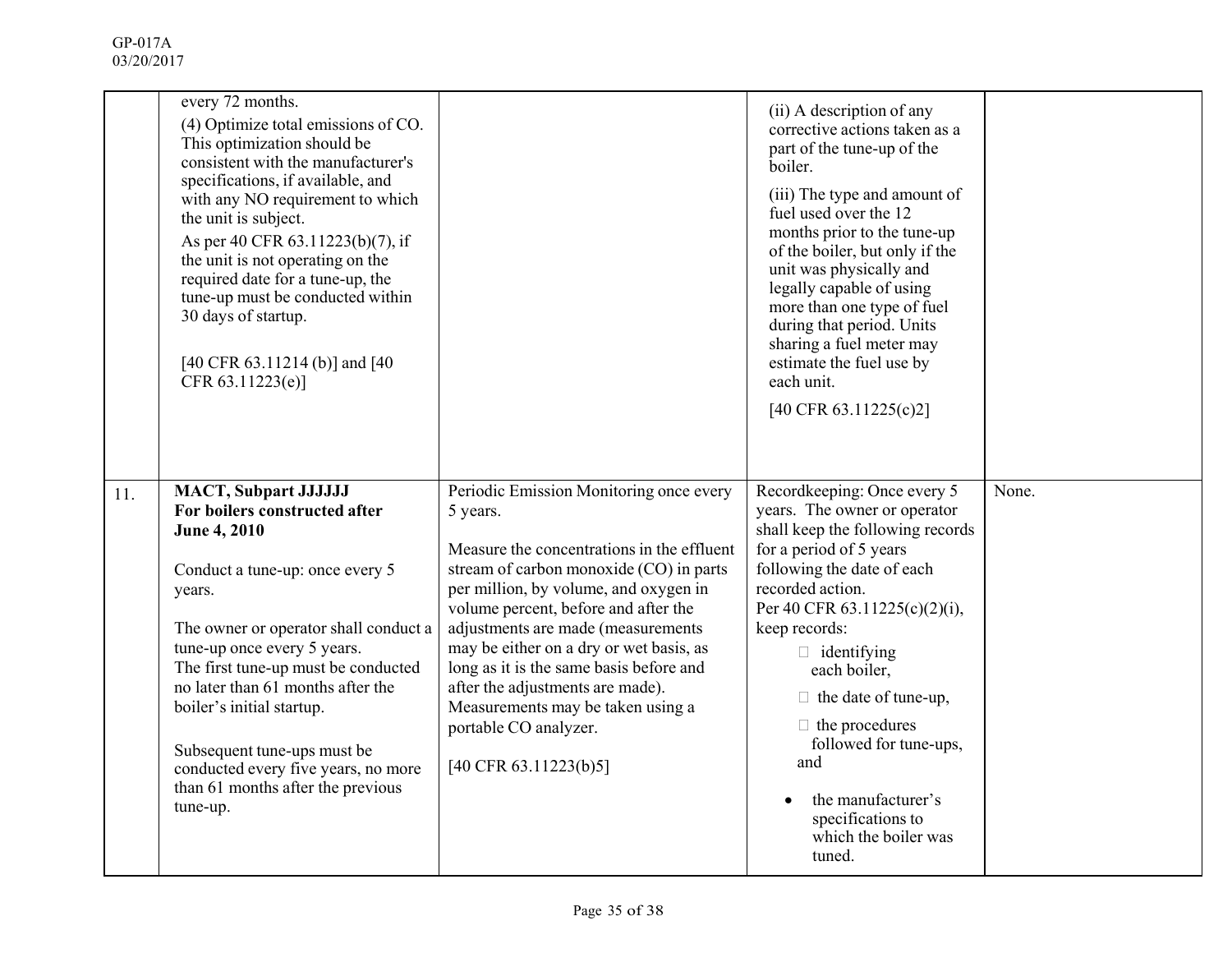| The tune-ups shall be conducted, as    |                                    |  |
|----------------------------------------|------------------------------------|--|
| required in Table 2 to 40 CFR Part     | Per 40 CFR 63.11223(b)(6), the     |  |
| 63, Subpart JJJJJJ, and in accordance  | owner or operator must             |  |
| with 40 CFR 63.11223(b) as             | maintain a report containing the   |  |
| follows:                               | following information on site:     |  |
| (1) As applicable, inspect the burner, | (i) The concentrations of CO in    |  |
| and clean or replace any components    | the effluent stream in parts per   |  |
| of the burner as necessary. The        | million, by volume, and oxygen     |  |
| burner inspection may be delayed       | in volume percent, measured at     |  |
| until the next scheduled unit          | high fire or typical operating     |  |
| shutdown, but at least once every 72   | load, before and after the tune-   |  |
| months.                                | up of the boiler.                  |  |
| (2) Inspect the flame pattern, as      | (ii) A description of any          |  |
| applicable, and adjust the burner as   | corrective actions taken as a      |  |
| necessary to optimize the flame        | part of the tune-up of the boiler. |  |
| pattern. The adjustment should be      | (iii) The type and amount of       |  |
| consistent with the manufacturer's     | fuel used over the 12 months       |  |
|                                        | prior to the tune-up of the        |  |
| specifications, if available.          | boiler, but only if the unit was   |  |
| (3) Inspect the system controlling the | physically and legally capable     |  |
| air-to-fuel ratio, as applicable, and  | of using more than one type of     |  |
| ensure that it is correctly calibrated | fuel during that period. Units     |  |
| and functioning properly. The          | sharing a fuel meter may           |  |
| inspection may be delayed until the    | estimate the fuel use by each      |  |
| next scheduled unit shutdown, but at   |                                    |  |
| least once every 72 months.            | unit.                              |  |
| (4) Optimize total emissions of CO.    |                                    |  |
| This optimization should be            | [40 CFR 63.11225(c)2]              |  |
| consistent with the manufacturer's     |                                    |  |
| specifications, if available, and with |                                    |  |
| any NO requirement to which the        |                                    |  |
| unit is subject.                       |                                    |  |
| As per 40 CFR 63.11223(b)(7), if the   |                                    |  |
| unit is not operating on the required  |                                    |  |
| date for a tune-up, the tune-up must   |                                    |  |
| be conducted within 30 days of         |                                    |  |
| startup.                               |                                    |  |
| [40 CFR 63.11214 (b)] and [40 CFR      |                                    |  |
| 63.11223(e)                            |                                    |  |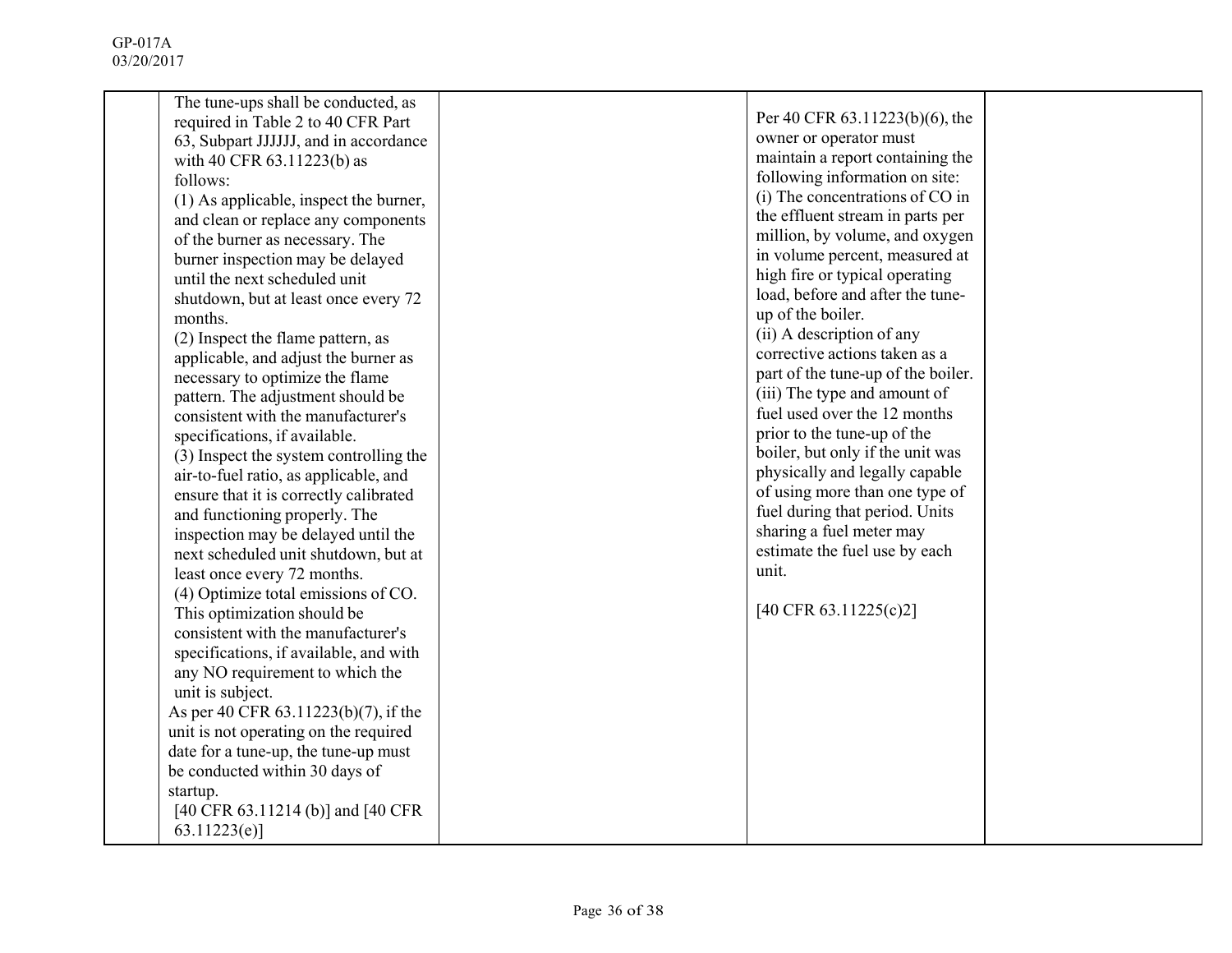| 12. | <b>MACT, Subpart JJJJJJJ</b><br>Prepare a 5-year compliance<br>certification report by March 1st of<br>each applicable year in which a<br>tune up is conducted and, upon<br>request, submit it to the delegated<br>authority. The compliance<br>certification report shall contain the<br>following information:<br>(1) Company name and address.<br>(2) Statement by responsible<br>official, with the official's name,<br>title, phone number, e-mail address,<br>and signature, certifying the truth,<br>accuracy and completeness of the<br>notification and statement of<br>whether the source has complied                                 | None. | The owner or operator shall<br>keep the records.<br>All records shall be<br>maintained on site for a<br>period of no less than five<br>years and made readily<br>accessible to the<br>Department upon request.<br>$[40 \text{ CFR } 63.11225 \text{ (b)}]$ | None. |
|-----|--------------------------------------------------------------------------------------------------------------------------------------------------------------------------------------------------------------------------------------------------------------------------------------------------------------------------------------------------------------------------------------------------------------------------------------------------------------------------------------------------------------------------------------------------------------------------------------------------------------------------------------------------|-------|------------------------------------------------------------------------------------------------------------------------------------------------------------------------------------------------------------------------------------------------------------|-------|
|     | with all the relevant standards and<br>other requirements of 40 CFR Part<br>63, Subpart JJJJJJ. The notification<br>must include the following<br>certification(s) of compliance and<br>signed by a responsible official: (i)<br>"This facility complies with the<br>requirements in 40 CFR 63.11223<br>to conduct a biennial or 5-year<br>tune-up, as applicable, of each<br>boiler." (ii) For units that do not<br>qualify for a statutory exemption as<br>provided in section $129(g)(1)$ of the<br>CAA: "No secondary materials that<br>are solid waste were combusted in<br>any affected unit."<br>$[40 \text{ CFR } 63.11225 \text{ (b)}]$ |       |                                                                                                                                                                                                                                                            |       |